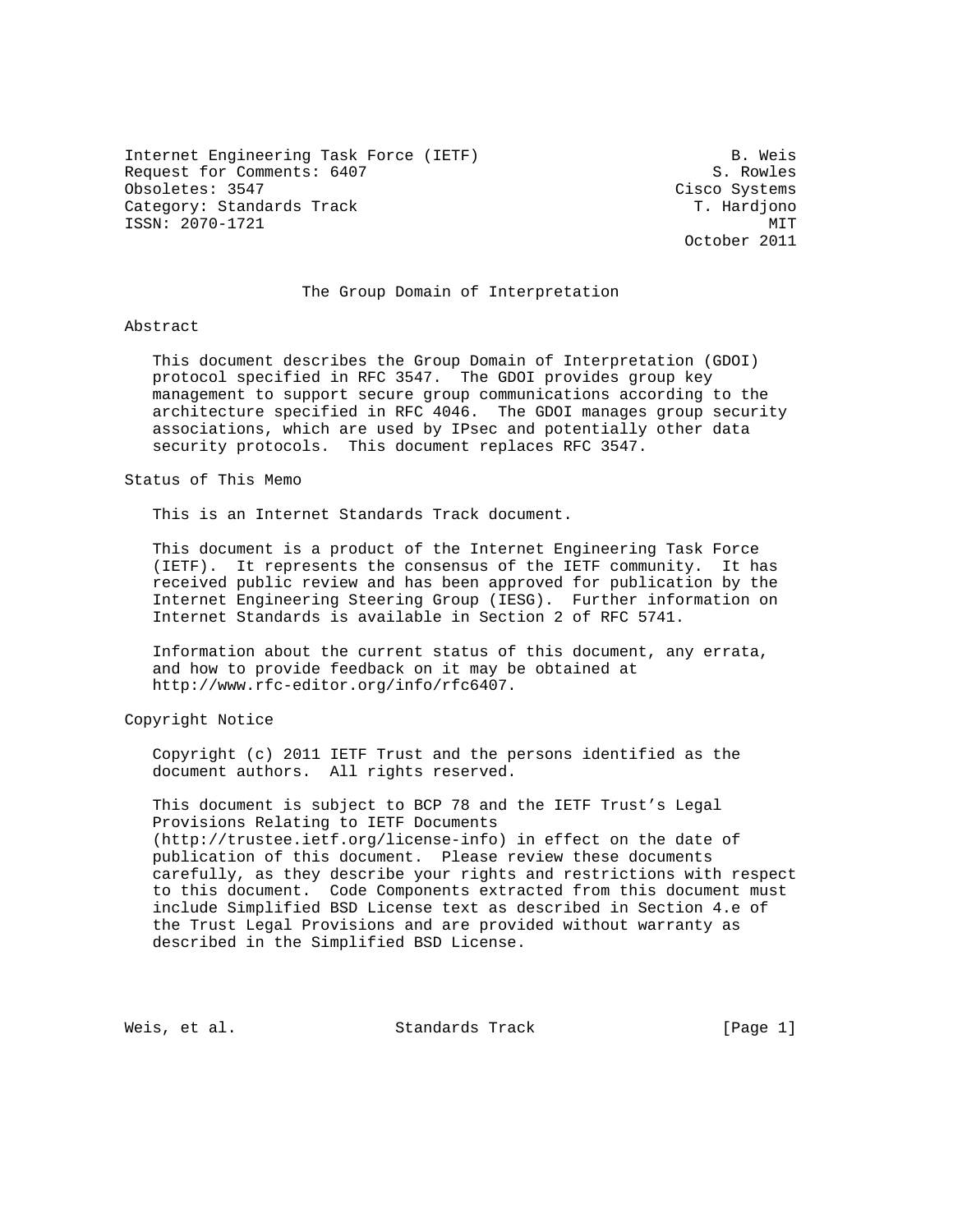This document may contain material from IETF Documents or IETF Contributions published or made publicly available before November 10, 2008. The person(s) controlling the copyright in some of this material may not have granted the IETF Trust the right to allow modifications of such material outside the IETF Standards Process. Without obtaining an adequate license from the person(s) controlling the copyright in such materials, this document may not be modified outside the IETF Standards Process, and derivative works of it may not be created outside the IETF Standards Process, except to format it for publication as an RFC or to translate it into languages other than English.

# Table of Contents

| 1.             |                                                                     |  |  |  |  |  |  |  |                 |
|----------------|---------------------------------------------------------------------|--|--|--|--|--|--|--|-----------------|
| 1.1.           | Requirements Notation 5                                             |  |  |  |  |  |  |  |                 |
| 1.2.           |                                                                     |  |  |  |  |  |  |  | $6\phantom{1}6$ |
| 1.3.           | Acronyms and Abbreviations                                          |  |  |  |  |  |  |  | $7\phantom{.0}$ |
| 2.1            |                                                                     |  |  |  |  |  |  |  | 8               |
| 2.1.           | DOI value $\ldots \ldots \ldots \ldots \ldots \ldots \ldots \ldots$ |  |  |  |  |  |  |  | 8               |
| 2.2.           |                                                                     |  |  |  |  |  |  |  |                 |
| 3.             |                                                                     |  |  |  |  |  |  |  |                 |
| 3.1.           |                                                                     |  |  |  |  |  |  |  |                 |
| 3.2.           |                                                                     |  |  |  |  |  |  |  | 9               |
| 3.3.           | Group Member Operations 12                                          |  |  |  |  |  |  |  |                 |
| 3.4.           |                                                                     |  |  |  |  |  |  |  |                 |
| 3.5.           | Counter-Modes of Operation 14                                       |  |  |  |  |  |  |  |                 |
|                |                                                                     |  |  |  |  |  |  |  |                 |
| 4.1.           | Use of Signature Keys 17                                            |  |  |  |  |  |  |  |                 |
| 4.2.           | ISAKMP Header Initialization 17                                     |  |  |  |  |  |  |  |                 |
| 4.3.           |                                                                     |  |  |  |  |  |  |  |                 |
| 4.4.           | Group Member Operations 18                                          |  |  |  |  |  |  |  |                 |
| 5.             | Payloads and Defined Values 19                                      |  |  |  |  |  |  |  |                 |
| 5.1.           | Identification Payload 20                                           |  |  |  |  |  |  |  |                 |
| 5.2.           | Security Association Payload 20                                     |  |  |  |  |  |  |  |                 |
| 5.3.           |                                                                     |  |  |  |  |  |  |  |                 |
| 5.4.           | Group Associated Policy 27                                          |  |  |  |  |  |  |  |                 |
| 5.5.           |                                                                     |  |  |  |  |  |  |  |                 |
| 5.6.           | Key Download Payload 34                                             |  |  |  |  |  |  |  |                 |
| 5.7.           | Sequence Number Payload 44                                          |  |  |  |  |  |  |  |                 |
| 5.8.           |                                                                     |  |  |  |  |  |  |  |                 |
| 5.9.           |                                                                     |  |  |  |  |  |  |  |                 |
| 6.             |                                                                     |  |  |  |  |  |  |  |                 |
| 6.1.           | KEK                                                                 |  |  |  |  |  |  |  |                 |
| 6.2.           | <b>TEK</b>                                                          |  |  |  |  |  |  |  |                 |
| 7 <sub>1</sub> | Security Considerations 47                                          |  |  |  |  |  |  |  |                 |
| 7.1.           |                                                                     |  |  |  |  |  |  |  |                 |
|                | 7.2. GROUPKEY-PULL Exchange 48                                      |  |  |  |  |  |  |  |                 |
|                |                                                                     |  |  |  |  |  |  |  |                 |

Weis, et al. Standards Track [Page 2]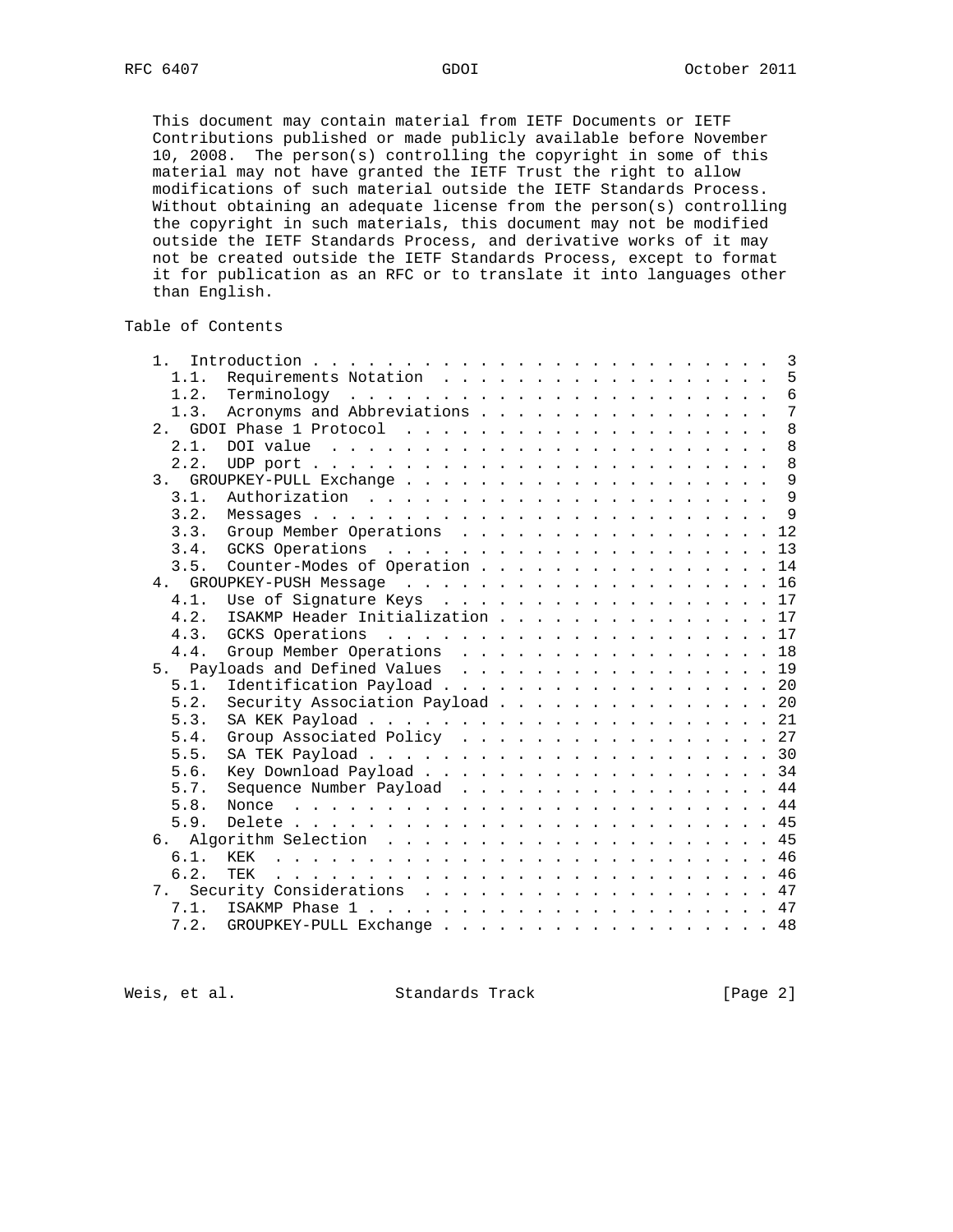| 7.3. GROUPKEY-PUSH Exchange 50                   |  |
|--------------------------------------------------|--|
| 7.4. Forward and Backward Access Control 51      |  |
| 7.5. Derivation of Keying Material 53            |  |
|                                                  |  |
| 8.1. Additions to Current Registries 53          |  |
|                                                  |  |
| 8.3. Cleanup of Existing Registries 55           |  |
|                                                  |  |
|                                                  |  |
| 10.1. Normative References 57                    |  |
| 10.2. Informative References 58                  |  |
| Appendix A. GDOI Applications 62                 |  |
| Appendix B. Significant Changes from RFC 3547 62 |  |

#### 1. Introduction

 Secure group and multicast applications require a method by which each group member shares common security policy and keying material. This document describes the Group Domain of Interpretation (GDOI), which is an Internet Security Association and Key Management Protocol (ISAMKP) [RFC2408] Domain of Interpretation (DOI), a group key management system. The GDOI distributes security associations (SAs) for IPsec Authentication Header (AH) [RFC4302] and Encapsulating Security Payload (ESP) [RFC4303] protocols and potentially other data security protocols used in group applications. The GDOI uses the group key management model defined in [RFC4046], and described more generally by "The Multicast Group Security Architecture" [RFC3740].

 In this group key management model, the GDOI protocol participants are a Group Controller/Key Server (GCKS) and a group member (GM). A group member contacts ("registers with") a GCKS to join the group. During the registration, mutual authentication and authorization are achieved, after which the GCKS distributes current group policy and keying material to the group member over an authenticated and encrypted session. The GCKS may also initiate contact ("rekeys") with group members to provide updates to group policy.

 ISAKMP defines two "phases" of negotiation (Section 2.3 of [RFC2408]). A Phase 1 security association provides mutual authentication and authorization, and a security association that is used by the protocol participants to execute a Phase 2 exchange. This document incorporates (i.e., uses but does not redefine) the Phase 1 security association definition from the Internet DOI [RFC2407], [RFC2409]. Although RFCs 2407, 2408, and 2409 were obsoleted by [RFC4306] (and subsequently [RFC5996]), they are used by this document because the protocol definitions remain relevant for ISAKMP protocols other than IKEv2.

Weis, et al. Standards Track [Page 3]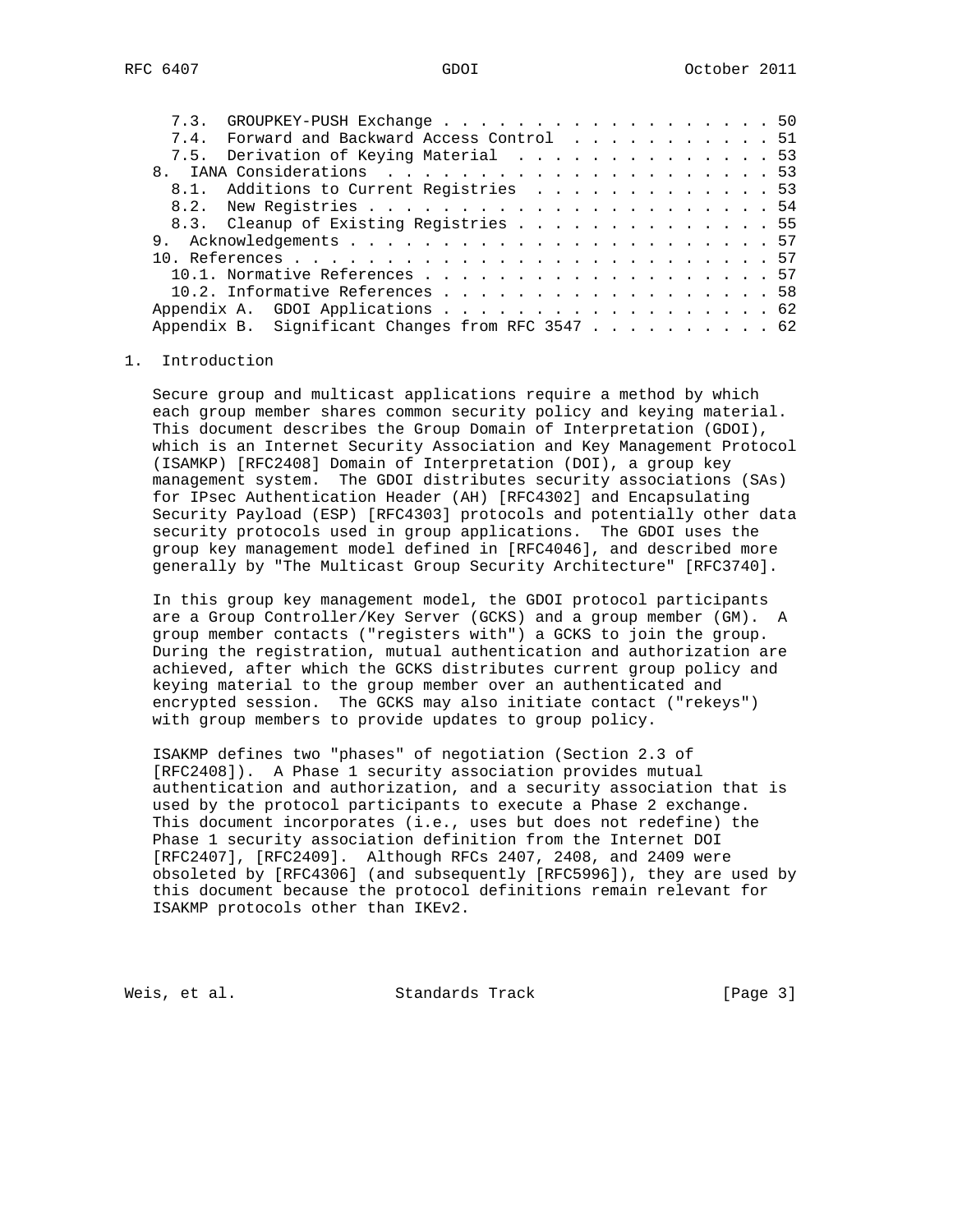The GDOI includes two new Phase 2 ISAKMP exchanges (protocols), as well as necessary new payload definitions to the ISAKMP standard (Section 2.1 of [RFC2408]). These two new protocols are:

- 1. The GROUPKEY-PULL registration protocol exchange. This exchange uses "pull" behavior since the member initiates the retrieval of these SAs from a GCKS. It is protected by an ISAKMP Phase 1 protocol, as described above. At the culmination of a GROUPKEY- PULL exchange, an authorized group member has received and installed a set of SAs that represent group policy, and it is ready to participate in secure group communications.
- 2. The GROUPKEY-PUSH rekey protocol exchange. The rekey protocol is a datagram initiated ("pushed") by the GCKS, usually delivered to group members using a IP multicast address. The rekey protocol is an ISAKMP protocol, where cryptographic policy and keying material ("Rekey SA") are included in the group policy distributed by the GCKS in the GROUPKEY-PULL exchange. At the culmination of a GROUPKEY-PUSH exchange, the key server has sent group policy to all authorized group members, allowing receiving group members to participate in secure group communications. If a group management method is included in group policy (as described in Section 7.4), at the conclusion of the GROUPKEY-PUSH exchange, some members of the group may have been de-authorized and no longer able to participate in the secure group communications.

Weis, et al. Standards Track [Page 4]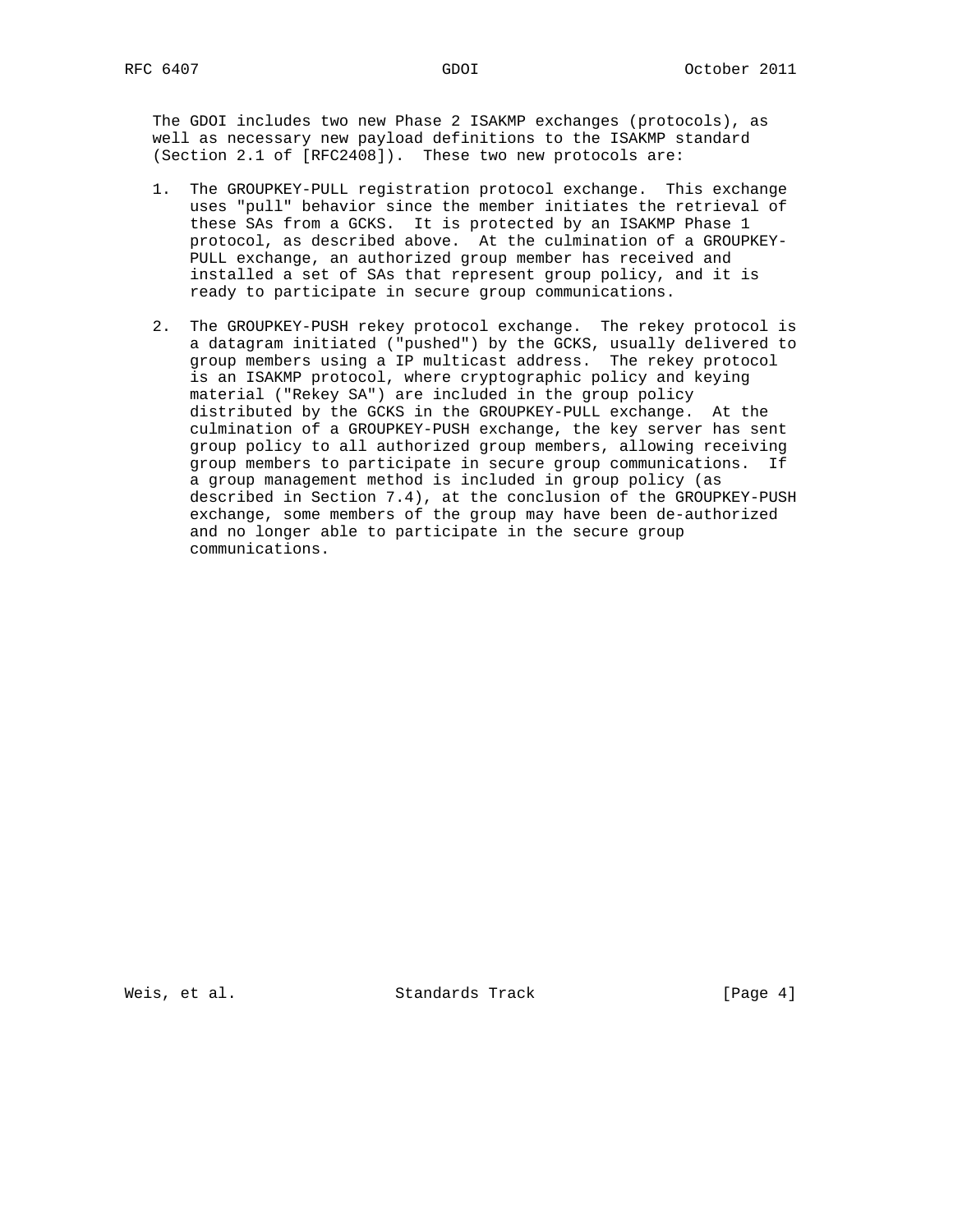

Figure 1. Group Key Management Model

 Although the GROUPKEY-PUSH protocol specified by this document can be used to refresh the Rekey SA protecting the GROUPKEY-PUSH protocol, the most common use of GROUPKEY-PUSH is to establish keying material and policy for a data security protocol.

 GDOI defines several payload types used to distribute policy and keying material within the GROUPKEY-PULL and GROUPKEY-PUSH protocols: Security Association (SA), SA KEK, SA TEK, Group Associated Policy (GAP), Sequence Number (SEQ), and Key Download (KD). Format and usage of these payloads are defined in later sections of this memo.

 In summary, GDOI is a group security association management protocol: all GDOI messages are used to create, maintain, or delete security associations for a group. As described above, these security associations protect one or more data security protocol SAs, a Rekey SA, and/or other data shared by group members for multicast and groups security applications.

## 1.1. Requirements Notation

 The key words "MUST", "MUST NOT", "REQUIRED", "SHALL", "SHALL NOT", "SHOULD", "SHOULD NOT", "RECOMMENDED", "MAY", and "OPTIONAL" in this document are to be interpreted as described in [RFC2119].

Weis, et al. Standards Track [Page 5]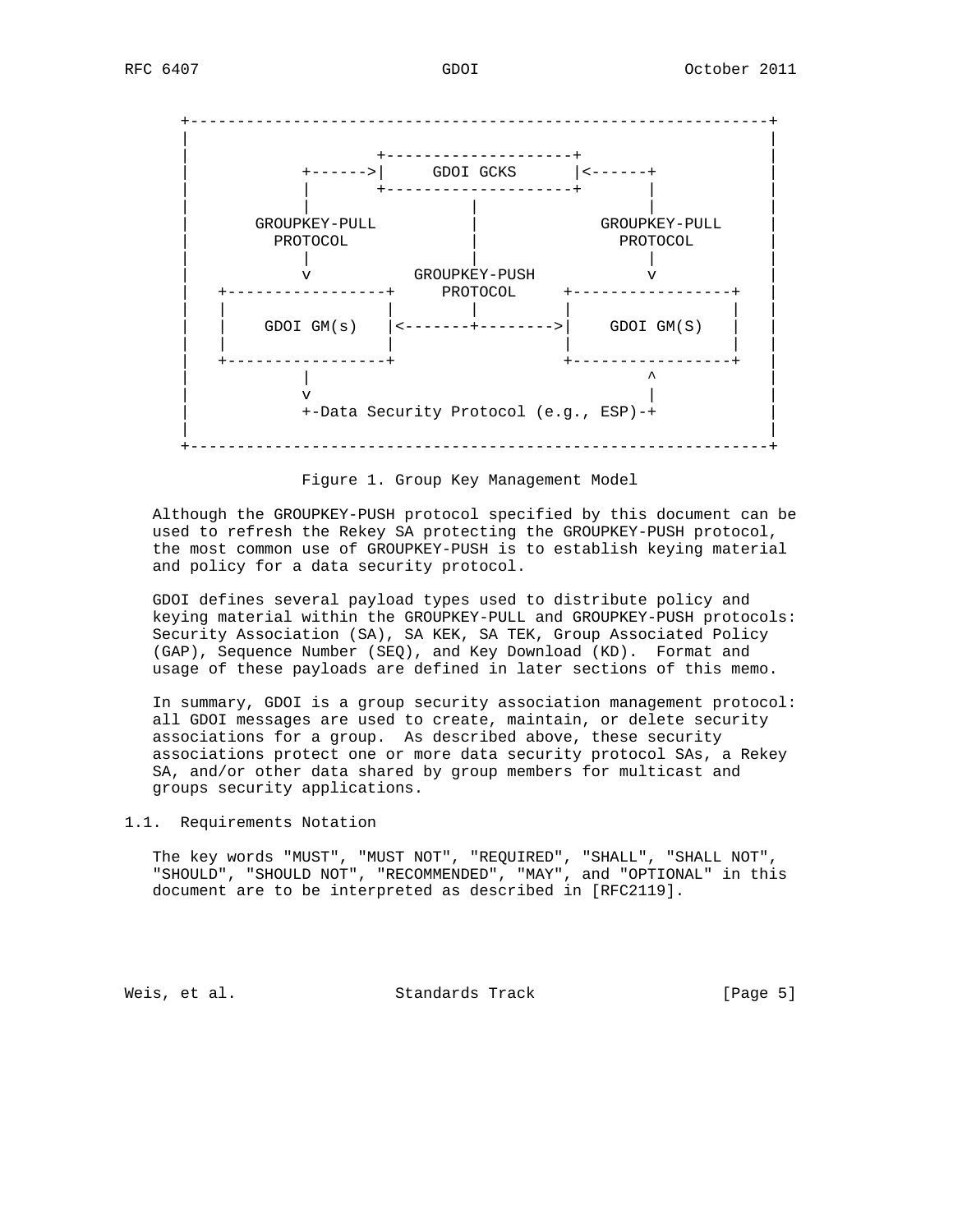#### 1.2. Terminology

The following key terms are used throughout this document.

- Data-Security SA The security policy distributed by a GDOI GCKS describing traffic that is expected to be protected by group members. This document described the distribution of IPsec AH and ESP Data-Security SAs.
- Group Controller/Key Server A device that defines group policy and distributes keys for that policy [RFC3740].
- Group Member. An authorized member of a secure group, sending and/or receiving IP packets related to the group.
- GROUPKEY-PULL. A protocol used by a GDOI group member to request group policy and keying material.
- GROUPKEY-PUSH. A protocol used by a GDOI GCKS to distribute updates of group policy and keying material to authorized group members.
- Key Encrypting Key. The symmetric cipher key used to protect the GROUPKEY-PUSH message.
- Logical Key Hierarchy. A group management method defined in Section 5.4 of [RFC2627].
- Rekey SA. The security policy protecting a GROUPKEY-PUSH protocol.
- SA Attribute Payload A payload that follows the Security Association payload and that describes group security attributes associated with the security association. SA Attribute payloads include the SAK, SAT, and GAP payloads.
- Security Parameter Index An arbitrary value that is used by a receiver to identify a security association such as an IPsec ESP Security Association or a Rekey SA.
- Traffic Encryption Key. The symmetric cipher key used to protect a data security protocol (e.g., IPsec ESP).

Weis, et al. Standards Track [Page 6]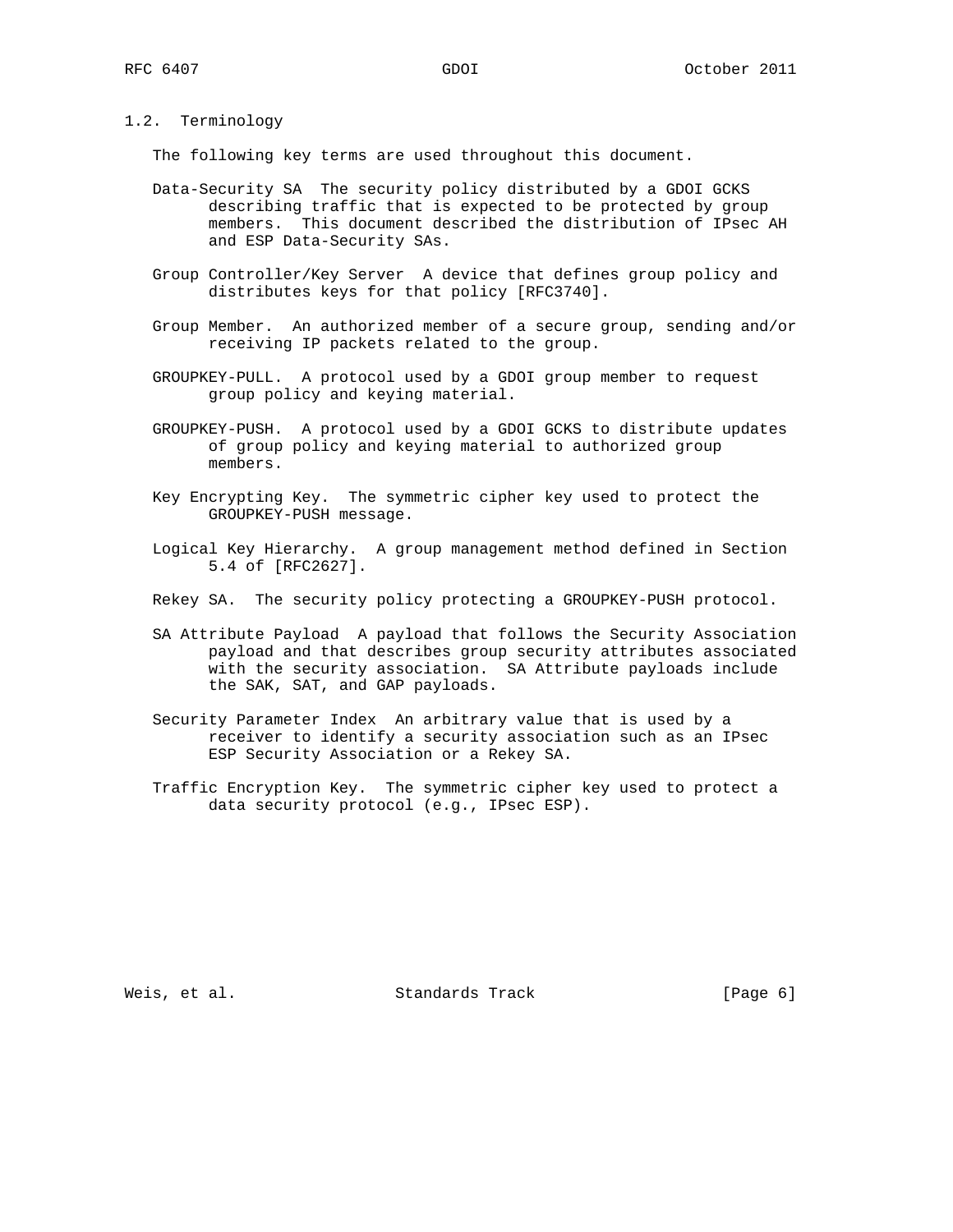## 1.3. Acronyms and Abbreviations

 The following acronyms and abbreviations are used throughout this document.

- AH IP Authentication Header
- ATD Activation Time Delay
- DOI Domain of Interpretation
- DTD Deactivation Time Delay
- ESP IP Encapsulating Security Payload
- GCKS Group Controller/Key Server
- GDOI Group Domain of Interpretation
- GAP Group Associated Policy Payload
- GM Group Member
- GSPD Group Security Policy Database
- IV Initialization Vector
- KD Key Download Payload
- KEK Key Encryption Key
- LKH Logical Key Hierarchy
- SA Security Association
- SAK SA KEK Payload
- SEQ Sequence Number Payload
- SAT SA TEK Payload
- SID Sender-ID
- SPI Security Parameter Index
- SSIV Sender-Specific IV
- TEK Traffic Encryption Key

Weis, et al. Standards Track [Page 7]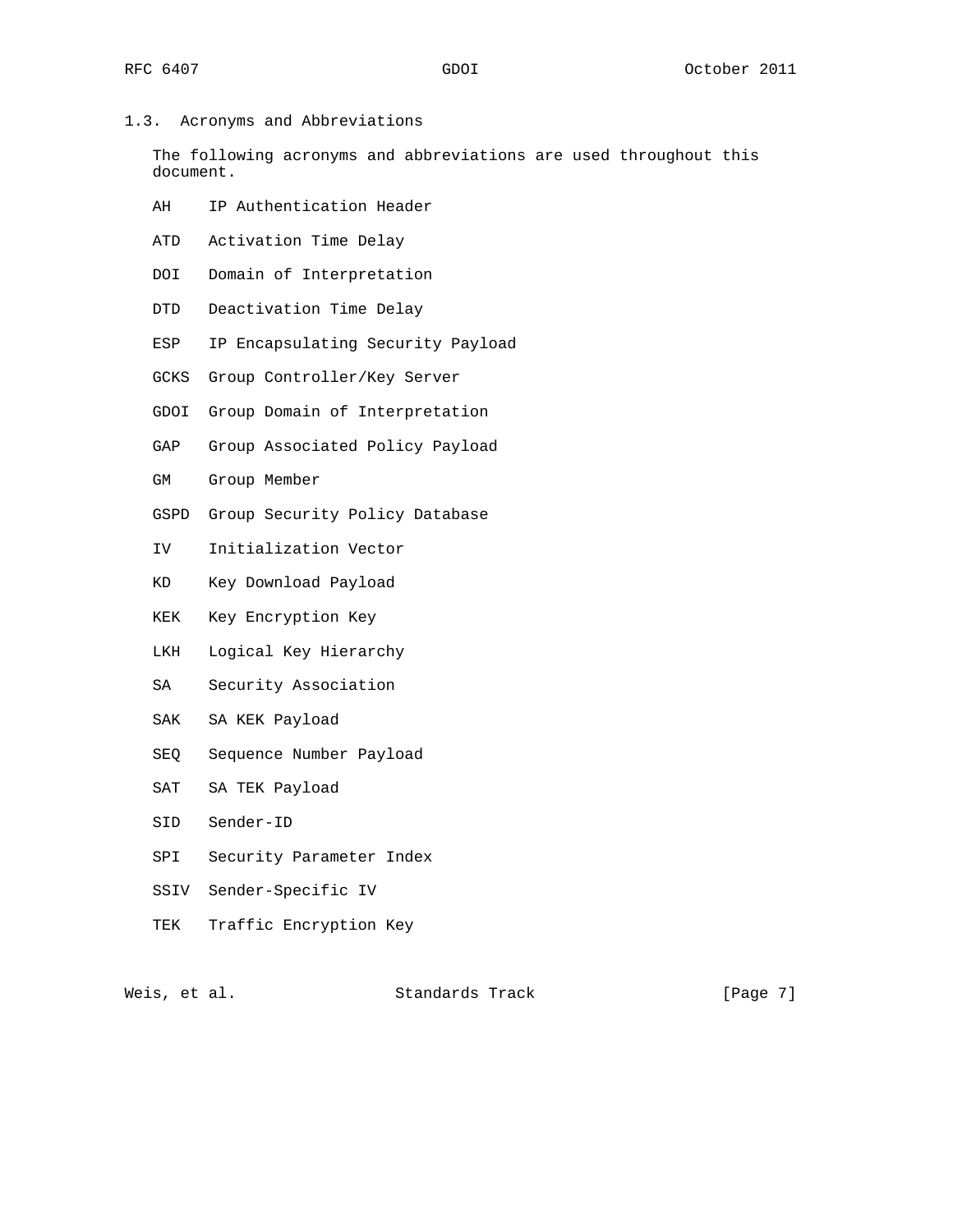- TLV Type/Length/Value
- TV Type/Value
- 2. GDOI Phase 1 Protocol

 The GDOI GROUPKEY-PULL exchange is a Phase 2 protocol that MUST be protected by a Phase 1 protocol. The Phase 1 protocol can be any protocol that provides for the following protections:

- o Peer Authentication
- o Confidentiality
- o Message Integrity

 The following sections describe one such Phase 1 protocol. Other protocols which may be potential Phase 1 protocols are described in Appendix A. However, the use of the protocols listed there are not considered part of this document.

 This document defines how the ISAKMP Phase 1 exchanges as defined in [RFC2409] can be used a Phase 1 protocol for GDOI. The following sections define characteristics of the ISAKMP Phase 1 protocols that are unique for these exchanges when used for GDOI.

 Section 7.1 describes how the ISAKMP Phase 1 protocols meet the requirements of a GDOI Phase 1 protocol.

2.1. DOI value

 The Phase 1 SA payload has a DOI value. That value MUST be the GDOI DOI value as defined later in this document.

2.2. UDP port

 IANA has assigned port 848 for the use of GDOI; this allows for an implementation to use separate ISAKMP implementations to service GDOI and the Internet Key Exchange Protocol (IKE) [RFC5996]. A GCKS SHOULD listen on this port for GROUPKEY-PULL exchanges, and the GCKS MAY use this port to distribute GROUPKEY-PUSH messages. An ISAKMP Phase 1 exchange implementation supporting NAT traversal [RFC3947] MAY move to port 4500 to process the GROUPKEY-PULL exchange.

Weis, et al. Standards Track [Page 8]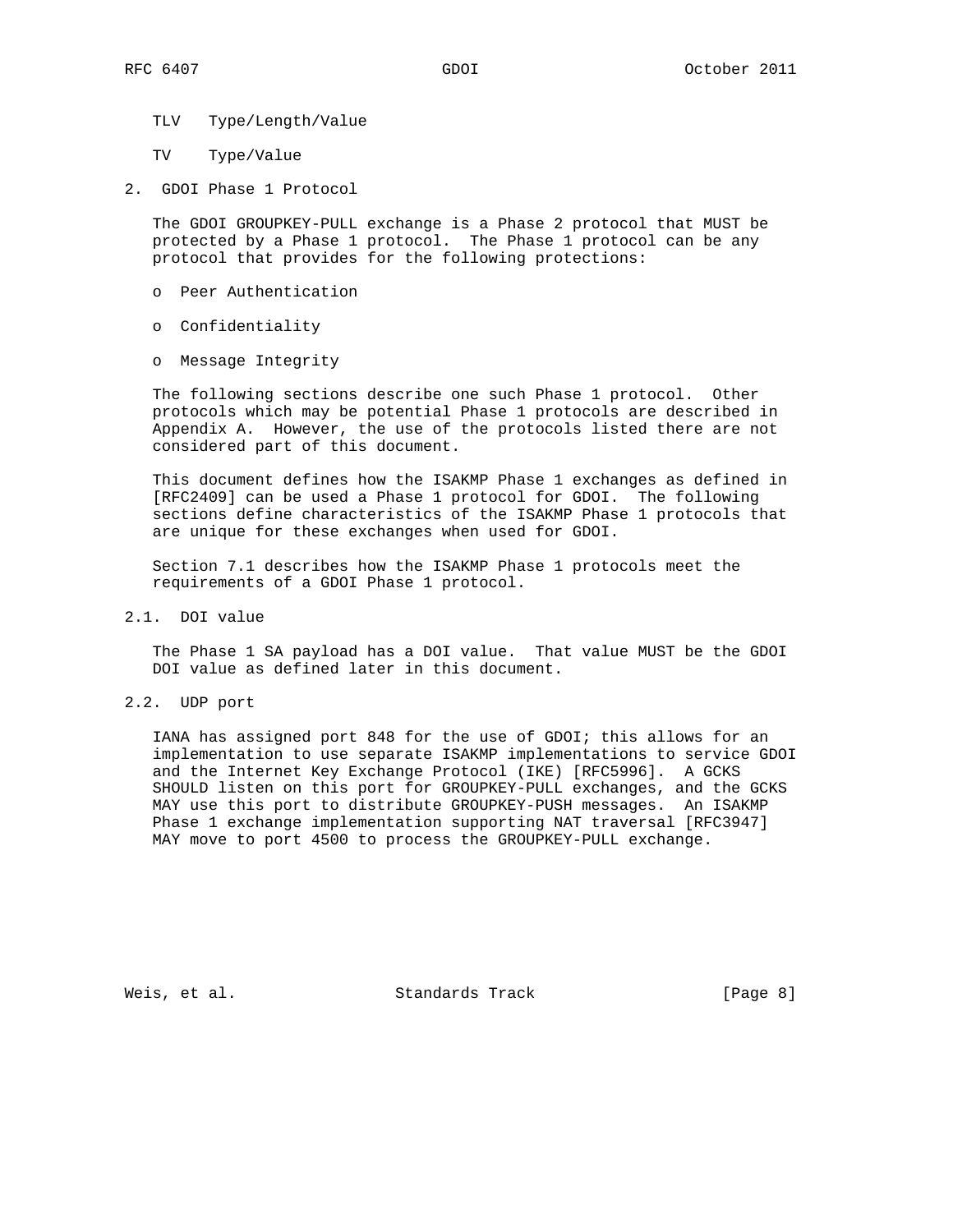#### 3. GROUPKEY-PULL Exchange

 The goal of the GROUPKEY-PULL exchange is to establish a Rekey and/or Data-Security SAs at the member for a particular group. A Phase 1 SA protects the GROUPKEY-PULL; there MAY be multiple GROUPKEY-PULL exchanges for a given Phase 1 SA. The GROUPKEY-PULL exchange downloads the data security keys (TEKs) and/or group key encrypting key (KEK) or KEK array under the protection of the Phase 1 SA.

## 3.1. Authorization

 It is important that a group member explicitly trust entities that it expects to act as a GCKS for a particular group. When no authorization is performed, it is possible for a rogue GDOI participant to perpetrate a man-in-the-middle attack between a group member and a GCKS [MP04]. A group member MUST specifically list each authorized GCKS in its Group Peer Authorization Database (GPAD) [RFC5374]. A group member MUST ensure that the Phase 1 identity of the GCKS is an authorized GCKS.

 It is important that a GCKS explicitly authorize group members before providing them with group policy and keying material. A GCKS implementation SHOULD have a method of authorizing group members (e.g., by maintaining an authorization list). When the GCKS performs authorization, it MUST use the Phase 1 identity to authorize the GROUPKEY-PULL request for group policy and keying material.

#### 3.2. Messages

 The GROUPKEY-PULL is a Phase 2 exchange. Phase 1 computes SKEYID\_a, which is the "key" in the keyed hash used in the ISAKMP HASH payloads [RFC2408] included in GROUPKEY-PULL messages. When using the Phase 1 defined in this document, SKEYID\_a is derived according to [RFC2409]. Each GROUPKEY-PULL message hashes a uniquely defined set of values (described below) and includes the result in the HASH payload. Nonces permute the HASH and provide some protection against replay attacks. Replay protection is important to protect the GCKS from attacks that a key management server will attract.

 The GROUPKEY-PULL uses nonces to guarantee "liveness" as well as against replay of a recent GROUPKEY-PULL message. The replay attack is only possible in the context of the current Phase 1. If a GROUPKEY-PULL message is replayed based on a previous Phase 1, the HASH calculation will fail due to a wrong SKEYID\_a. The message will fail processing before the nonce is ever evaluated.

Weis, et al. Standards Track [Page 9]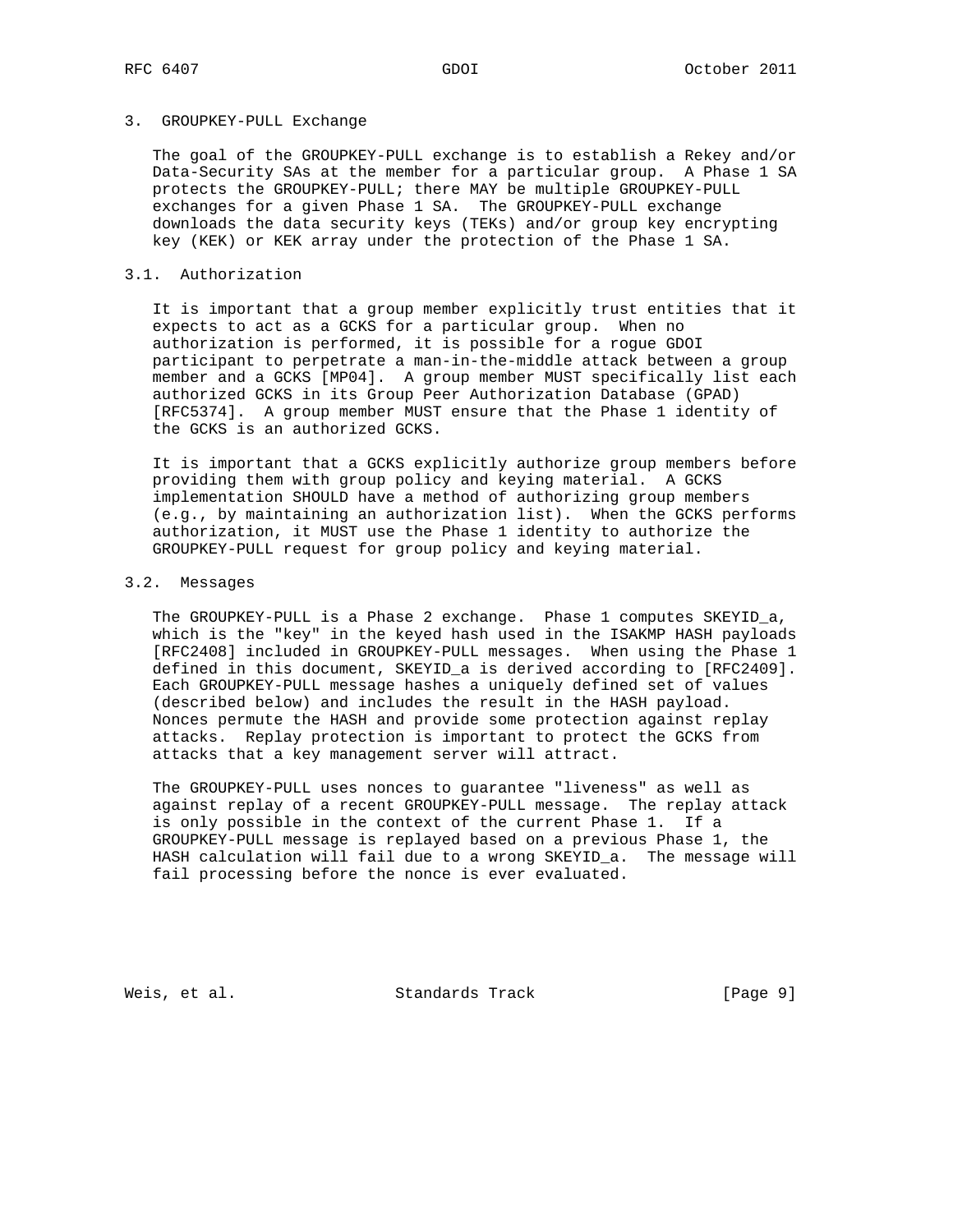In order for either peer to get the benefit of the replay protection, it must postpone as much processing as possible until it receives the message in the protocol that proves the peer is live. For example, the GCKS MUST NOT adjust its internal state (e.g., keeping a record of the GM) until it receives a message with Nr included properly in the HASH payload. This requirement ensures that replays of GDOI messages will not cause the GCKS to change the state of the group until it has confirmation that the initiating group member is live.

|     | Group Member                    |                 | GCKS                              |
|-----|---------------------------------|-----------------|-----------------------------------|
|     |                                 |                 |                                   |
|     | $(1)$ HDR*, HASH $(1)$ , Ni, ID | $--$            |                                   |
| (2) |                                 | $\lt$ $-$       | $HDR^*$ , $HASH(2)$ , $Nr$ , SA   |
|     | $(3)$ HDR*, HASH $(3)$ [, GAP]  | $--$            |                                   |
| (4) |                                 | $\epsilon$ $ -$ | $HDR^*$ , $HASH(4)$ , $[SEO, ]KD$ |
|     |                                 |                 |                                   |

\* Protected by the Phase 1 SA; encryption occurs after HDR

Figure 2. GROUPKEY-PULL Exchange

 Figure 2 demonstrates the four messages that are part of a GROUPKEY- PULL exchange. HDR is an ISAKMP header payload that uses the Phase 1 cookies and a message identifier (M-ID) as in ISAKMP. Following each HDR is a set of payloads conveying requests (messages 1 and 3 originated by the group member), or group policy and/or keying material (messages 2 and 4 originated by the GCKS).

 Hashes are computed in the manner described within [RFC2409]. The HASH computation for each message is unique; it is shown in Figure 2 and below as HASH(n) where (n) represents the GROUPKEY-PULL message number. Each HASH calculation is a pseudo-random function ("prf") over the message ID (M-ID) from the ISAKMP header concatenated with the entire message that follows the hash including all payload headers, but excluding any padding added for encryption. The GM expects to find its nonce, Ni, in the HASH of a returned message, and the GCKS expects to see its nonce, Nr, in the HASH of a returned message. HASH(2), HASH(3), and HASH(4) also include nonce values previously passed in the protocol (i.e., Ni or Nr minus the payload header). The nonce passed in Ni is represented as Ni\_b, and the nonce passed in Nr is represented as Nr\_b. The HASH payloads prove that the peer has the Phase 1 secret (SKEYID\_a) and the nonce for the exchange identified by message ID, M-ID.

```
HASH(1) = prf(SKEYID_a, M-ID | Ni | ID)HASH(2) = prf(SKEYID_a, M-ID | Ni_b | Nr | SA)HASH(3) = prf(SKEYID_a, M-ID | Nil_b | Nr_b [ | GAP ])HASH(4) = prf(SKEYID_a, M-ID | Nil_b | Nr_b [ | SEQ ] | KD)
```
Weis, et al. Standards Track [Page 10]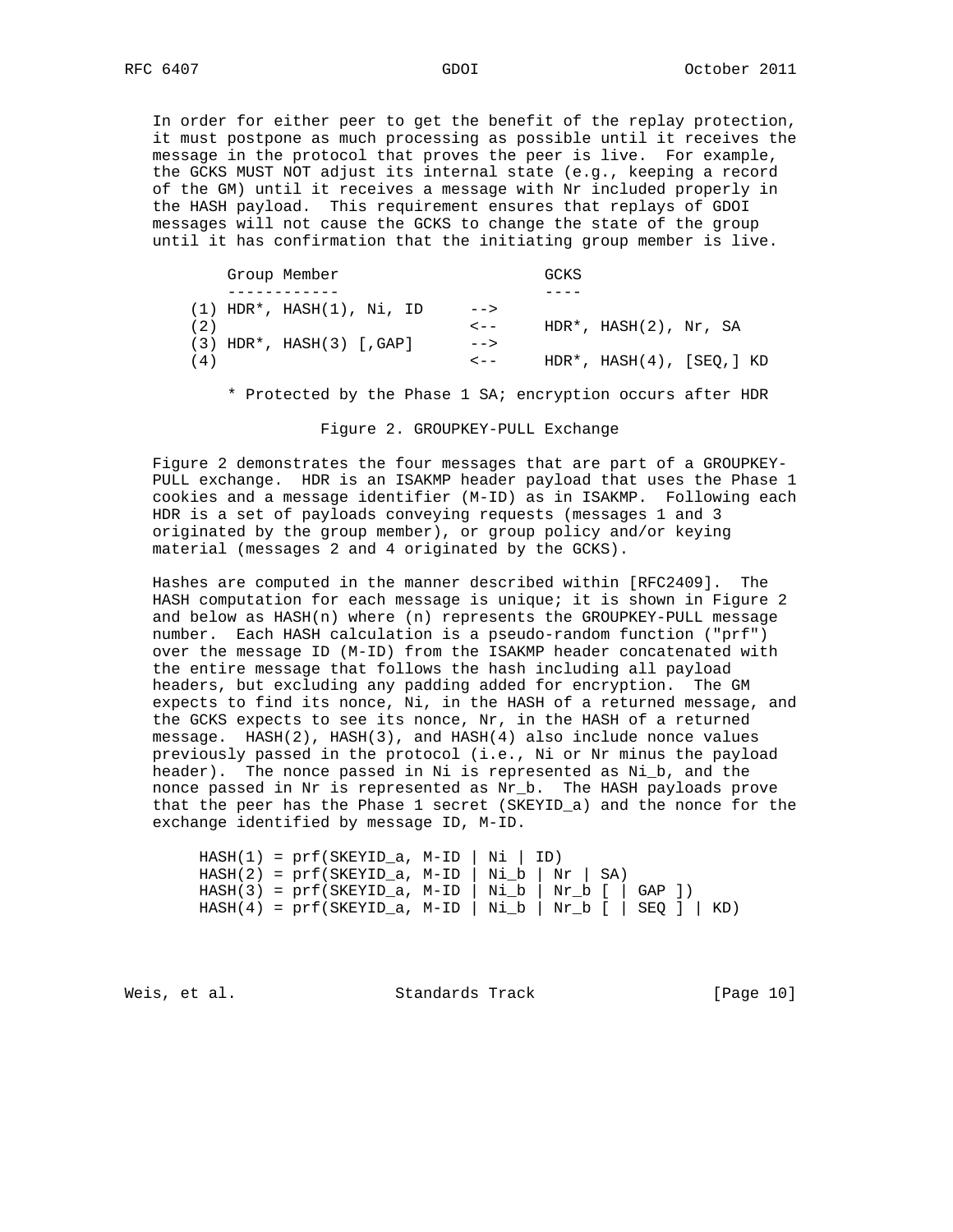In addition to the Nonce and HASH payloads, the GM identifies the group it wishes to join through the ISAKMP ID payload.

 The GCKS informs the member of the cryptographic policies of the group in the SA payload, which describes the DOI, KEK, and/or TEK keying material, authentication transforms, and other group policy. Each SPI is also determined by the GCKS and downloaded in the SA payload chain (see Section 5.2). The SA KEK attribute contains the ISAKMP cookie pair for the Rekey SA, which is not negotiated but downloaded. Each SA TEK attribute contains a SPI as defined in Section 5.5 of this document.

 After receiving and parsing the SA payload, the GM responds with an acknowledgement message proving its liveness. It optionally includes a GAP payload requesting resources.

 The GCKS informs the GM of the value of the sequence number in the SEQ payload. This sequence number provides anti-replay state associated with a KEK, and its knowledge ensures that the GM will not accept GROUPKEY-PUSH messages sent prior to the GM joining the group. The SEQ payload has no other use and is omitted from the GROUPKEY- PULL exchange when a KEK attribute is not included in the SA payload. When a SEQ payload is included in the GROUPKEY-PULL exchange, it includes the most recently used sequence number for the group. At the conclusion of a GROUPKEY-PULL exchange, the initiating group member MUST NOT accept any rekey message with both the KEK attribute SPI value and a sequence number less than or equal to the one received during the GROUPKEY-PULL exchange. When the first group member initiates a GROUPKEY-PULL exchange, the GCKS provides a Sequence Number of zero, since no GROUPKEY-PUSH messages have yet been sent. Note the sequence number increments only with GROUPKEY- PUSH messages. The GROUPKEY-PULL exchange distributes the current sequence number to the group member. The sequence number resets to a value of one with the usage of a new KEK attribute. Thus, the first packet sent for a given Rekey SA will have a Sequence Number of 1. The sequence number increments with each successive rekey.

 The GCKS always returns a KD payload containing keying material to the GM. If a Rekey SA is defined in the SA payload, then KD will contain the KEK; if one or more Data-Security SAs are defined in the SA payload, KD will contain the TEKs.

### 3.2.1. ISAKMP Header Initialization

 Cookies are used in the ISAKMP header to identify a particular GDOI session. The GDOI GROUPKEY-PULL exchange uses cookies according to ISAKMP [RFC2408].

Weis, et al. Standards Track [Page 11]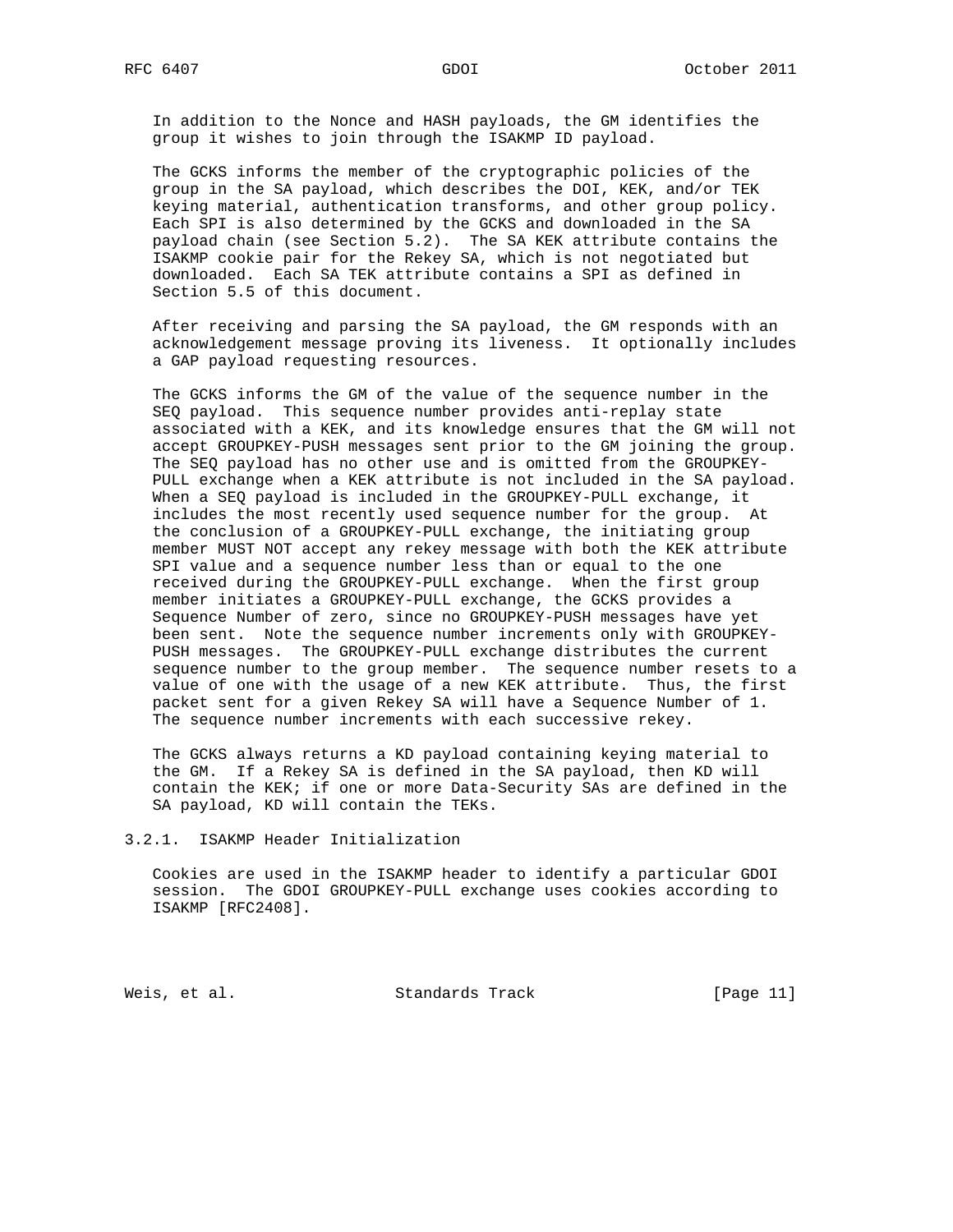Next Payload identifies an ISAKMP or GDOI payload (see Section 5).

 Major Version is 1 and Minor Version is 0 according to ISAKMP (Section 3.1 of [RFC2408]).

The Exchange Type has value 32 for the GDOI GROUPKEY-PULL exchange.

 Flags, Message ID, and Length are according to ISAKMP (Section 3.1 of [RFC2408]). The Commit flag is not useful because there is no synchronization between the GROUPKEY-PULL exchange and the data traffic protected by the policy distributed by the GROUPKEY-PULL exchange.

#### 3.3. Group Member Operations

 Before a GM contacts the GCKS, it needs to determine the group identifier and acceptable Phase 1 policy via an out-of-band method. Phase 1 is initiated using the GDOI DOI in the SA payload. Once Phase 1 is complete, the GM state machine moves to the GDOI protocol.

 To construct the first GDOI message, the GM chooses Ni, creates a nonce payload, builds an identity payload including the group identifier, and generates HASH(1).

 Upon receipt of the second GDOI message, the GM validates HASH(2), extracts the nonce Nr, and interprets the SA payload (including its SA Attribute payloads) . The SA payload contains policy describing the security protocol and cryptographic protocols used by the group. This policy describes the Rekey SA (if present), Data-Security SAs, and other group policy. If the policy in the SA payload is acceptable to the GM, it continues the protocol. Otherwise, the GM SHOULD tear down the Phase 1 session after notifying the GCKS with an ISAKMP Informational Exchange containing a Delete payload.

 When constructing the third GDOI message, it first reviews each Data- Security SA given to it. If any describe the use of a counter mode cipher, the GM determines whether it requires more than one Sender-ID (SID) (see Section 3.5). If so, it requests the required number of Sender-IDs for its exclusive use within the counter mode nonce as described in Section 5.4 of this document. The GM then completes construction of the third GDOI message by creating HASH(3).

Upon receipt of the fourth GDOI message, the GM validates HASH(4).

 If the SEQ payload is present, the sequence number included in the SEQ payload asserts the lowest acceptable sequence number present in a future GROUPKEY-PUSH message. But if the KEK associated with this sequence number had been previously installed, due to the

Weis, et al. Standards Track [Page 12]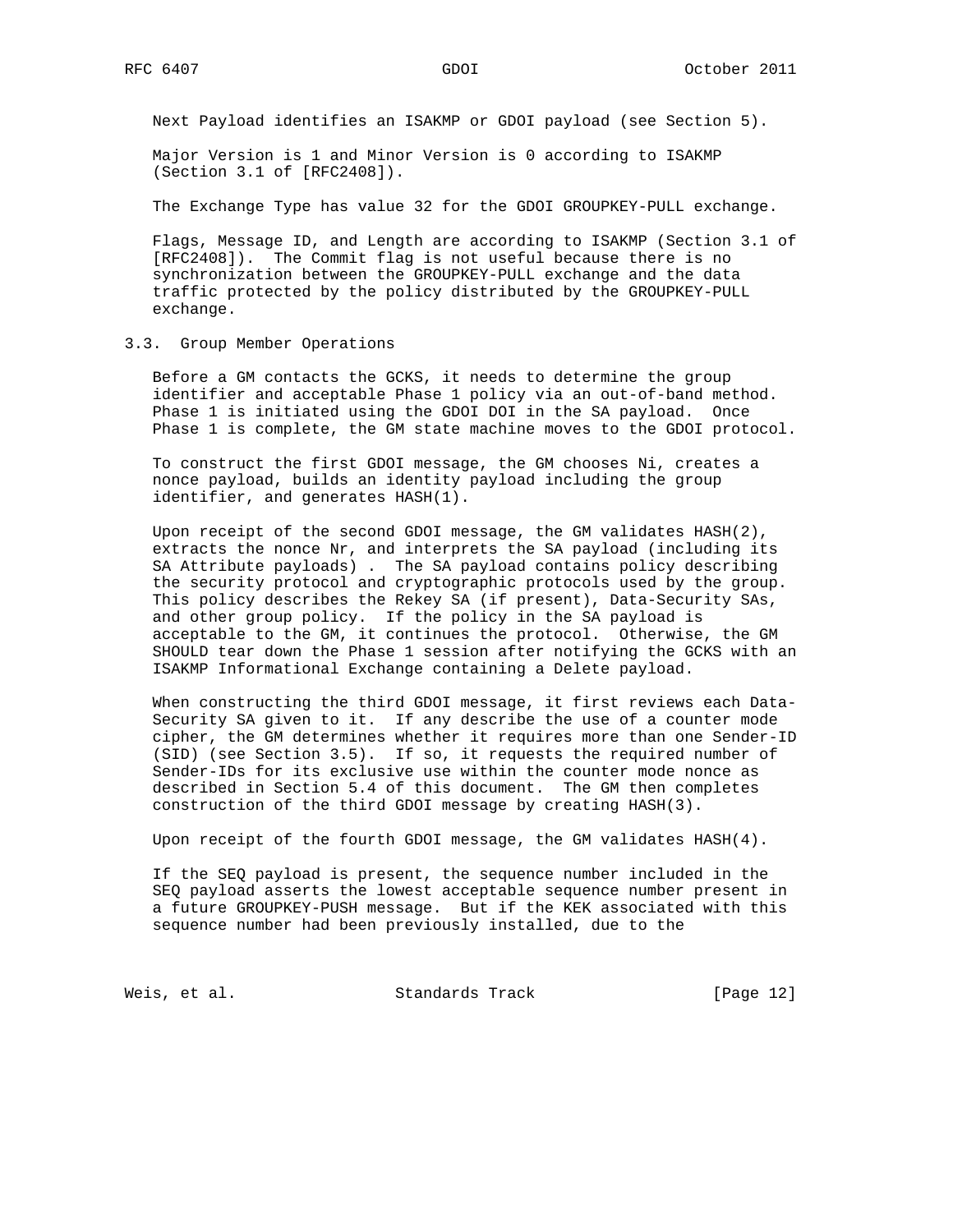asynchronous processing of GROUPKEY-PULL and GROUPKEY-PUSH messages, this sequence number may be lower than the sequence number contained in the most recently received GROUPKEY-PUSH message. In this case, the sequence number value in the SEQ payload MUST be considered stale and ignored.

 The GM interprets the KD key packets, where each key packet includes the keying material for SAs distributed in the SA payload. Keying material is matched by comparing the SPI in each key packet to SPI values previously sent in the SA payloads. Once TEKs and policy are matched, the GM provides them to the data security subsystem, and it is ready to send or receive packets matching the TEK policy. If this group has a KEK, the KEK policy and keys are marked as ready for use, and the GM knows to expect a sequence number not less than the one distributed in the SEQ payload. The GM is now ready to receive GROUPKEY-PUSH messages.

 If the KD payload included an LKH array of keys, the GM takes the last key in the array as the group KEK. The array is then stored without further processing.

## 3.4. GCKS Operations

 The GCKS passively listens for incoming requests from group members. The Phase 1 authenticates the group member and sets up the secure session with them.

 Upon receipt of the first GDOI message, the GCKS validates HASH(1) and extracts the Ni and group identifier in the ID payload. It verifies that its database contains the group information for the group identifier and that the GM is authorized to participate in the group.

 The GCKS constructs the second GDOI message, including a nonce Nr, and the policy for the group in an SA payload, followed by SA Attribute payloads (i.e, SA KEK, GAP, and/or SA TEK payloads) according to the GCKS policy. (See Section 5.2.1 for details on how the GCKS chooses which payloads to send.)

 Upon receipt of the third GDOI message, the GCKS validates HASH(3). If the message includes a GAP payload, it caches the requests included in that payload for the use of constructing the fourth GDOI message.

 The GCKS constructs the fourth GDOI message, including the SEQ payload (if the GCKS sends rekey messages), and the KD payload containing keys corresponding to policy previously sent in the SA TEK and SA KEK payloads. If a group management algorithm is defined as

Weis, et al. Standards Track [Page 13]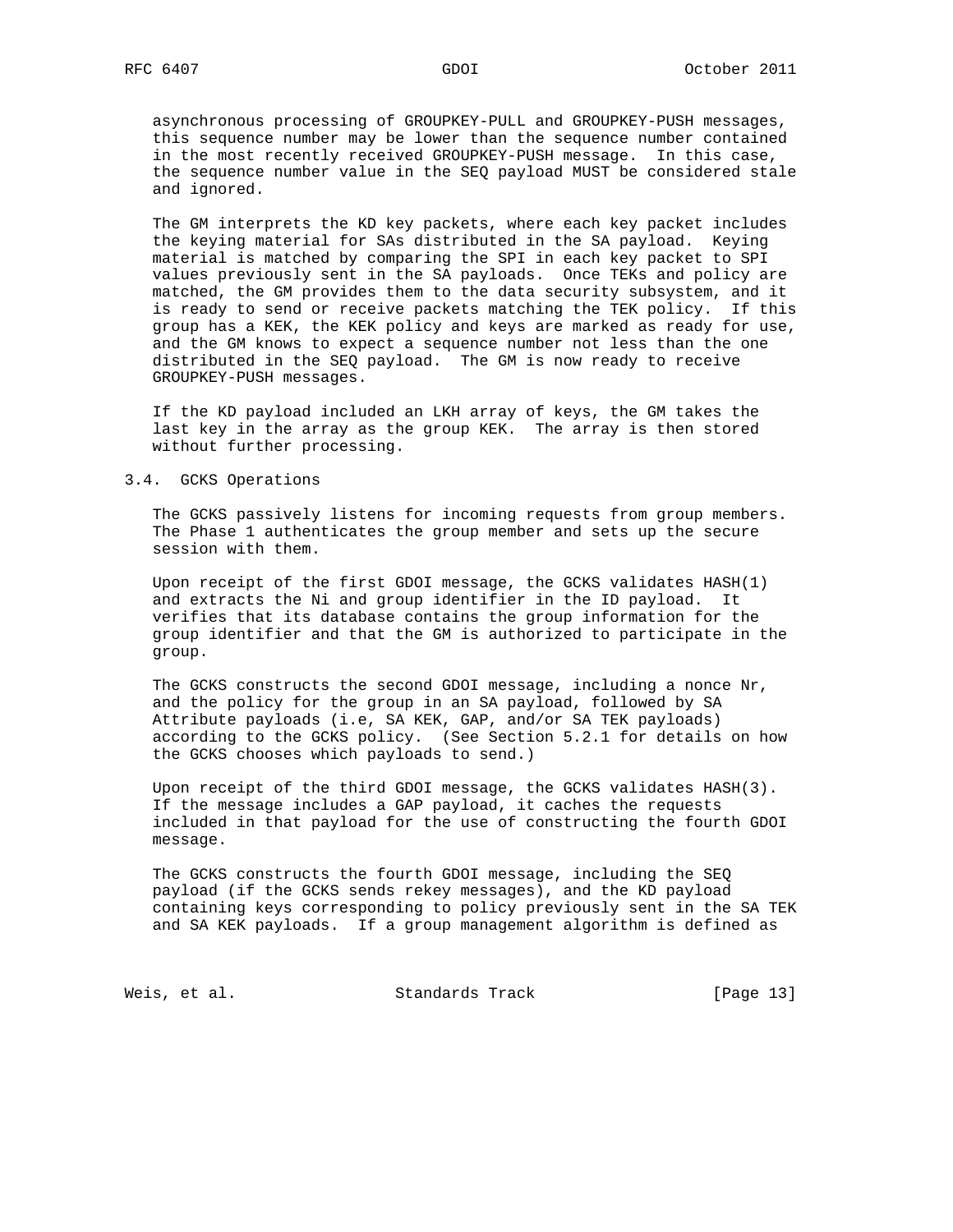part of group policy, the GCKS will first insert the group member into the group management structure (e.g., a leaf in the LKH tree), and then create an LKH array of keys and include it in the KD payload. The first key in the array is associated with the group member leaf node, followed by each LKH node above it in the tree, culminating with the root node (which is also the KEK). If one or more Data-Security SAs distributed in the SA payload included a counter mode of operation, the GCKS includes at least one SID value in the KD payload, and possibly more depending on a request received in the third GDOI message.

#### 3.5. Counter-Modes of Operation

 Several new counter-based modes of operation have been specified for ESP (e.g., AES-CTR [RFC3686], AES-GCM [RFC4106], AES-CCM [RFC4309], AES-GMAC [RFC4543]) and AH (e.g., AES-GMAC [RFC4543]). These counter-based modes require that no two senders in the group ever send a packet with the same Initialization Vector (IV) using the same cipher key and mode. This requirement is met in GDOI when the following requirements are met:

- o The GCKS distributes a unique key for each Data-Security SA.
- o The GCKS uses the method described in [RFC6054], which assigns each sender a portion of the IV space by provisioning each sender with one or more unique SID values.

 When at least one Data-Security SA included in the group policy includes a counter-mode, the GCKS automatically allocates and distributes one SID to each group member acting in the role of sender on the Data-Security SA. The SID value is used exclusively by the group member to which it was allocated. The group member uses the same SID for each Data-Security SA specifying the use of a counter based mode of operation. A GCKS MUST distribute unique keys for each Data-Security SA including a counter-based mode of operation in order to maintain a unique key and nonce usage.

 When a group member receives a Data-Security SA in a SA TEK payload for which it is a sender, it can choose to request one or more SID values. Requesting a value of 1 is not necessary since the GCKS will automatically allocate exactly one to the sending group member. A group member MUST request as many SIDs matching the number of encryption modules in which it will be installing the TEKs in the outbound direction. Alternatively, a group member MAY request more than one SID and use them serially. This could be useful when it is anticipated that the group member will exhaust their range of Data- Security SA nonces using a single SID too quickly (e.g., before the time-based policy in the TEK expires).

Weis, et al. Standards Track [Page 14]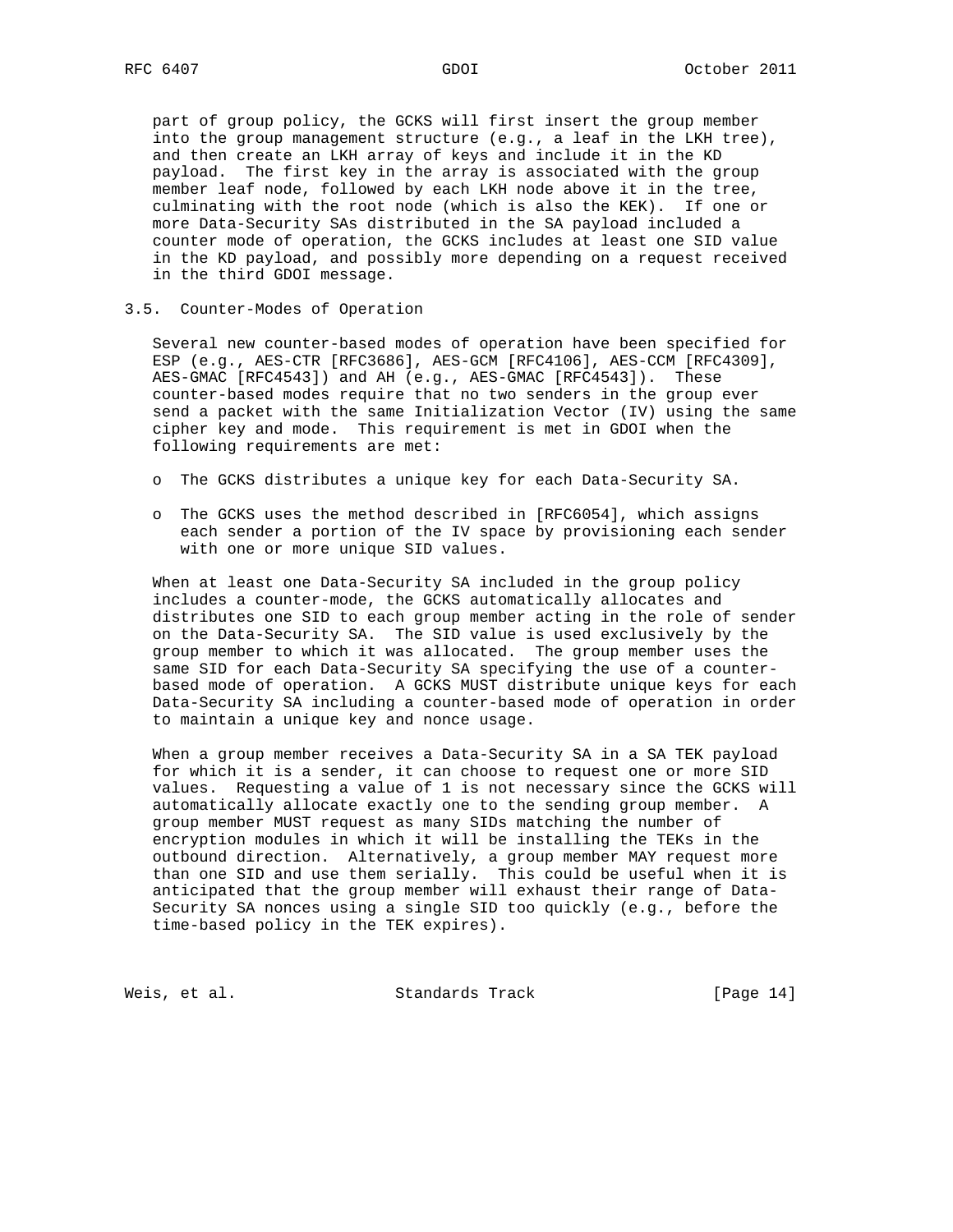When group policy includes a counter-based mode of operation, a GCKS SHOULD use the following method to allocate SID values, which ensures that each SID will be allocated to just one group member.

- 1. A GCKS maintains a SID-counter, which records which SIDs have been allocated. SIDs are allocated sequentially, with the first SID allocated to be zero.
- 2. Each time a SID is allocated, the current value of the counter is saved and allocated to the group member. The SID-counter is then incremented in preparation for the next allocation.
- 3. When the GCKS distributes a Data-Security SA specifying a counter-based mode of operation, and a group member is a sender, a group member may request a count of SIDs in a GAP payload. When the GCKS receives this request, it increments the SID counter once for each requested SID, and distributes each SID value to the group member.
- 4. A GCKS allocates new SID values for each GROUPKEY-PULL exchange originated by a sender, regardless of whether a group member had previously contacted the GCKS. In this way, the GCKS does not have a requirement of maintaining a record of which SID values it had previously allocated to each group member. More importantly, since the GCKS cannot reliably detect whether the group member had sent data on the current group Data-Security SAs, it does not know which Data-Security counter-mode nonce values a group member has used. By distributing new SID values, the key server ensures that each time a conforming group member installs a Data-Security SA it will use a unique set of counter-based mode nonces.
- 5. When the SID-counter maintained by the GCKS reaches its final SID value, no more SID values can be distributed. Before distributing any new SID values, the GCKS MUST delete the Data- Security SAs for the group, followed by creation of new Data- Security SAs, and resetting the SID-counter to its initial value.
- 6. The GCKS SHOULD send a GROUPKEY-PUSH message deleting all Data- Security SAs and the Rekey SA for the group. This will result in the group members initiating a new GROUPKEY-PULL exchange, in which they will receive both new SID values and new Data-Security SAs. The new SID values can safely be used because they are only used with the new Data-Security SAs. Note that deletion of the Rekey SA is necessary to ensure that group members receiving a GROUPKEY-PUSH exchange before the re-register do not inadvertently use their old SIDs with the new Data-Security SAs.

Weis, et al. Standards Track [Page 15]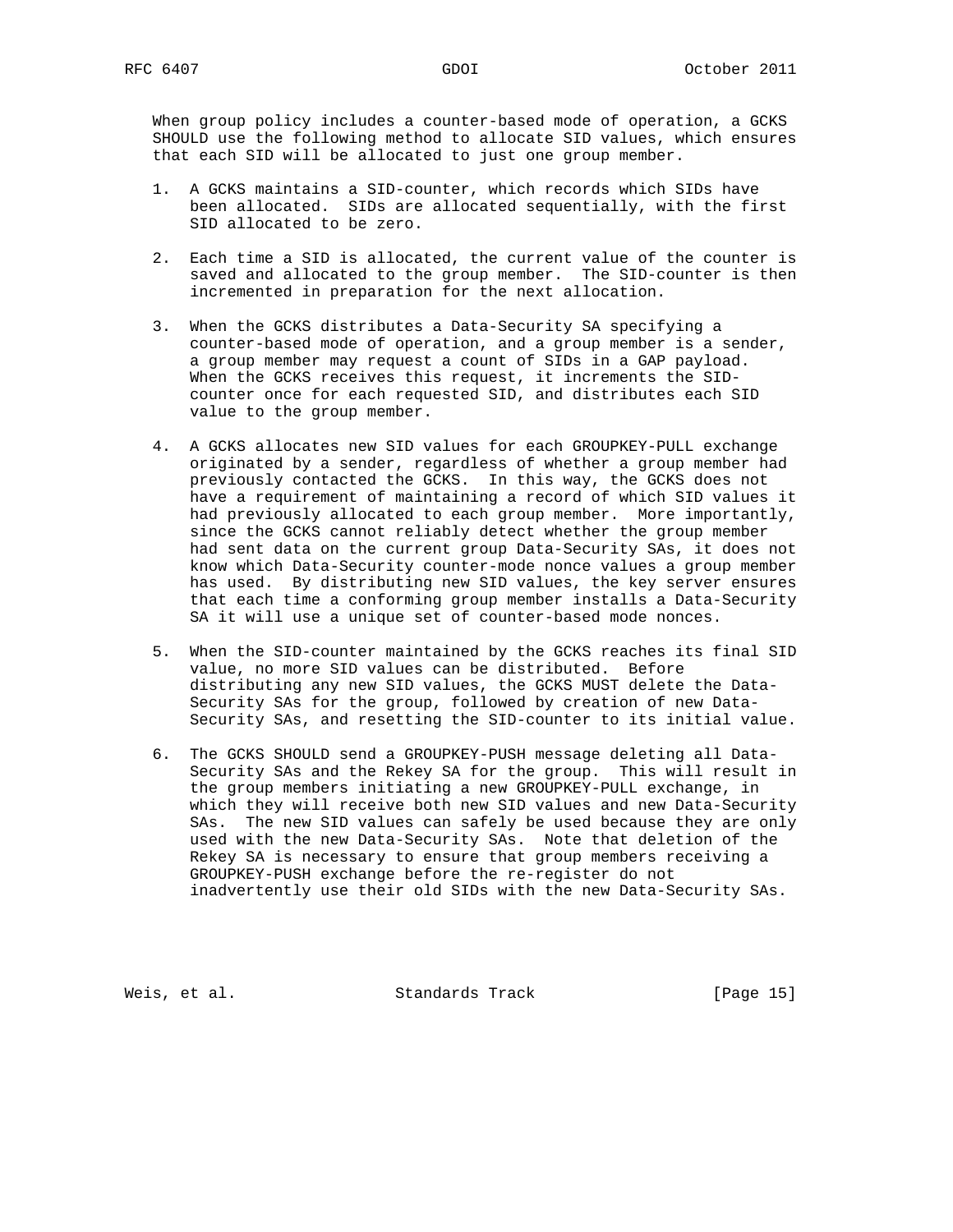Using the method above, at no time can two group members use the same IV values with the same Data-Security SA key.

4. GROUPKEY-PUSH Message

 GDOI sends control information securely using group communications. Typically, this will be using IP multicast distribution of a GROUPKEY-PUSH message, but it can also be "pushed" using unicast delivery if IP multicast is not possible. The GROUPKEY-PUSH message replaces a Rekey SA KEK or KEK array, and/or it creates a new Data- Security SA.

| GМ | GCKS |                                                          |  |  |  |
|----|------|----------------------------------------------------------|--|--|--|
| -- |      |                                                          |  |  |  |
|    |      | $\leftarrow \leftarrow -$ HDR*, SEQ, $[D, ]$ SA, KD, SIG |  |  |  |

\* Protected by the Rekey SA KEK; encryption occurs after HDR

Figure 3. GROUPKEY-PUSH Message

 HDR is defined below. The SEQ payload is defined in Section 5 ("Payloads"). One or more D (Delete) payloads (further described in Section 5.9) optionally specify the deletion of existing group policy. The SA defines the group policy for replacement Rekey SA and/or Data-Security SAs as described in Section 5, with the KD providing keying material for those SAs.

 The SIG payload includes a signature of a hash of the entire GROUPKEY-PUSH message (excepting the SIG payload octets) before it has been encrypted. The HASH is taken over the string 'rekey', the GROUPKEY-PUSH HDR, followed by all payloads preceding the SIG payload. The prefixed string ensures that the signature of the Rekey datagram cannot be used for any other purpose in the GDOI protocol. The SIG payload is created using the signature of the above hash, with the receiver verifying the signature using a public key retrieved in a previous GDOI exchange. The current KEK (also previously distributed in a GROUPKEY-PULL exchange or GROUPKEY-PUSH message) encrypts all the payloads following the GROUPKEY-PUSH HDR. Note: The rationale for this order of operations is given in Section 7.3.5.

 If the SA defines the use of a single KEK or an LKH KEK array, KD MUST contain a corresponding KEK or KEK array for a new Rekey SA, which has a new cookie pair. When the KD payload carries a new SA KEK attribute (Section 5.3), a Rekey SA is replaced with a new SA having the same group identifier (ID specified in message 1 of Section 3.2) and incrementing the same sequence counter, which is initialized in message 4 of Section 3.2. Note the first packet for

Weis, et al. Standards Track [Page 16]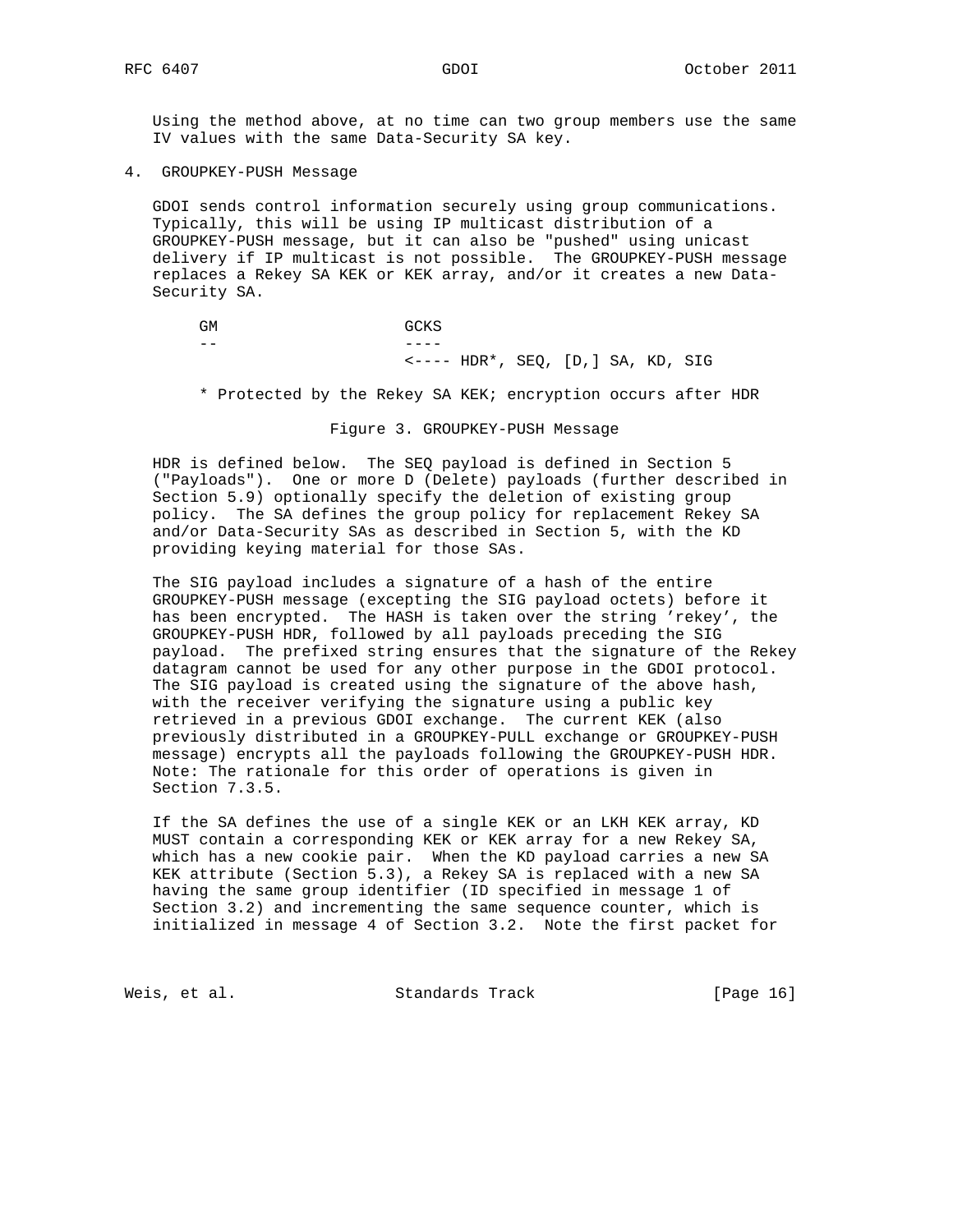the given Rekey SA encrypted with the new KEK attribute will have a Sequence number of 1. If the SA defines an SA TEK payload, this informs the member that a new Data-Security SA has been created, with keying material carried in KD (Section 5.6).

 If the SA defines a large LKH KEK array (e.g., during group initialization and batched rekeying), parts of the array MAY be sent in different unique GROUPKEY-PUSH datagrams. However, each of the GROUPKEY-PUSH datagrams MUST be a fully formed GROUPKEY-PUSH datagram. This results in each datagram containing a sequence number and the policy in the SA payload, which corresponds to the KEK array portion sent in the KD payload.

4.1. Use of Signature Keys

 A signing key should not be used in more than one context (e.g., used for host authentication and also for message authentication). Thus, the GCKS SHOULD NOT use the same key to sign the SIG payload in the GROUPKEY-PUSH message as was used for authentication in the GROUPKEY- PULL exchange.

4.2. ISAKMP Header Initialization

 Unlike ISAKMP, the cookie pair is completely determined by the GCKS. The cookie pair in the GDOI ISAKMP header identifies the Rekey SA to differentiate the secure groups managed by a GCKS. Thus, GDOI uses the cookie fields as an SPI.

Next Payload identifies an ISAKMP or GDOI payload (see Section 5).

 Major Version is 1 and Minor Version is 0 according to ISAKMP (Section 3.1 of [RFC2408]).

The Exchange Type has value 33 for the GDOI GROUPKEY-PUSH message.

 Flags MUST have the Encryption bit set according to Section 3.1 of [RFC2408]. All other bits MUST be set to zero.

Message ID MUST be set to zero.

Length is according to ISAKMP (Section 3.1 of [RFC2408]).

4.3. GCKS Operations

 GCKS may initiate a Rekey message for one of several reasons, e.g., the group membership has changed or keys are due to expire.

Weis, et al. Standards Track [Page 17]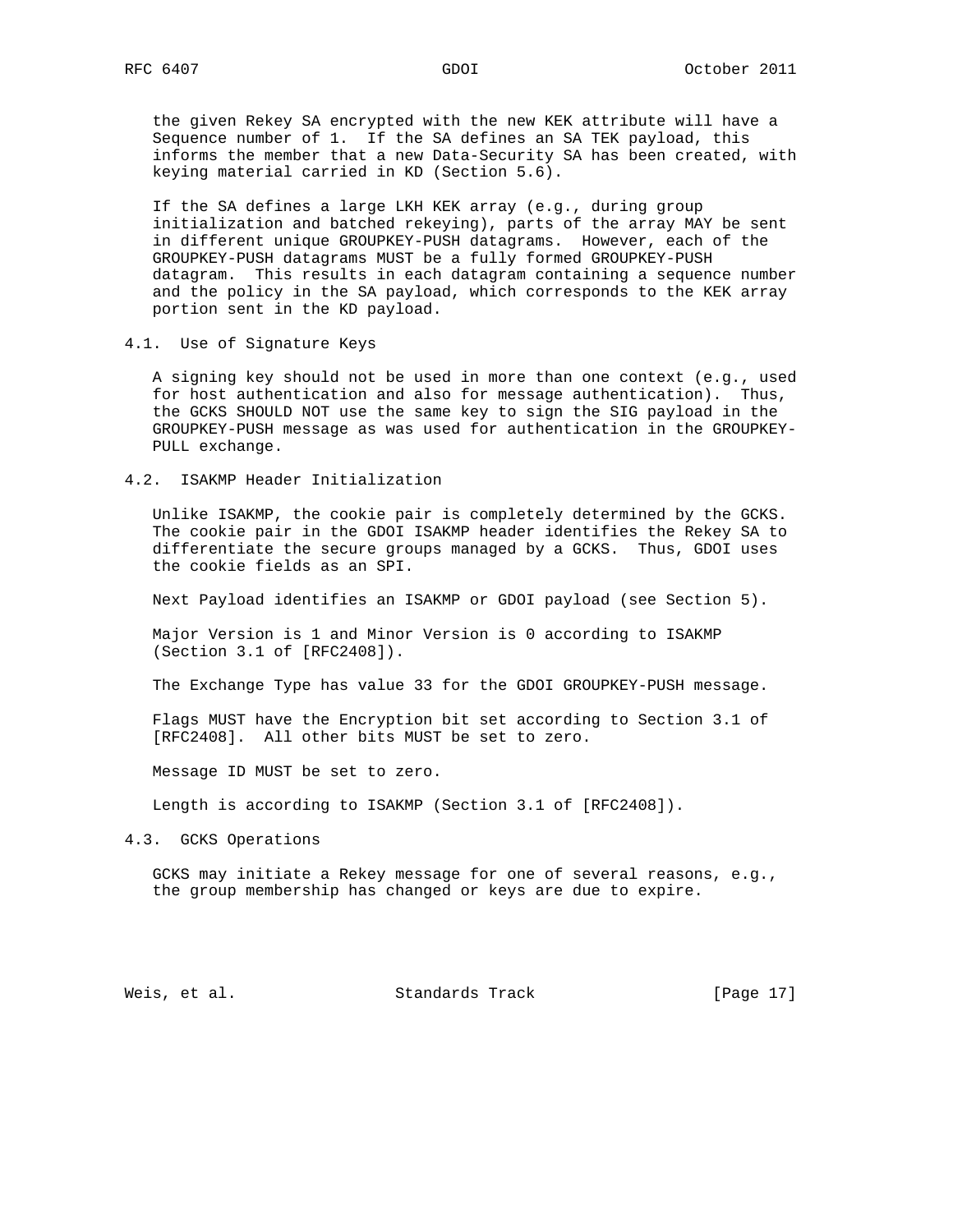To begin the rekey datagram, the GCKS builds an ISAKMP HDR with the correct cookie pair, and a SEQ payload that includes a sequence number that is 1 greater than the previous rekey datagram. If the message is using the new KEK attribute for the first time, the SEQ is reset to 1 in this message.

 An SA payload is then added. This is identical in structure and meaning to an SA payload sent in a GROUPKEY-PULL exchange. If there are changes to the KEK (including due to group members being excluded, in the case of LKH), an SA\_KEK attribute is added to the SA. If there are one or more new TEKs, then SA\_TEK attributes are added to describe that policy.

 A KD payload is then added. This is identical in structure and meaning to a KD payload sent in a GROUPKEY-PULL exchange. If an SA\_KEK attribute was included in the SA payload, then corresponding KEKs (or a KEK update array) are included. A KEK update array is created by first determining which group members have been excluded, generating new keys as necessary, and then distributing LKH update arrays sufficient to provide the new KEK to remaining group members (see Section 5.4.1 of [RFC2627] for details). TEKs are also sent for each SA\_TEK attribute included in the SA payload.

 In the penultimate step, the GCKS creates the SIG payload and adds it to the datagram.

 Lastly, the payloads following the HDR are encrypted using the current KEK. The datagram can now be sent.

## 4.4. Group Member Operations

 A group member receiving the GROUPKEY-PUSH datagram matches the cookie pair in the ISAKMP HDR to an existing SA. The message is decrypted, and the form of the datagram is validated. This weeds out obvious ill-formed messages (which may be sent as part of a denial of-service attack on the group).

 The sequence number in the SEQ payload is validated to ensure that it is greater than the previously received sequence number. The SIG payload is then validated. If the signature fails, the message is discarded.

 The SA and KD payloads are processed, which results in a new GDOI Rekey SA (if the SA payload included an SA\_KEK attribute) and/or new Data-Security SAs being added to the system. If the KD payload includes an LKH update array, the group member compares the LKH ID in each key update packet to the LKH IDs that it holds. If it finds a

Weis, et al. Standards Track [Page 18]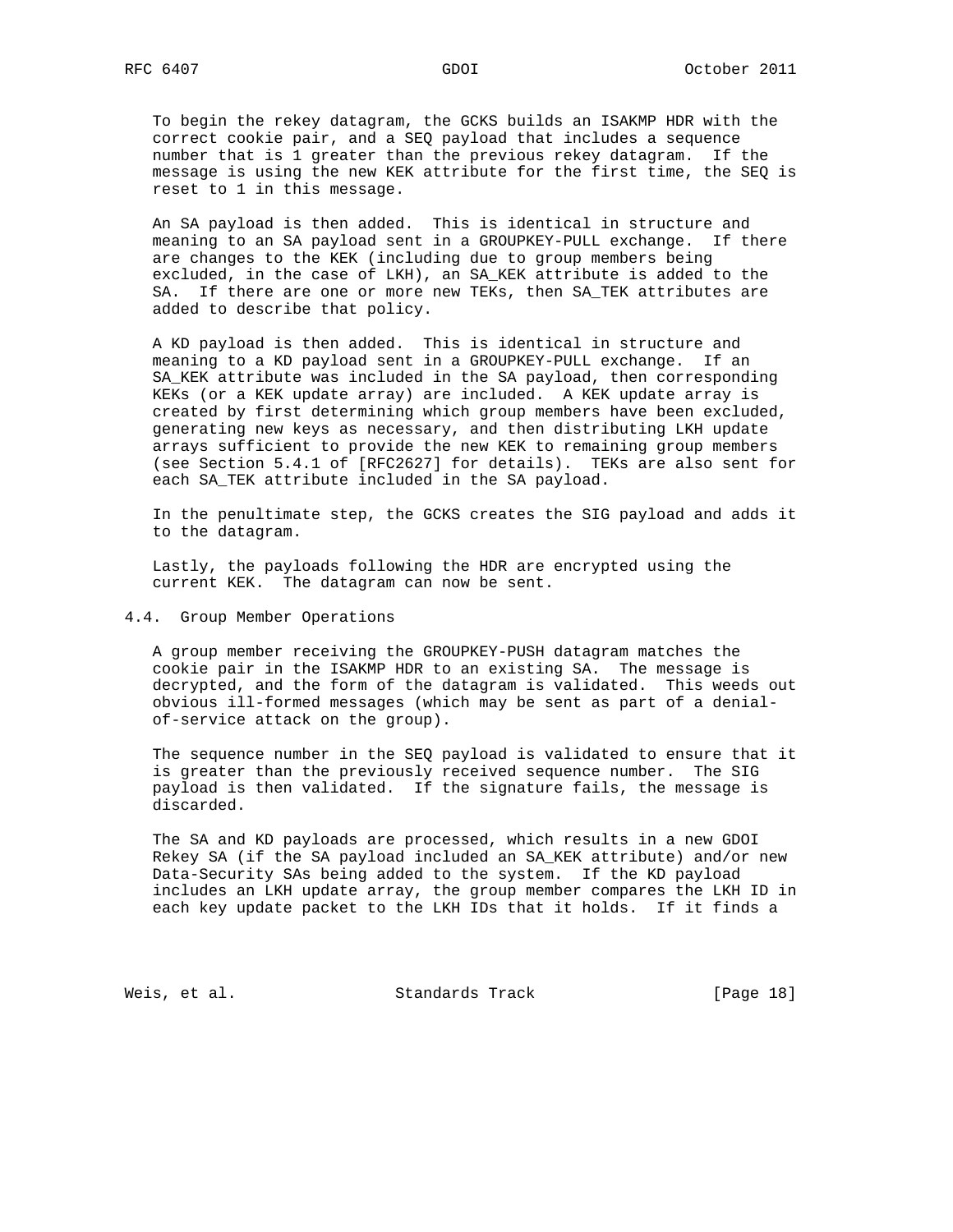match, it decrypts the key using the key prior to it in the key array and stores the new key in the LKH key array that it holds. The final decryption yields the new group KEK.

 If the SA payload includes one or more Data-Security SAs including a counter-mode of operation and if the receiving group member is a sender for that SA, the group member uses its current SID value with the Data-Security SAs to create counter-mode nonces. If it is a sender and does not hold a current SID value, it MUST NOT install the Data-Security SAs. It MAY initiate a GROUPKEY-PULL exchange to the GCKS in order to obtain a SID value (along with current group policy).

5. Payloads and Defined Values

 This document specifies use of several ISAKMP payloads, which are defined in accordance with [RFC2408]. The following payloads are used as defined in [RFC2408].

| Next Payload Type   | Value |
|---------------------|-------|
|                     |       |
| Hash Payload (HASH) | 8     |
| Signature (SIG)     |       |

The following payloads are extended or further specified.

| Next Payload Type         | Value |
|---------------------------|-------|
|                           |       |
| Security Association (SA) |       |
| Identification (ID)       | 5     |
| Nonce (N)                 | 1 O   |
| Delete (D)                | ヿつ    |

 Several payload formats specific to the group security exchanges are required.

| Next Payload Type             | Value |
|-------------------------------|-------|
|                               |       |
| SA KEK (SAK)                  | 15    |
| SA TEK (SAT)                  | 16    |
| Key Download (KD)             | 17    |
| Sequence Number (SEO)         | 18    |
| Group Associated Policy (GAP) | 22    |

 All multi-octet fields in GDOI payloads representing integers are laid out in big endian order (also known as "most significant byte first" or "network byte order").

Weis, et al. Standards Track [Page 19]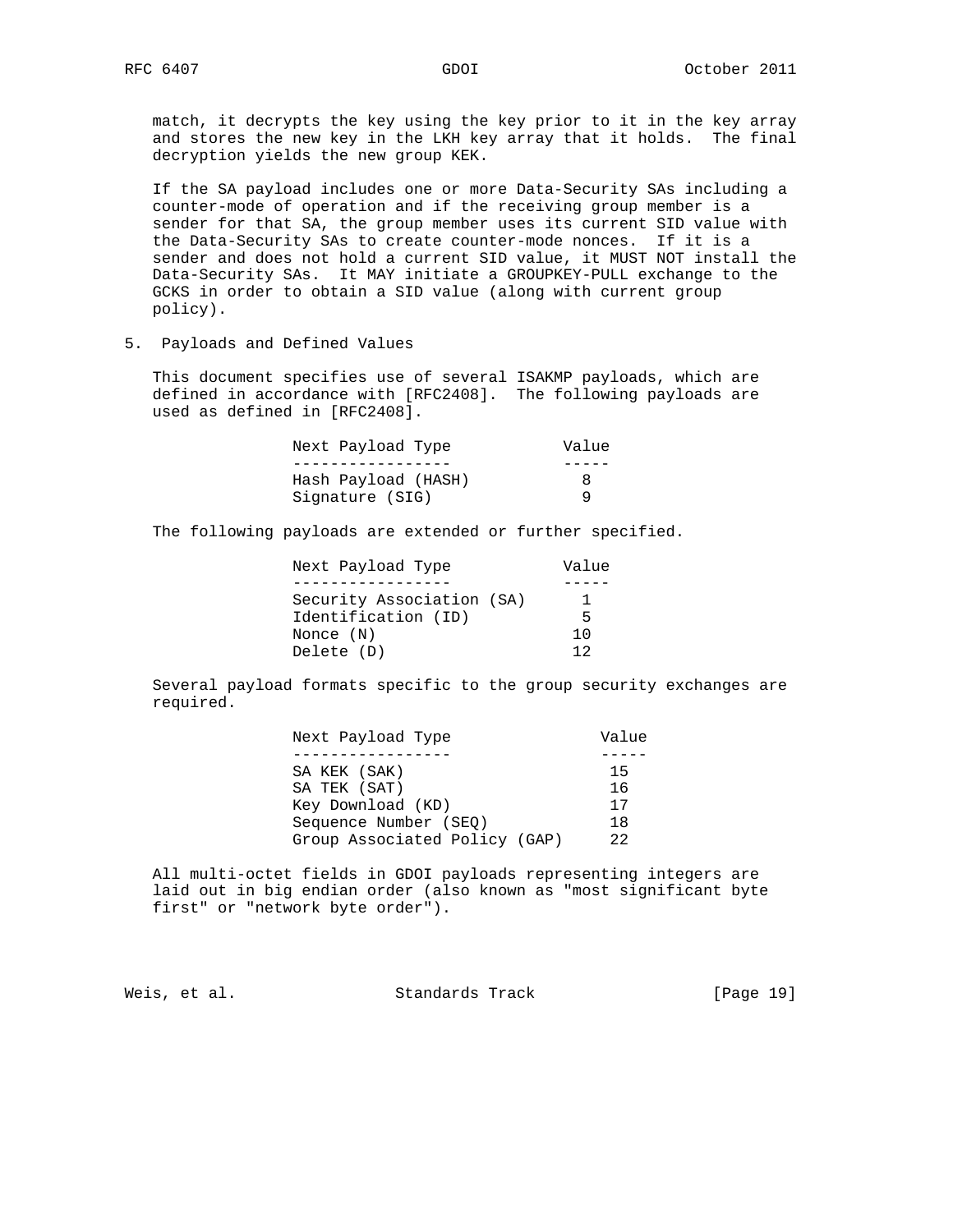All payloads including an ISAKMP Generic Payload Header create a Payload Length field that includes the length of the generic payload header (Section 3.2 of [RFC2408]).

5.1. Identification Payload

 The Identification payload is defined in [RFC2408]. For the GDOI, it is used to identify a group identity that will later be associated with security associations for the group. A group identity may map to a specific IPv4 or IPv6 multicast address, or may specify a more general identifier, such as one that represents a set of related multicast streams.

 When used with the GDOI, the DOI-Specific ID Data field MUST be set to 0.

 When used with the GDOI, the ID\_KEY\_ID ID Type MUST be supported by a conforming implementation and MUST specify a 4-octet group identifier as its value. Implementations MAY also support other ID Types.

#### 5.2. Security Association Payload

 The Security Association payload is defined in [RFC2408]. For the GDOI, it is used by the GCKS to assert security attributes for both Rekey and Data-Security SAs.

| 0 1 2 3 4 5 6 7 8 9 0 1 2 3 4 5 6 7 8 9 0 1 2 3 4 5 6 7 8 9 |           |                |  |
|-------------------------------------------------------------|-----------|----------------|--|
|                                                             |           |                |  |
| ! Next Payload ! RESERVED !                                 |           | Payload Length |  |
|                                                             |           |                |  |
|                                                             | DOI       |                |  |
|                                                             |           |                |  |
|                                                             | Situation |                |  |
|                                                             |           |                |  |
| ! SA Attribute Next Payload                                 |           | RESERVED2      |  |
|                                                             |           |                |  |

#### Figure 4. Security Association Payload

The Security Association payload fields are defined as follows:

- o Next Payload (1 octet) -- Identifies the next payload for the GROUPKEY-PULL or the GROUPKEY-PUSH message as defined above. The next payload MUST NOT be an SA Attribute payload; it MUST be the next payload following the Security Association type payload.
- o RESERVED (1 octet) -- MUST be zero.

Weis, et al. Standards Track [Page 20]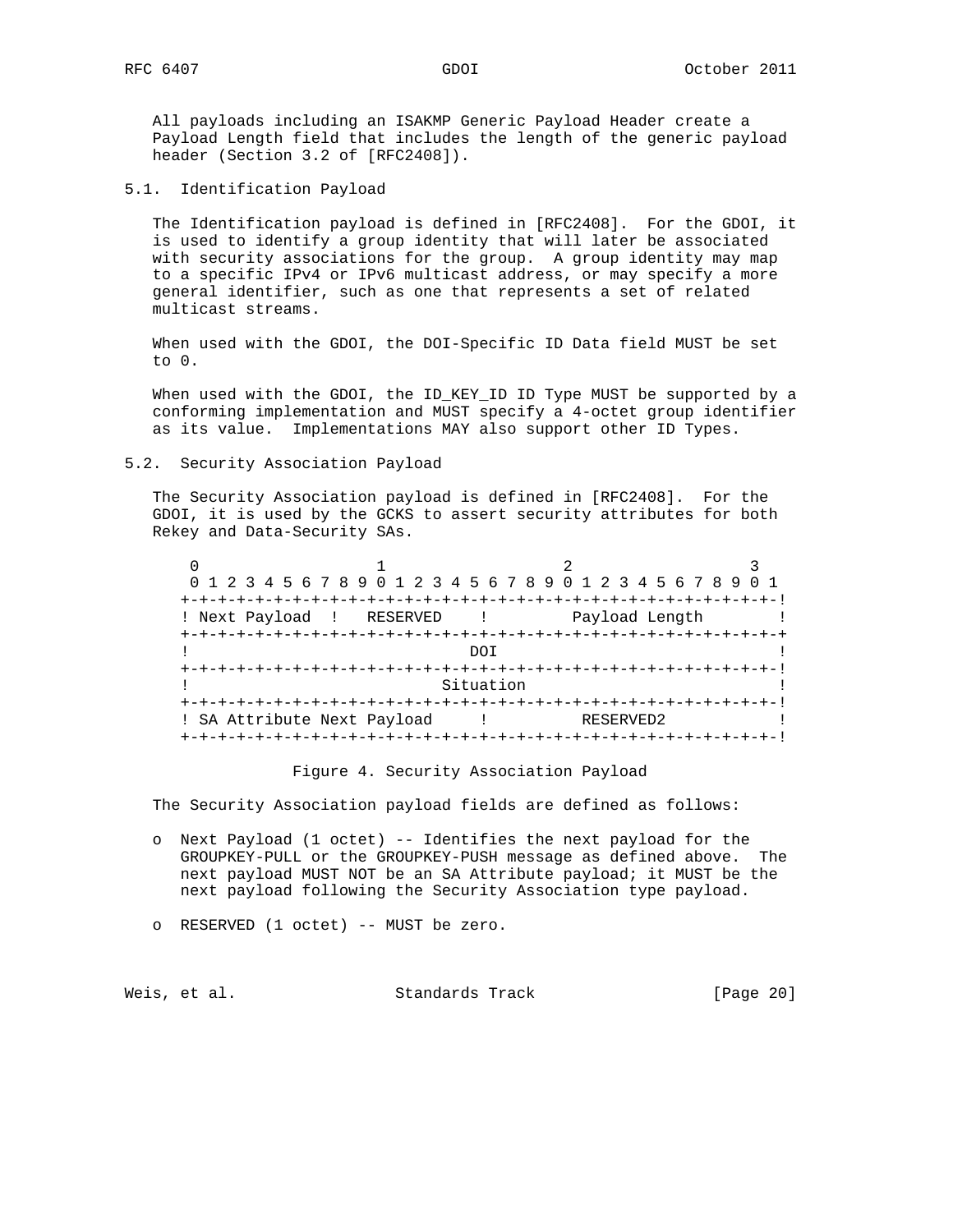- o Payload Length (2 octets) -- Is the octet length of the current payload including the generic header and all TEK and KEK payloads.
- o DOI (4 octets) -- Is the GDOI, which is value 2.
- o Situation (4 octets) -- MUST be zero.
- o SA Attribute Next Payload (2 octets) -- MUST be the code for an SA Attribute payload type. See Section 5.2.1 for a description of which circumstances are required for each payload type to be present.
- o RESERVED (2 octets) -- MUST be zero.

#### 5.2.1. SA Attribute Payloads

 Payloads that define specific security association attributes for the KEK and/or TEKs used by the group MUST follow the SA payload. How many of each payload is dependent upon the group policy. There may be zero or one SAK payload, zero or one GAP payload, and zero or more SAT payloads, where either one SAK or SAT payload MUST be present. When present, the order of the SA Attribute payloads MUST be: SAK, GAP, and SATs.

 This latitude regarding SA Attribute payloads allows various group policies to be accommodated. For example, if the group policy does not require the use of a Rekey SA, the GCKS would not need to send an SA KEK attribute to the group member since all SA updates would be performed using the Registration SA. Alternatively, group policy might use a Rekey SA but choose to download a KEK to the group member only as part of the Registration SA. Therefore, the KEK policy (in the SA KEK attribute) would not be necessary as part of the Rekey SA message SA payload.

 Specifying multiple SATs allows multiple sessions to be part of the same group and multiple streams to be associated with a session (e.g., video, audio, and text) but each with individual security association policy.

 A GAP payload allows for the distribution of group-wide policy, such as instructions as to when to activate and deactivate SAs.

### 5.3. SA KEK Payload

 The SA KEK (SAK) payload contains security attributes for the KEK method for a group and parameters specific to the GROUPKEY-PULL operation. The source and destination identities describe the identities used for the GROUPKEY-PULL datagram.

Weis, et al. Standards Track [Page 21]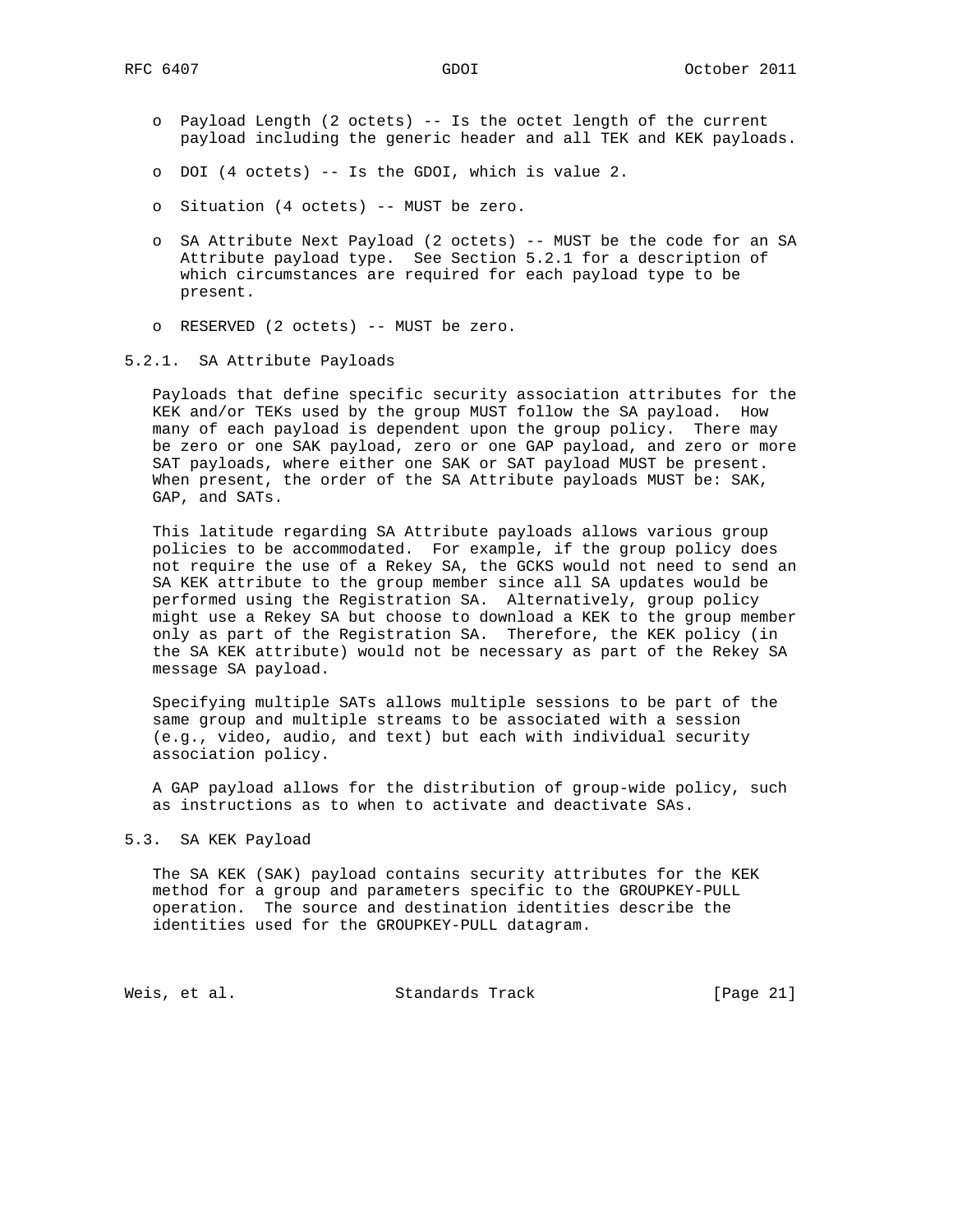$0$  1 2 3 0 1 2 3 4 5 6 7 8 9 0 1 2 3 4 5 6 7 8 9 0 1 2 3 4 5 6 7 8 9 0 1 +-+-+-+-+-+-+-+-+-+-+-+-+-+-+-+-+-+-+-+-+-+-+-+-+-+-+-+-+-+-+-+-! ! Next Payload ! RESERVED ! Payload Length ! +-+-+-+-+-+-+-+-+-+-+-+-+-+-+-+-+-+-+-+-+-+-+-+-+-+-+-+-+-+-+-+-! ! Protocol ! SRC ID Type ! SRC ID Port ! +-+-+-+-+-+-+-+-+-+-+-+-+-+-+-+-+-+-+-+-+-+-+-+-+-+-+-+-+-+-+-+-! !SRC ID Data Len! SRC Identification Data +-+-+-+-+-+-+-+-+-+-+-+-+-+-+-+-+-+-+-+-+-+-+-+-+-+-+-+-+-+-+-+-! ! DST ID Type ! DST ID Port ! DST ID Data Len! +-+-+-+-+-+-+-+-+-+-+-+-+-+-+-+-+-+-+-+-+-+-+-+-+-+-+-+-+-+-+-+-! ! DST Identification Data +-+-+-+-+-+-+-+-+-+-+-+-+-+-+-+-+-+-+-+-+-+-+-+-+-+-+-+-+-+-+-+-! . The contract of the contract of the contract of the contract of the contract of the contract of the contract  $\sim$  SPI  $\sim$ . The contract of the contract of the contract of the contract of the contract of the contract of the contract +-+-+-+-+-+-+-+-+-+-+-+-+-+-+-+-+-+-+-+-+-+-+-+-+-+-+-+-+-+-+-+-! ! RESERVED2 ! +-+-+-+-+-+-+-+-+-+-+-+-+-+-+-+-+-+-+-+-+-+-+-+-+-+-+-+-+-+-+-+-! KEK Attributes +-+-+-+-+-+-+-+-+-+-+-+-+-+-+-+-+-+-+-+-+-+-+-+-+-+-+-+-+-+-+-+-!

Figure 5. SA KEK Payload

The SAK payload fields are defined as follows:

- o Next Payload (1 octet) -- Identifies the next payload for the GROUPKEY-PULL or the GROUPKEY-PUSH message. The only valid next payload types for this message are a GAP payload, SAT payload, or zero to indicate that no SA Attribute payloads follow.
- o RESERVED (1 octet) -- MUST be zero.
- o Payload Length (2 octets) -- Length of this payload, including the KEK attributes.
- o Protocol (1 octet) -- Value describing an IP protocol ID (e.g., UDP/TCP) [PROT-REG] for the GROUPKEY-PUSH datagram.
- o SRC ID Type (1 octet) -- Value describing the identity information found in the SRC Identification Data field. Defined values are specified by the IPsec Identification Type section in the IANA ISAKMP registry [ISAKMP-REG].
- o SRC ID Port (2 octets) -- Value specifying a port associated with the source ID. A value of zero means that the SRC ID Port field MUST be ignored.

Weis, et al. Standards Track [Page 22]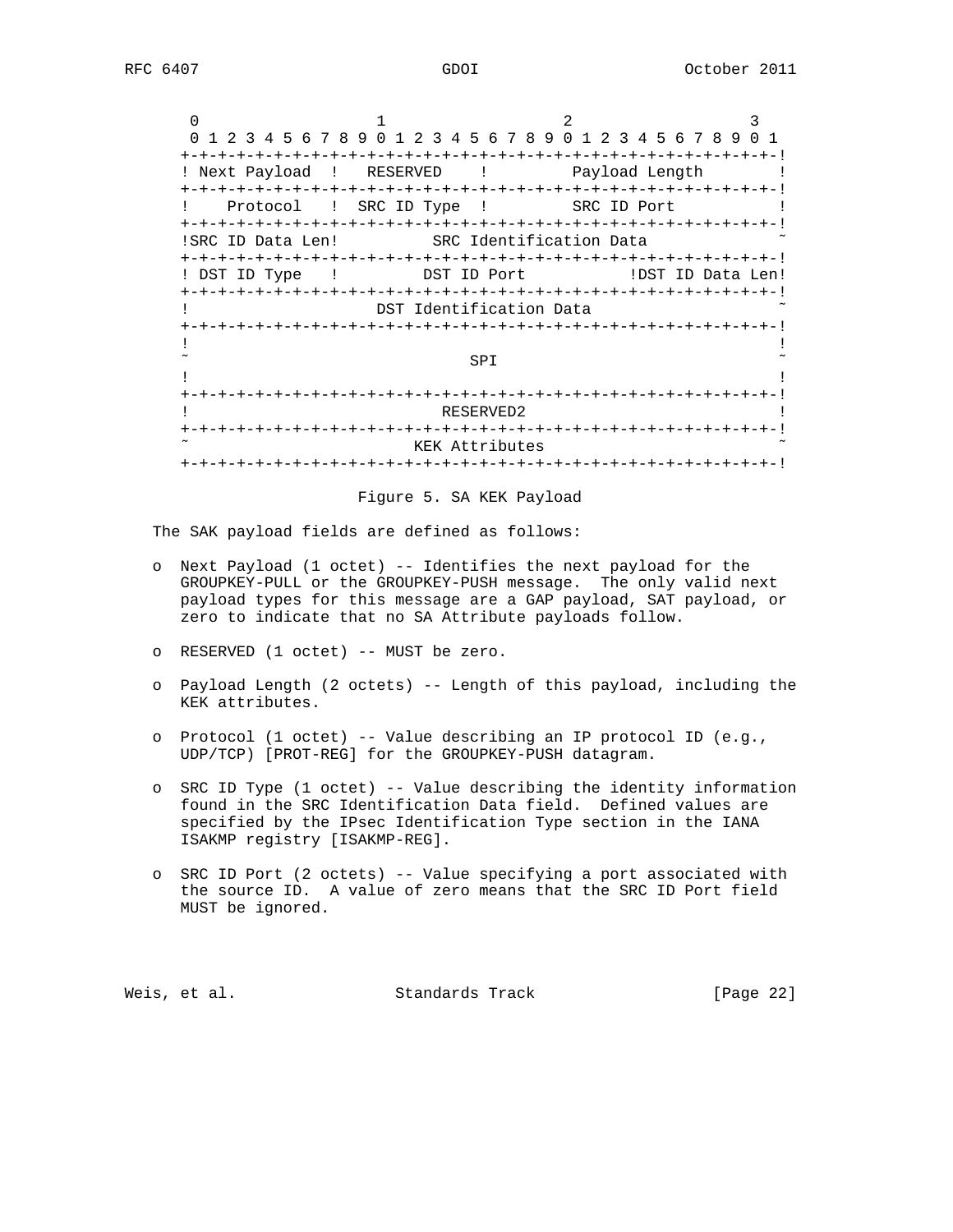- o SRC ID Data Len (1 octet) -- Value specifying the length (in octets) of the SRC Identification Data field.
- o SRC Identification Data (variable length) -- Value, as indicated by the SRC ID Type.
- o DST ID Type (1 octet) -- Value describing the identity information found in the DST Identification Data field. Defined values are specified by the IPsec Identification Type section in the IANA ISAKMP registry [ISAKMP-REG].
- o DST ID Prot (1 octet) -- Value describing an IP protocol ID (e.g., UDP/TCP) [PROT-REG].
- o DST ID Port (2 octets) -- Value specifying a port associated with the source ID.
- o DST ID Data Len (1 octet) -- Value specifying the length (in octets) of the DST Identification Data field.
- o DST Identification Data (variable length) -- Value, as indicated by the DST ID Type.
- o SPI (16 octets) -- Security Parameter Index for the KEK. The SPI is the ISAKMP Header cookie pair where the first 8 octets become the "Initiator Cookie" field of the GROUPKEY-PUSH message ISAKMP HDR, and the second 8 octets become the "Responder Cookie" in the same HDR. As described above, these cookies are assigned by the GCKS.
- o RESERVED2 (4 octets) -- MUST be zero. These octets represent fields previously defined but no longer used by GDOI.
- o KEK Attributes -- Contains KEK policy attributes associated with the group. The following attributes may be present in a SAK payload. The attributes must follow the format defined in ISAKMP (Section 3.3 of [RFC2408]). In the table, attributes that are defined as TV are marked as Basic (B); attributes that are defined as TLV are marked as Variable (V).

Weis, et al. Standards Track [Page 23]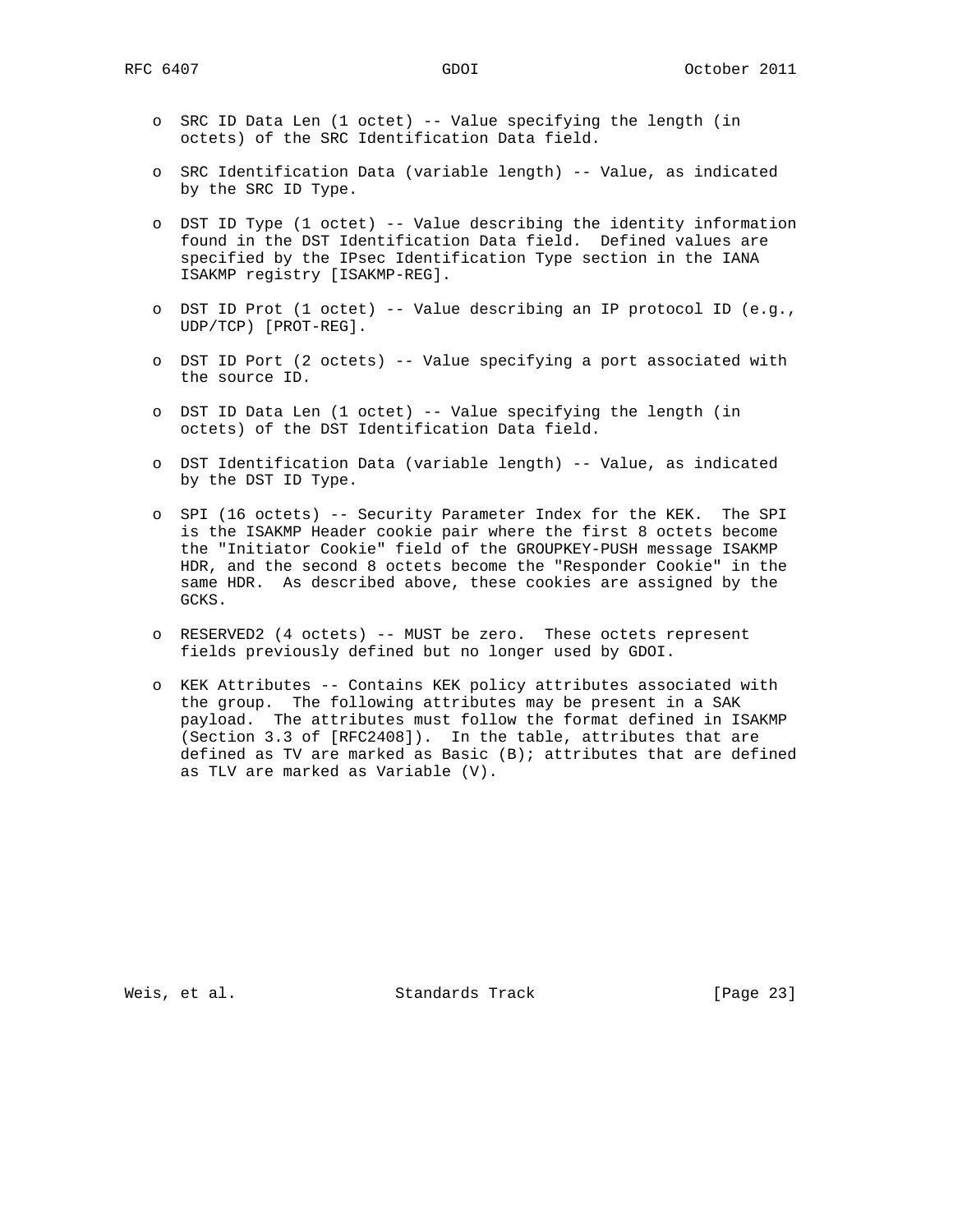| ID Class                 | Value       | Type |
|--------------------------|-------------|------|
|                          |             |      |
| <b>RESERVED</b>          | Ω           |      |
| KEK MANAGEMENT ALGORITHM |             | В    |
| KEK ALGORITHM            | 2           | В    |
| KEK KEY LENGTH           |             | В    |
| KEK KEY LIFETIME         | 4           | V    |
| SIG HASH ALGORITHM       | 5           | В    |
| SIG ALGORITHM            | 6           | В    |
| SIG KEY LENGTH           |             | В    |
| RESERVED                 | 8           | В    |
| Unassigned               | $9 - 127$   |      |
| Private Use              | $128 - 255$ |      |
| Unassigned               | 256-32767   |      |

 The KEK\_ALGORITHM and SIG\_ALGORITHM attributes MUST be included; others are OPTIONAL and are included depending on group policy. The KEK\_MANAGEMENT\_ALGORITHM attribute MUST NOT be included in a GROUPKEY-PULL message, and MUST be ignored if present.

#### 5.3.1. KEK\_MANAGEMENT\_ALGORITHM

 The KEK\_MANAGEMENT\_ALGORITHM class specifies the group KEK management algorithm used to provide forward or backward access control (i.e., used to exclude group members). Defined values are specified in the following table.

| KEK Management Type | Value       |
|---------------------|-------------|
|                     |             |
| Reserved            |             |
| LKH                 |             |
| Unassigned          | $2 - 127$   |
| Private Use         | $128 - 255$ |
| Unassigned          | 256-65535   |

## 5.3.1.1. LKH

 This type indicates the group management method described in Section 5.4 of [RFC2627]. A general discussion of LKH operations can also be found in Section 6.3 of "Multicast and Group Security" [HD03]

## 5.3.2. KEK\_ALGORITHM

 The KEK\_ALGORITHM class specifies the encryption algorithm in which the KEK is used to provide confidentiality for the GROUPKEY-PUSH message. Defined values are specified in the following table. A GDOI implementation MUST abort if it encounters an attribute or capability that it does not understand.

|  | Weis, et al. | Standards Track | [Page $24$ ] |
|--|--------------|-----------------|--------------|
|--|--------------|-----------------|--------------|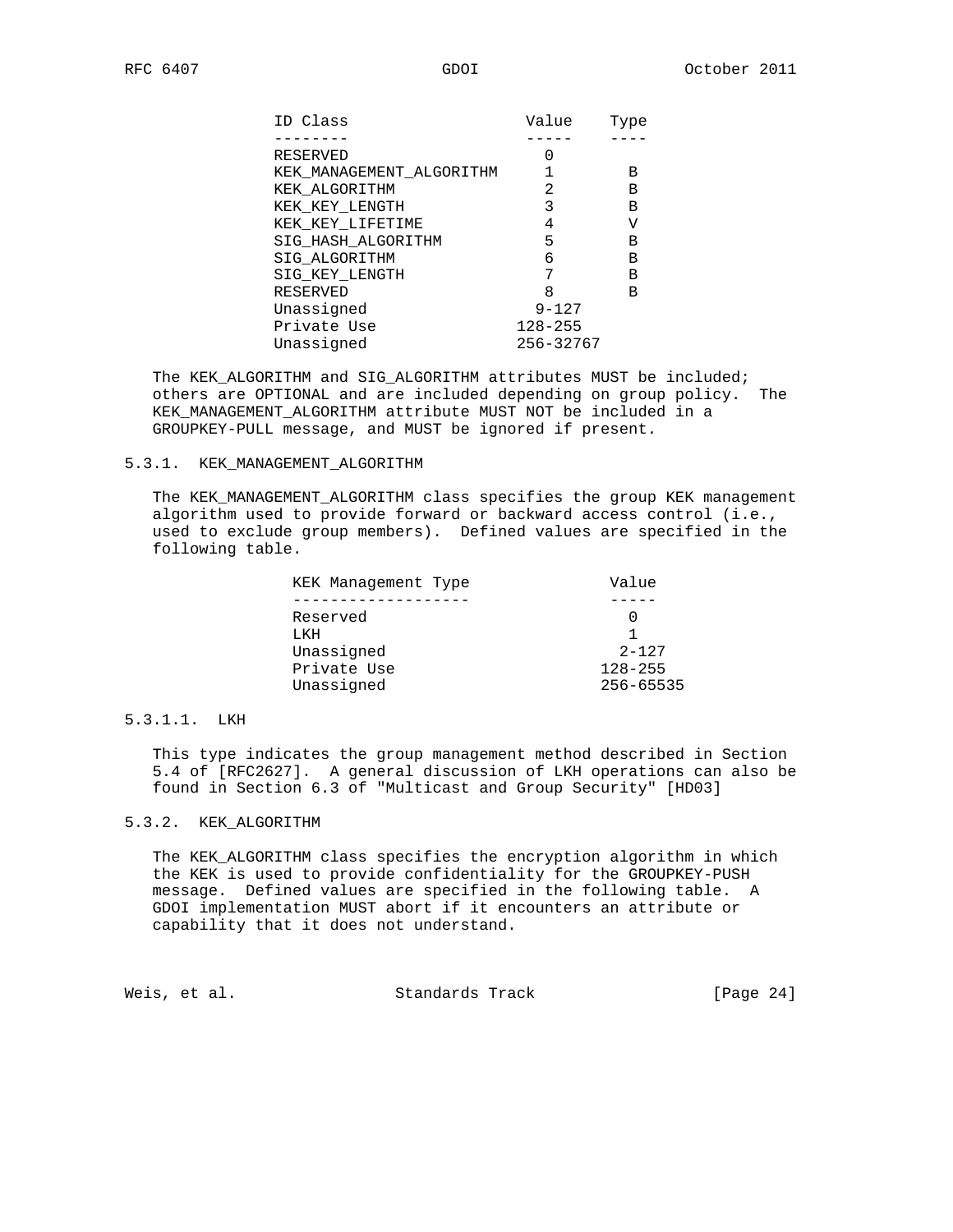| Algorithm Type | Value       |
|----------------|-------------|
|                |             |
| RESERVED       |             |
| KEK ALG DES    |             |
| KEK ALG 3DES   | 2           |
| KEK ALG AES    | 3           |
| Unassigned     | $4 - 127$   |
| Private Use    | $128 - 255$ |
| Unassigned     | 256-32767   |

 If a KEK\_MANAGEMENT\_ALGORITHM is defined that specifies multiple keys (e.g., LKH), and if the management algorithm does not specify the algorithm for those keys, then the algorithm defined by the KEK\_ALGORITHM attribute MUST be used for all keys that are included as part of the management.

#### 5.3.2.1. KEK\_ALG\_DES

 This type specifies DES using the Cipher Block Chaining (CBC) mode as described in [FIPS81].

## 5.3.2.2. KEK\_ALG\_3DES

 This type specifies 3DES using three independent keys as described in "Keying Option 1" in [FIPS46-3].

### 5.3.2.3. KEK\_ALG\_AES

 This type specifies AES as described in [FIPS197]. The mode of operation for AES is CBC as defined in [SP.800-38A].

#### 5.3.3. KEK\_KEY\_LENGTH

 The KEK\_KEY\_LENGTH class specifies the KEK Algorithm key length (in bits). The Group Controller/Key Server (GCKS) adds the KEK\_KEY\_LENGTH attribute to the SA payload when distributing KEK policy to group members. The group member verifies whether or not it has the capability of using a cipher key of that size. If the cipher definition includes a fixed key length (e.g., KEK\_ALG\_3DES), the group member can make its decision solely using the KEK\_ALGORITHM attribute and does not need the KEK\_KEY\_LENGTH attribute. Sending the KEK\_KEY\_LENGTH attribute in the SA payload is OPTIONAL if the KEK cipher has a fixed key length. Also, note that the KEK\_KEY\_LEN includes only the actual length of the cipher key (the IV length is not included in this attribute).

Weis, et al. Standards Track [Page 25]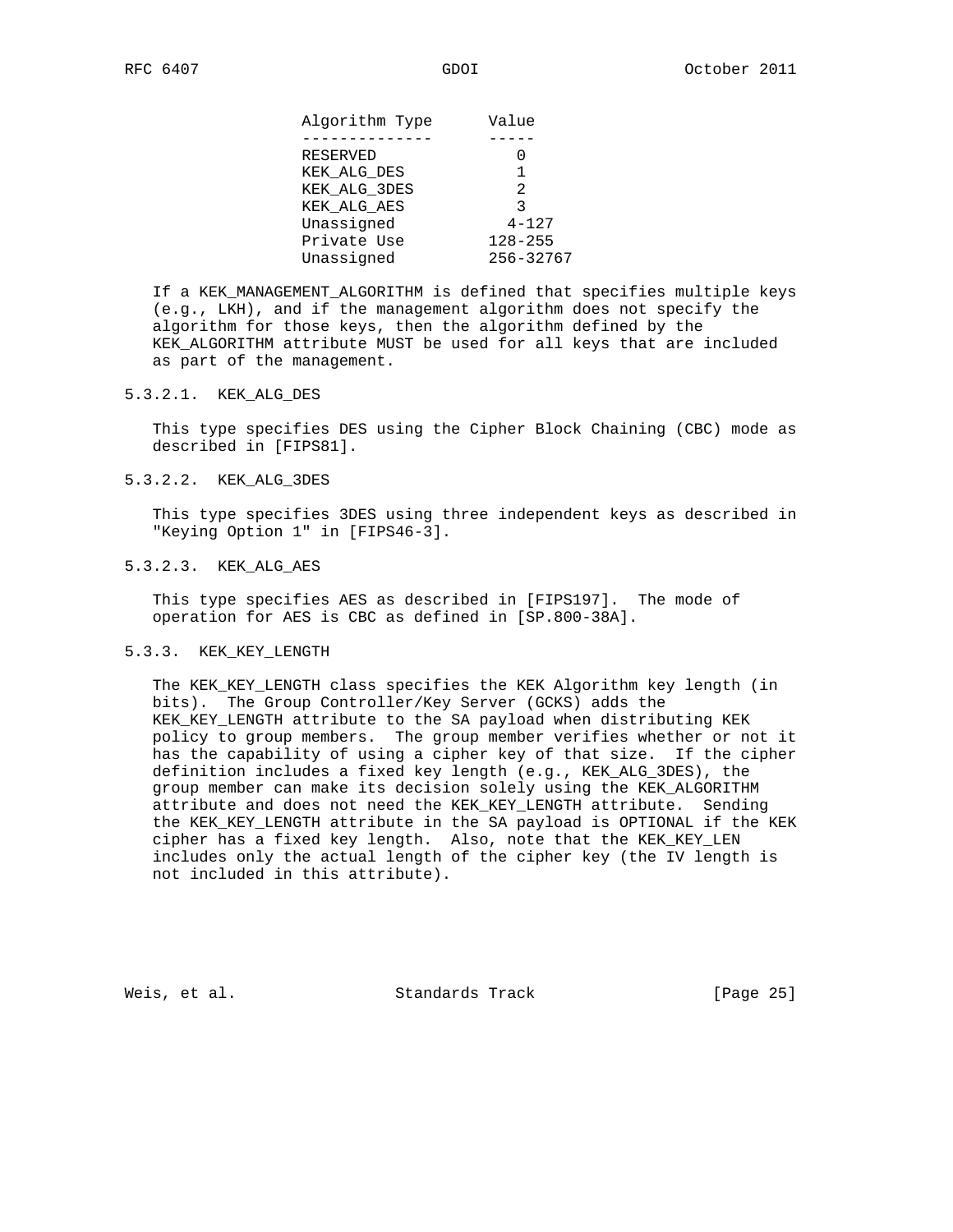# 5.3.4. KEK\_KEY\_LIFETIME

 The KEK\_KEY\_LIFETIME class specifies the maximum time for which the KEK is valid. The GCKS may refresh the KEK at any time before the end of the valid period. The value is a 4-octet number defining a valid time period in seconds.

### 5.3.5. SIG\_HASH\_ALGORITHM

 SIG\_HASH\_ALGORITHM specifies the SIG payload hash algorithm. The following table defines the algorithms for SIG\_HASH\_ALGORITHM.

| Algorithm Type  | Value       |
|-----------------|-------------|
|                 |             |
| Reserved        |             |
| SIG HASH MD5    |             |
| SIG HASH SHA1   | 2           |
| SIG HASH SHA256 | 3           |
| SIG HASH SHA384 | 4           |
| SIG HASH SHA512 | 5           |
| Unassigned      | $6 - 127$   |
| Private Use     | $128 - 255$ |
| Unassigned      | 256-65535   |

 The SHA hash algorithms are defined in the Secure Hash Standard [FIPS180-3.2008].

 If the SIG\_ALGORITHM is SIG\_ALG\_ECDSA-256, SIG\_ALG\_ECDSA-384, or SIG\_ALG\_ECDSA-521, the hash algorithm is implicit in the definition, and SIG\_HASH\_ALGORITHM is OPTIONAL in a SAK payload.

### 5.3.6. SIG\_ALGORITHM

 The SIG\_ALGORITHM class specifies the SIG payload signature algorithm. Defined values are specified in the following table.

| Algorithm Type    | Value       |
|-------------------|-------------|
|                   |             |
| Reserved          |             |
| SIG ALG RSA       |             |
| SIG ALG DSS       | 2           |
| SIG ALG ECDSS     | 3           |
| SIG ALG ECDSA-256 | 4           |
| SIG ALG ECDSA-384 | 5           |
| SIG_ALG_ECDSA-521 | 6           |
| Unassigned        | $7 - 127$   |
| Private Use       | $128 - 255$ |
| Unassigned        | 256-65535   |

Weis, et al. Standards Track [Page 26]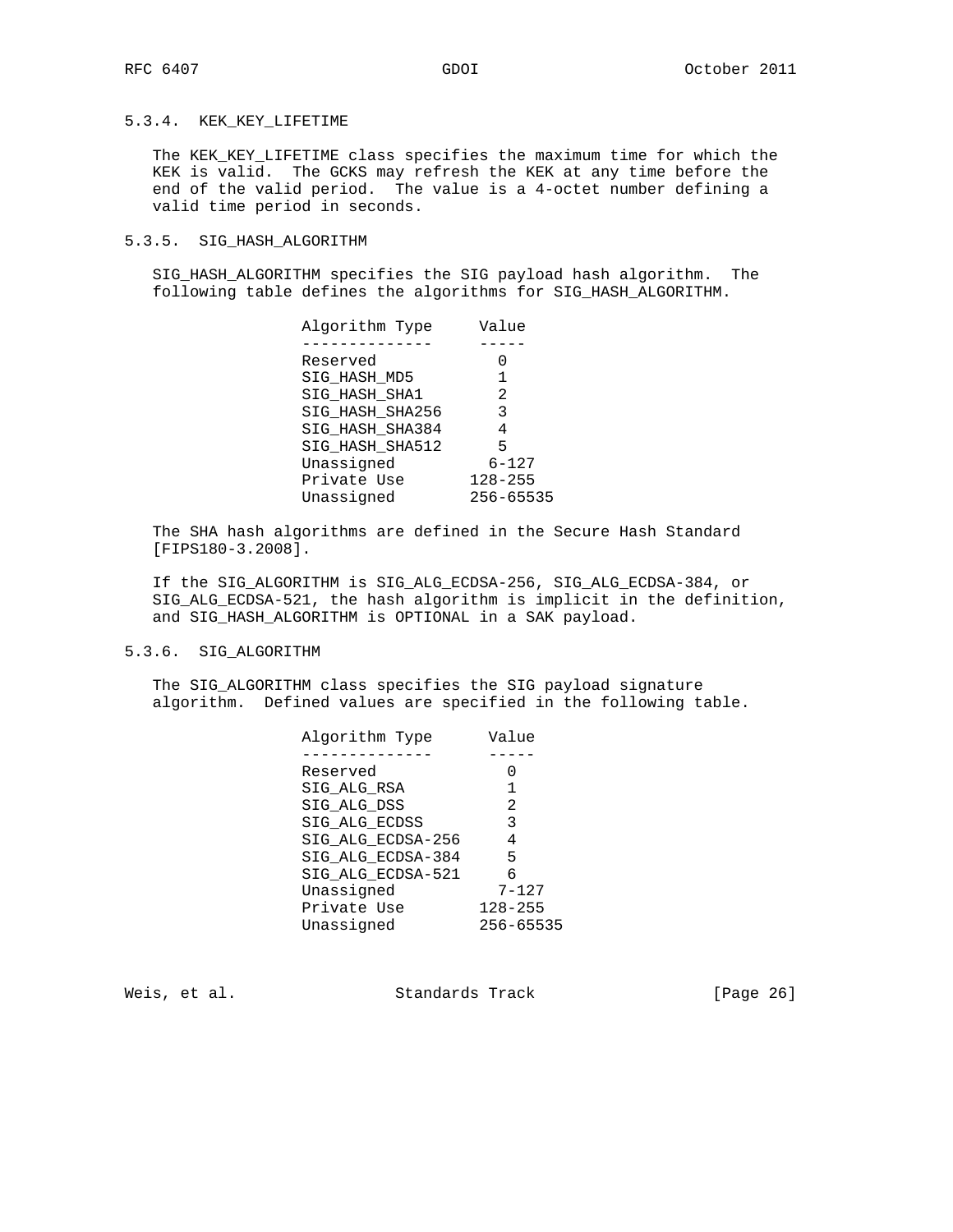## 5.3.6.1. SIG\_ALG\_RSA

 This algorithm specifies the RSA digital signature algorithm using the EMSA-PKCS1-v1\_5 encoding method, as described in [RFC3447].

#### 5.3.6.2. SIG\_ALG\_DSS

 This algorithm specifies the DSS digital signature algorithm as described in Section 4 of [FIPS186-3].

#### 5.3.6.3. SIG\_ALG\_ECDSS

 This algorithm specifies the Elliptic Curve Digital Signature Algorithm as described in Section 5 of [FIPS186-3]. This definition is deprecated in favor of the SIG\_ALG\_ECDSA family of algorithms.

#### 5.3.6.4. SIG\_ALG\_ECDSA-256

 This algorithm specifies the 256-bit Random ECP Group, as described in [RFC5903]. The format of the signature in the SIG payload MUST be as specified in [RFC4754].

#### 5.3.6.5. SIG\_ALG\_ECDSA-384

 This algorithm specifies the 384-bit Random ECP Group, as described in [RFC5903]. The format of the signature in the SIG payload MUST be as specified in [RFC4754].

#### 5.3.6.6. SIG\_ALG\_ECDSA-521

 This algorithm specifies the 521-bit Random ECP Group, as described in [RFC5903]. The format of the signature in the SIG payload MUST be as specified in [RFC4754].

#### 5.3.7. SIG\_KEY\_LENGTH

The SIG KEY LENGTH class specifies the length of the SIG payload key in bits.

## 5.4. Group Associated Policy

 A GCKS may have group-specific policy that is not distributed in an SA TEK or SA KEK. Some of this policy is relevant to all group members, and some is sender-specific policy for a particular group member. The former can be distributed in either a GROUPKEY-PULL or GROUPKEY-PUSH exchange, whereas the latter MUST only be sent in a GROUPKEY-PULL exchange. Additionally, a group member sometimes has the need to make policy requests for resources of the GCKS in a

Weis, et al. Standards Track [Page 27]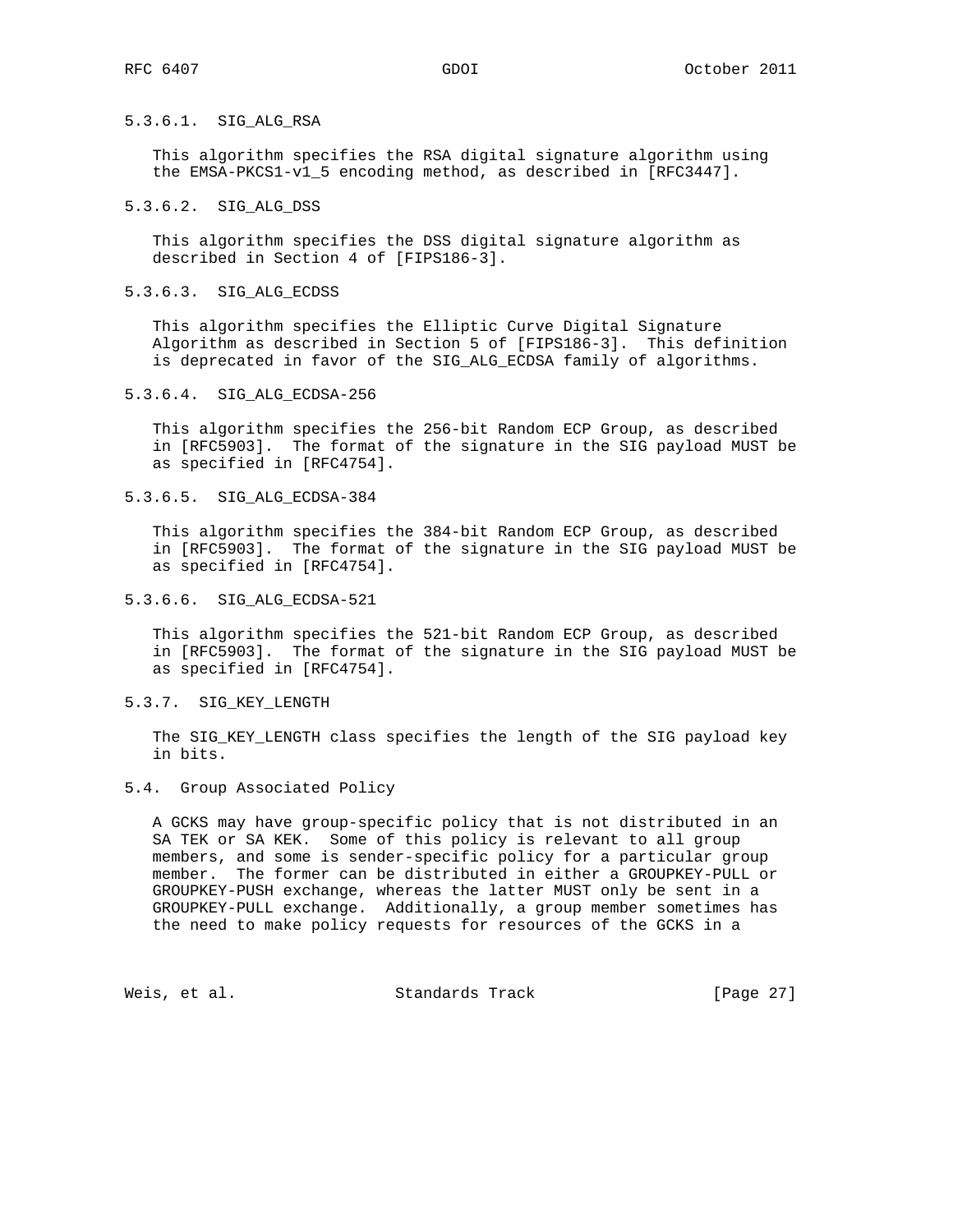GROUPKEY-PULL exchange. GDOI distributes this associated group policy and the policy requests in the Group Associated Policy (GAP) payload.

 The GAP payload can be distributed by the GCKS as part of the SA payload. It follows any SA KEK payload and is placed before any SA TEK payloads. In the case that group policy does not include an SA KEK, the SA Attribute Next Payload field in the SA payload MAY indicate the GAP payload.

 The GAP payload can be optionally included by a group member in message 3 of the GROUPKEY-PULL exchange in order to make policy requests.

The GAP payload is defined as follows:

 $0$  1 2 3 0 1 2 3 4 5 6 7 8 9 0 1 2 3 4 5 6 7 8 9 0 1 2 3 4 5 6 7 8 9 0 1 +-+-+-+-+-+-+-+-+-+-+-+-+-+-+-+-+-+-+-+-+-+-+-+-+-+-+-+-+-+-+-+-! ! Next Payload ! RESERVED ! Payload Length ! +-+-+-+-+-+-+-+-+-+-+-+-+-+-+-+-+-+-+-+-+-+-+-+-+-+-+-+-+-+-+-+-! ! Group Associated Policy Attributes +-+-+-+-+-+-+-+-+-+-+-+-+-+-+-+-+-+-+-+-+-+-+-+-+-+-+-+-+-+-+-+-!

Figure 6. GAP Payload

The GAP payload fields are defined as follows:

- o Next Payload (1 octet) -- Identifies the next payload present in the GROUPKEY-PULL or the GROUPKEY-PUSH message. The only valid next payload type for this message is an SA TEK or zero to indicate there are no more security association attributes.
- o RESERVED (1 octet) -- MUST be zero.
- o Payload Length (2 octets) -- Length of this payload, including the GAP header and Attributes.
- o Group Associated Policy Attributes (variable) -- Contains attributes following the format defined in Section 3.3 of [RFC2408]. In the table, attributes that are defined as TV are marked as Basic  $(B)$ ; attributes that are defined as TLV are marked as Variable (V).

Weis, et al. Standards Track [Page 28]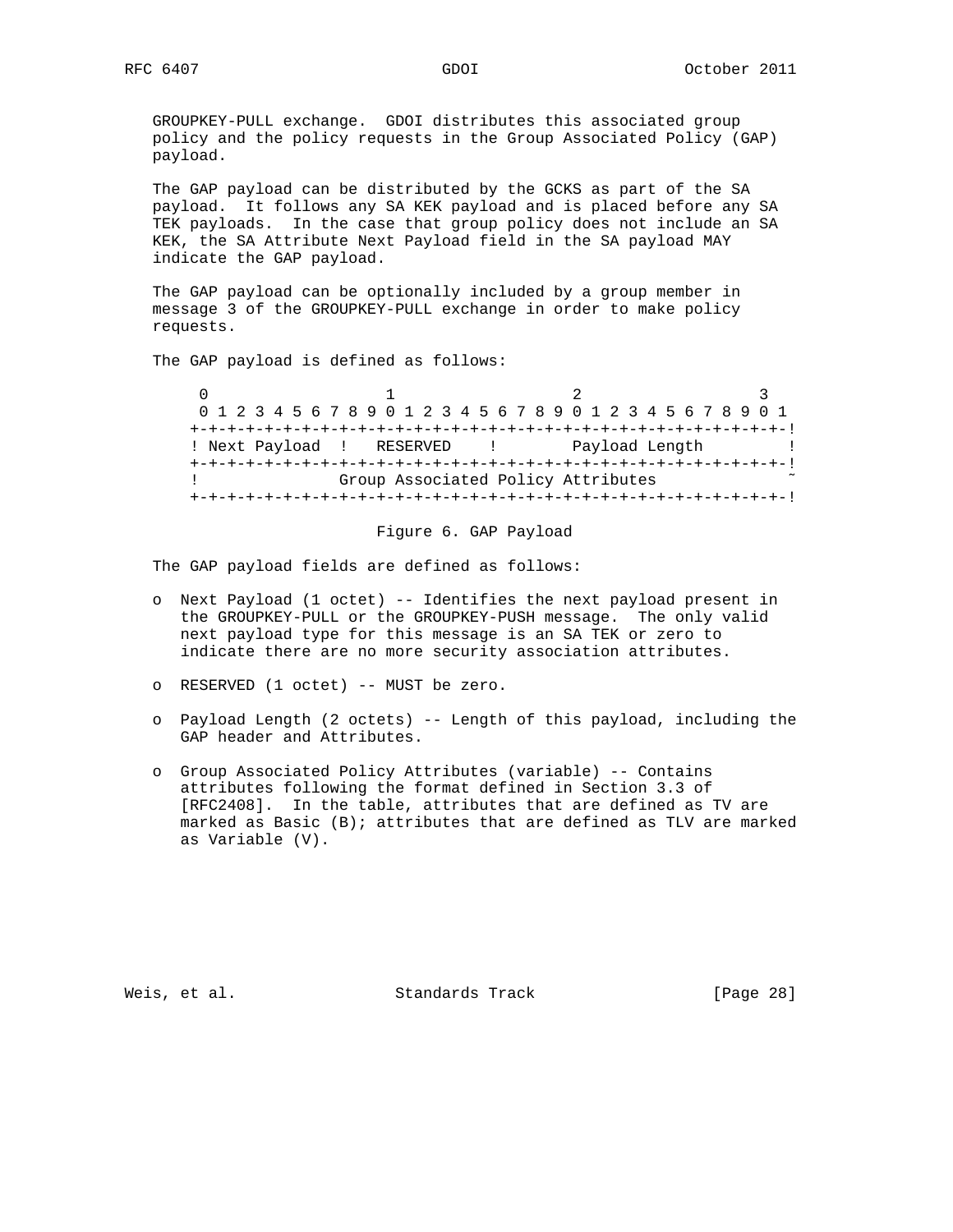| Attribute Type          | Value          | Type |
|-------------------------|----------------|------|
|                         |                |      |
| RESERVED                |                |      |
| ACTIVATION TIME DELAY   |                | В    |
| DEACTIVATION TIME DELAY | $\overline{2}$ | В    |
| SENDER_ID_REQUEST       |                | в    |
| Unassigned              | $4 - 127$      |      |
| Private Use             | $128 - 255$    |      |
| Unassigned              | 256-32767      |      |
|                         |                |      |

 Several group associated policy attributes are defined in this memo. A GDOI implementation MUST abort if it encounters an attribute or capability that it does not understand. The values for these attributes are included in the IANA Considerations section of this memo.

#### 5.4.1. ACTIVATION\_TIME\_DELAY/DEACTIVATION\_TIME\_DELAY

 Section 4.2.1 of [RFC5374] specifies a key rollover method that requires two values be given it from the group key management protocol. The ACTIVATION\_TIME\_DELAY attribute allows a GCKS to set the Activation Time Delay (ATD) for SAs generated from TEKs. The ATD defines how long after receiving new SAs that they are to be activated by the GM. The ATD value is in seconds.

 The DEACTIVATION\_TIME\_DELAY allows the GCKS to set the Deactivation Time Delay (DTD) for previously distributed SAs. The DTD defines how long after receiving new SAs that it SHOULD deactivate SAs that are destroyed by the rekey event. The value is in seconds.

 The values of ATD and DTD are independent. However, the most effective policy will have the DTD value be the larger value, as this allows new SAs to be activated before older SAs are deactivated. Such a policy ensures that protected group traffic will always flow without interruption.

# 5.4.2. SENDER\_ID\_REQUEST

 The SENDER\_ID\_REQUEST attribute is used by a group member to request SIDs during the GROUPKEY-PULL message, and includes a count of how many SID values it desires.

Weis, et al. Standards Track [Page 29]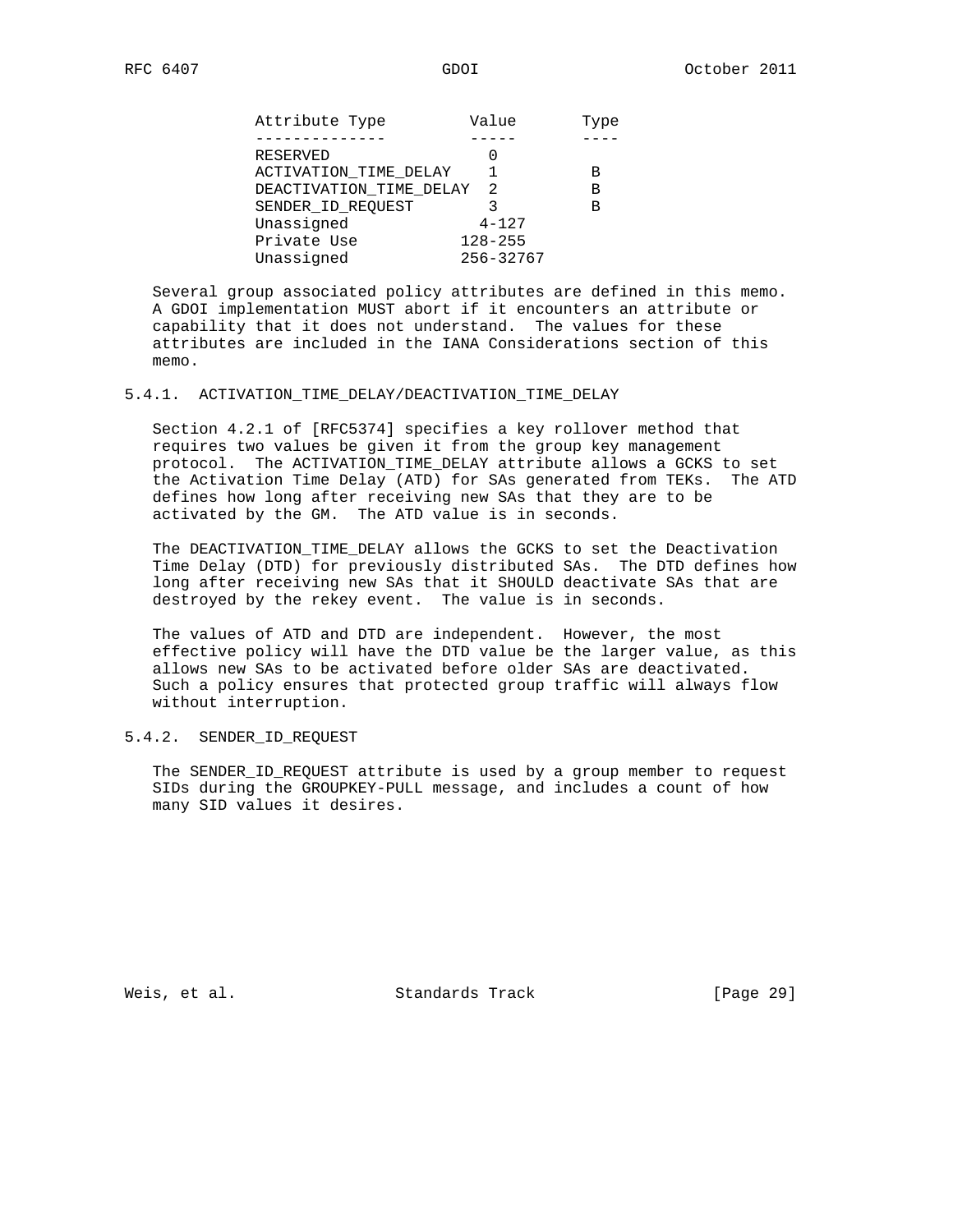### 5.5. SA TEK Payload

 The SA TEK (SAT) payload contains security attributes for a single TEK associated with a group.

0  $1$  2 3 0 1 2 3 4 5 6 7 8 9 0 1 2 3 4 5 6 7 8 9 0 1 2 3 4 5 6 7 8 9 0 1 +-+-+-+-+-+-+-+-+-+-+-+-+-+-+-+-+-+-+-+-+-+-+-+-+-+-+-+-+-+-+-+-! ! Next Payload ! RESERVED ! Payload Length ! +-+-+-+-+-+-+-+-+-+-+-+-+-+-+-+-+-+-+-+-+-+-+-+-+-+-+-+-+-+-+-+-! ! Protocol-ID ! TEK Protocol-Specific Payload ˜ +-+-+-+-+-+-+-+-+ ˜ ˜ ˜ +-+-+-+-+-+-+-+-+-+-+-+-+-+-+-+-+-+-+-+-+-+-+-+-+-+-+-+-+-+-+-+-!

#### Figure 7. SA TEK Payload

The SAT payload fields are defined as follows:

- o Next Payload (1 octet) -- Identifies the next payload for the GROUPKEY-PULL or the GROUPKEY-PUSH message. The only valid next payload types for this message are another SAT payload or zero to indicate there are no more security association attributes.
- o RESERVED (1 octet) -- MUST be zero.
- o Payload Length (2 octets) -- Length of this payload, including the TEK Protocol-Specific Payload.
- o Protocol-ID (1 octet) -- Value specifying the Security Protocol. The following table defines values for the Security Protocol.

| Protocol ID          | Value         |
|----------------------|---------------|
|                      |               |
| RESERVED             |               |
| GDOI PROTO IPSEC ESP |               |
| GDOI PROTO IPSEC AH  | $\mathcal{D}$ |
| Unassigned           | $3 - 127$     |
| Private Use          | $128 - 255$   |

 o TEK Protocol-Specific Payload (variable) -- Payload which describes the attributes specific for the Protocol-ID.

Weis, et al. Standards Track [Page 30]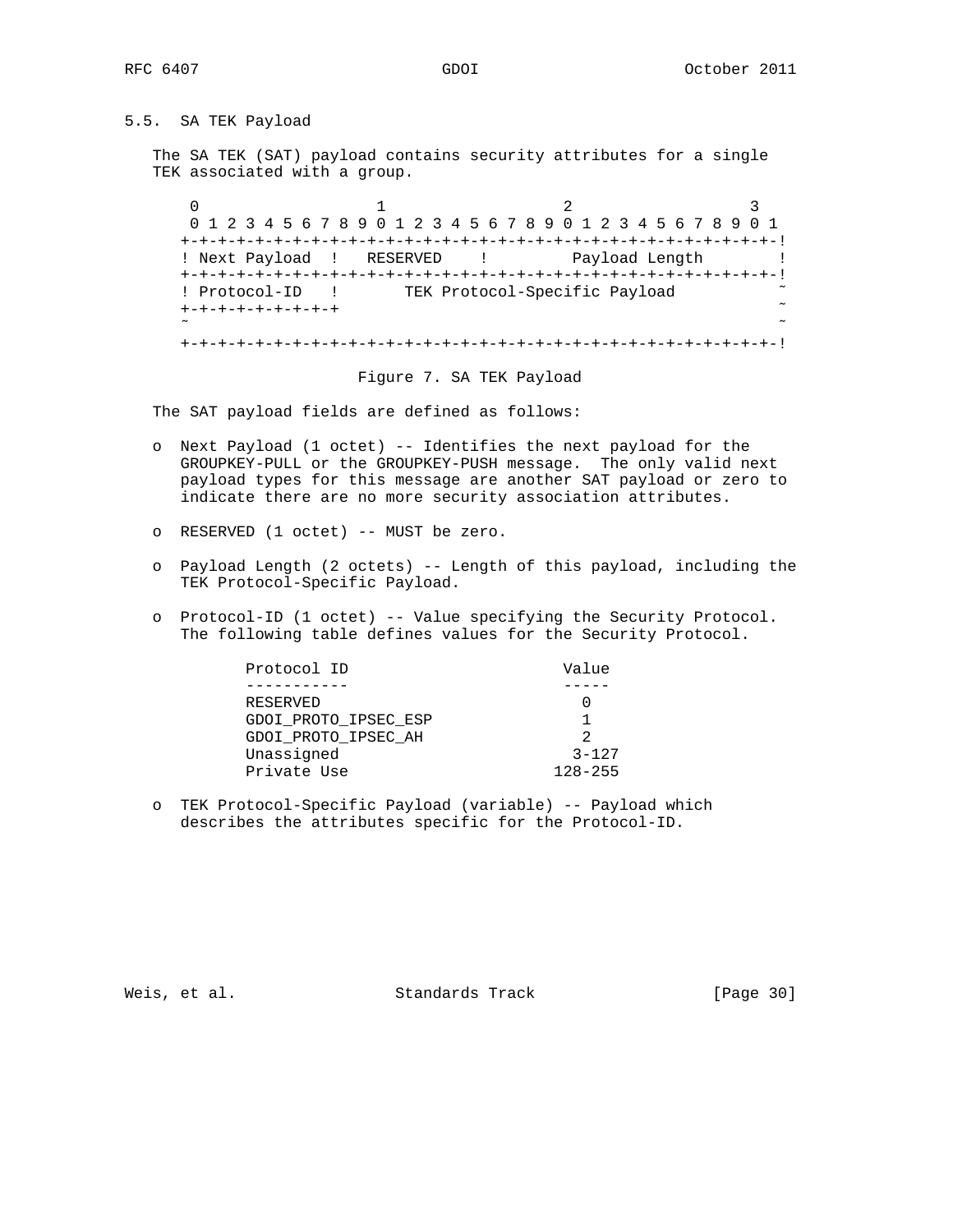#### 5.5.1. GDOI\_PROTO\_IPSEC\_ESP/GDOI\_PROTO\_IPSEC\_AH

The TEK Protocol-Specific payload for ESP and AH is as follows:

 $0$  1 2 3 0 1 2 3 4 5 6 7 8 9 0 1 2 3 4 5 6 7 8 9 0 1 2 3 4 5 6 7 8 9 0 1 +-+-+-+-+-+-+-+-+-+-+-+-+-+-+-+-+-+-+-+-+-+-+-+-+-+-+-+-+-+-+-+-! ! Protocol ! SRC ID Type ! SRC ID Port ! +-+-+-+-+-+-+-+-+-+-+-+-+-+-+-+-+-+-+-+-+-+-+-+-+-+-+-+-+-+-+-+-! !SRC ID Data Len! SRC Identification Data +-+-+-+-+-+-+-+-+-+-+-+-+-+-+-+-+-+-+-+-+-+-+-+-+-+-+-+-+-+-+-+-! ! DST ID Type ! DST ID Port ! ! DST ID Data Len! +-+-+-+-+-+-+-+-+-+-+-+-+-+-+-+-+-+-+-+-+-+-+-+-+-+-+-+-+-+-+-+-! ! DST Identification Data +-+-+-+-+-+-+-+-+-+-+-+-+-+-+-+-+-+-+-+-+-+-+-+-+-+-+-+-+-+-+-+-! ! Transform ID ! SPI ! +-+-+-+-+-+-+-+-+-+-+-+-+-+-+-+-+-+-+-+-+-+-+-+-+-+-+-+-+-+-+-+-! ! SPI ! RFC 2407 SA Attributes +-+-+-+-+-+-+-+-+-+-+-+-+-+-+-+-+-+-+-+-+-+-+-+-+-+-+-+-+-+-+-+-!

Figure 8. ESP/AH TEK Payload

The SAT payload fields are defined as follows:

- o Protocol (1 octet) -- Value describing an IP protocol ID (e.g., UDP/TCP) [PROT-REG]. A value of zero means that the Protocol field MUST be ignored.
- o SRC ID Type (1 octet) -- Value describing the identity information found in the SRC Identification Data field. Defined values are specified by the IPsec Identification Type section in the IANA ISAKMP registry [ISAKMP-REG].
- o SRC ID Port (2 octets) -- Value specifying a port associated with the source ID. A value of zero means that the SRC ID Port field MUST be ignored.
- o SRC ID Data Len (1 octet) -- Value specifying the length (in octets) of the SRC Identification Data field.
- o SRC Identification Data (variable length) -- Value, as indicated by the SRC ID Type. Set to 3 octets or zero for multiple-source multicast groups that use a common TEK for all senders.
- o DST ID Type (1 octet) -- Value describing the identity information found in the DST Identification Data field. Defined values are specified by the IPsec Identification Type section in the IANA ISAKMP registry [ISAKMP-REG].

Weis, et al. Standards Track [Page 31]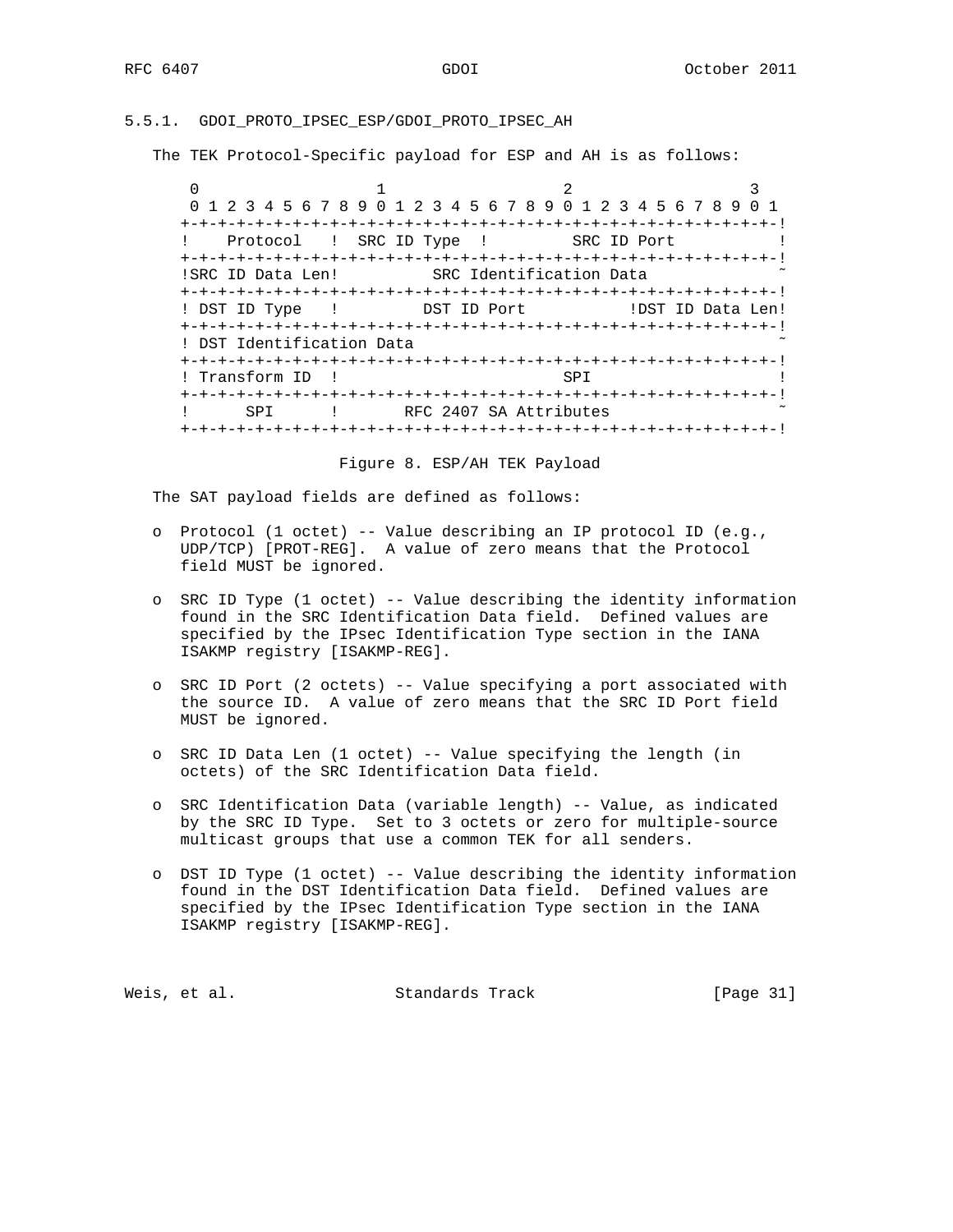- o DST ID Prot (1 octet) -- Value describing an IP protocol ID (e.g., UDP/TCP) [PROT-REG]. A value of zero means that the DST ID Prot field MUST be ignored.
- o DST ID Port (2 octets) -- Value specifying a port associated with the source ID. A value of zero means that the DST ID Port field MUST be ignored.
- o DST ID Data Len (1 octet) -- Value specifying the length (in octets) of the DST Identification Data field.
- o DST Identification Data (variable length) -- Value, as indicated by the DST ID Type.
- o Transform ID (1 octet) -- Value specifying which ESP or AH transform is to be used. The list of valid values is defined in the IPsec ESP or IPsec AH Transform Identifiers section of the IANA ISAKMP registry [ISAKMP-REG].
- o SPI (4 octets) -- Security Parameter Index for ESP.
- o RFC 2407 Attributes -- ESP and AH Attributes from Section 4.5 of [RFC2407]. The GDOI supports all IPsec DOI SA Attributes for GDOI\_PROTO\_IPSEC\_ESP and GDOI\_PROTO\_IPSEC\_AH, excluding the Group Description (Section 4.5 of [RFC2407]), which MUST NOT be sent by a GDOI implementation and is ignored by a GDOI implementation if received. The following attributes MUST be supported by an implementation supporting ESP and AH: SA Life Type, SA Life Duration, and Encapsulation Mode. An implementation supporting ESP MUST also support the Authentication Algorithm attribute if the ESP transform includes authentication. The Authentication Algorithm attribute of the IPsec DOI is group authentication in GDOI.
- 5.5.1.1. New IPsec Security Association Attributes

 "Multicast Extensions to the Security Architecture for the Internet Protocol" (RFC 5374) introduces new requirements for a group key management system distributing IPsec policy. It also defines new attributes as part of the Group Security Policy Database (GSPD). These attributes describe policy that a group key management system must convey to a group member in order to support those extensions. The GDOI SA TEK payload distributes IPsec policy using IPsec security association attributes defined in [ISAKMP-REG]. This section defines how GDOI can convey the new attributes as IPsec Security Association Attributes.

Weis, et al. Standards Track [Page 32]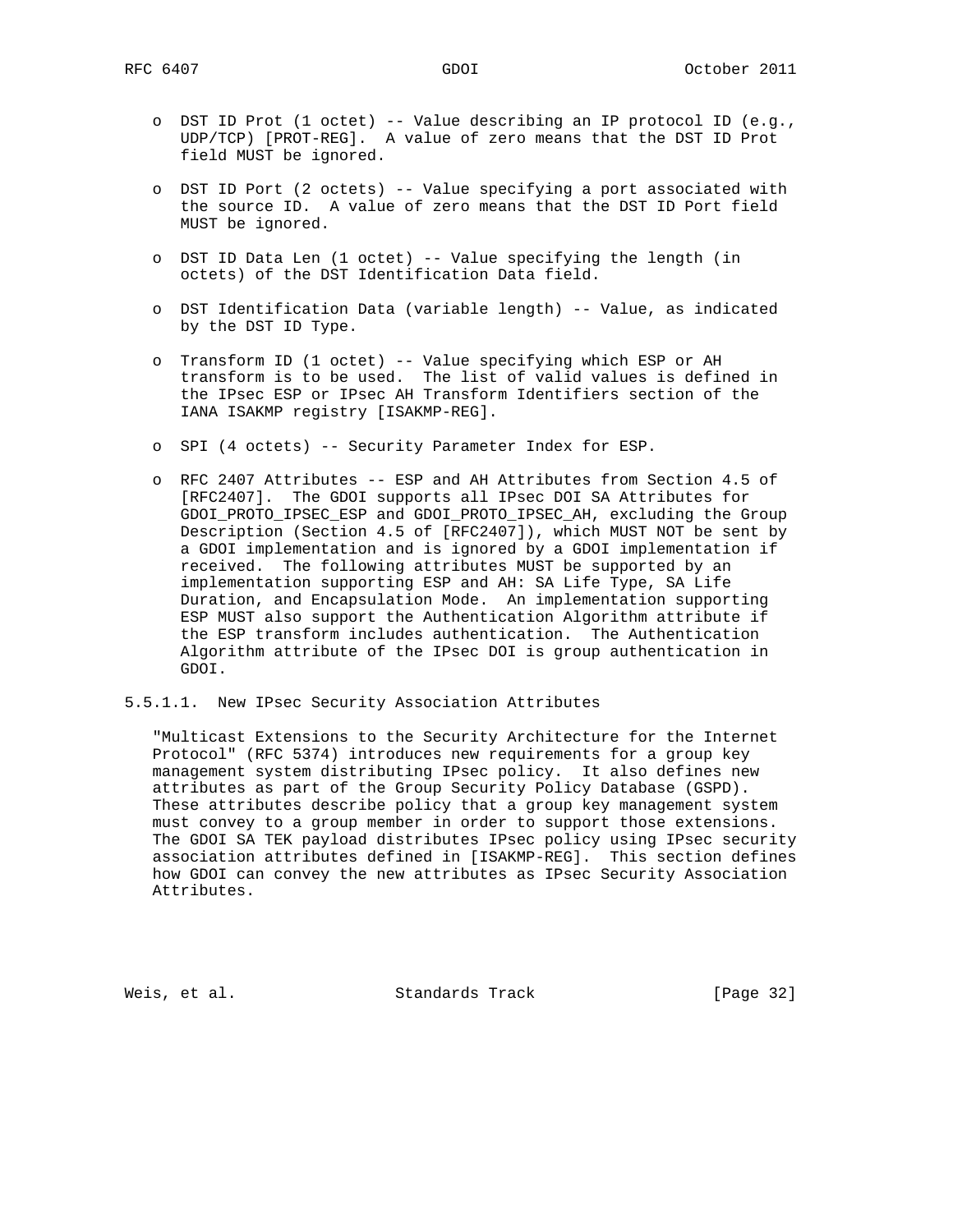# 5.5.1.1.1. Address Preservation

 Applications use the extensions in [RFC5374] to copy the IP addresses into the outer IP header when encapsulating an IP packet as an IPsec tunnel mode packet. This allows an IP multicast packet to continue to be routed as a IP multicast packet. This attribute also provides the necessary policy so that the GDOI group member can appropriately set up the GSPD. The following table defines values for the Address Preservation attribute.

| Address Preservation Type | Value       |
|---------------------------|-------------|
|                           |             |
| Reserved                  |             |
| None                      |             |
| Source-Only               | 2           |
| Destination-Only          | 3           |
| Source-and-Destination    | 4           |
| Unassigned                | $5 - 61439$ |
| Private Use               | 61440-65535 |

 Depending on group policy, several address preservation methods are possible: no address preservation ("None"), preservation of the original source address ("Source-Only"), preservation of the original destination address ("Destination-Only"), or both addresses ("Source and-Destination"). If this attribute is not included in a GDOI SA TEK payload provided by a GCKS, then Source-and-Destination address preservation has been defined for the SA TEK.

# 5.5.1.1.2. SA Direction

 Depending on group policy, an IPsec SA created from an SA TEK payload is defined to be in the sending and/or receiving direction. The following table defines values for the SA Direction attribute.

| Name          | Value       |
|---------------|-------------|
|               |             |
| Reserved      |             |
| Sender-Only   |             |
| Receiver-Only | 2           |
| Symmetric     | ર           |
| Unassigned    | $4 - 61439$ |
| Private Use   | 61440-65535 |

 SA TEK policy used by multiple senders MUST be installed in both the sending and receiving direction ("Symmetric"), whereas SA TEK for a single sender SHOULD be installed in the receiving direction by receivers ("Receiver-Only") and in the sending direction by the sender ("Sender-Only").

Weis, et al. Standards Track [Page 33]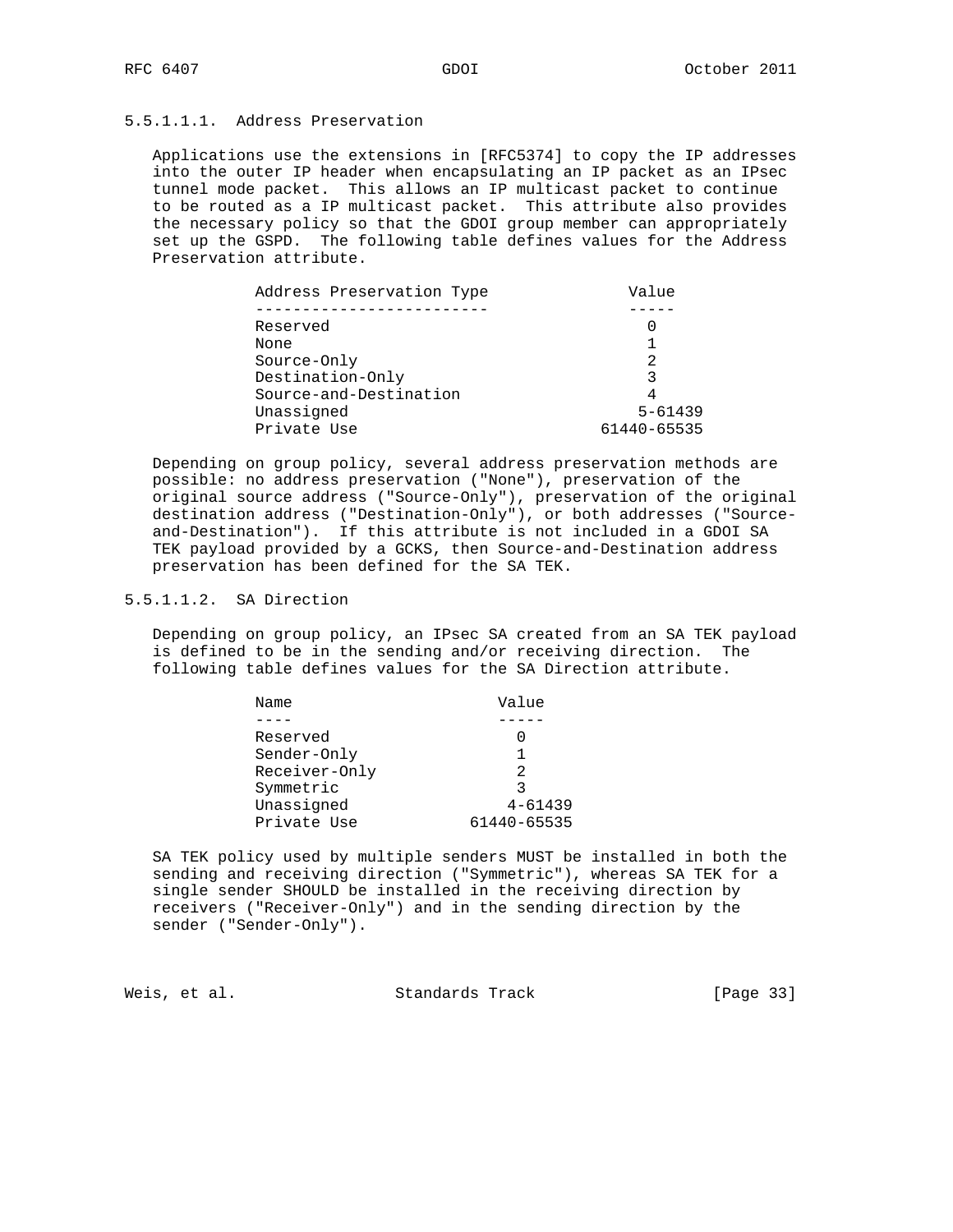An SA TEK payload that does not include the SA Direction attribute is treated as a Symmetric IPsec SA. Note that Symmetric is the only value that can be meaningfully described for an SA TEK distributed in a GROUPKEY-PUSH message. Alternatively, Receiver-Only could be distributed, but group senders would need to be configured to not receive GROUPKEY-PUSH messages in order to retain their role.

5.5.2. Other Security Protocols

 Besides ESP and AH, GDOI should serve to establish SAs for secure groups needed by other Security Protocols that operate at the transport, application, and internetwork layers. These other Security Protocols, however, are in the process of being developed or do not yet exist.

 The following information needs to be provided for a Security Protocol to the GDOI.

- o The Protocol-ID for the particular Security Protocol
- o The SPI Size
- o The method of SPI generation
- o The transforms, attributes, and keys needed by the Security Protocol

 All Security Protocols MUST provide the information in the bulleted list above to guide the GDOI specification for that protocol. Definitions for the support of those Security Protocols in GDOI will be specified in separate documents.

 A Security Protocol MAY protect traffic at any level of the network stack. However, in all cases, applications of the Security Protocol MUST protect traffic that MAY be shared by more than two entities.

5.6. Key Download Payload

 The Key Download payload contains group keys for the group specified in the SA payload. These Key Download payloads can have several security attributes applied to them based upon the security policy of the group as defined by the associated SA payload.

Weis, et al. Standards Track [Page 34]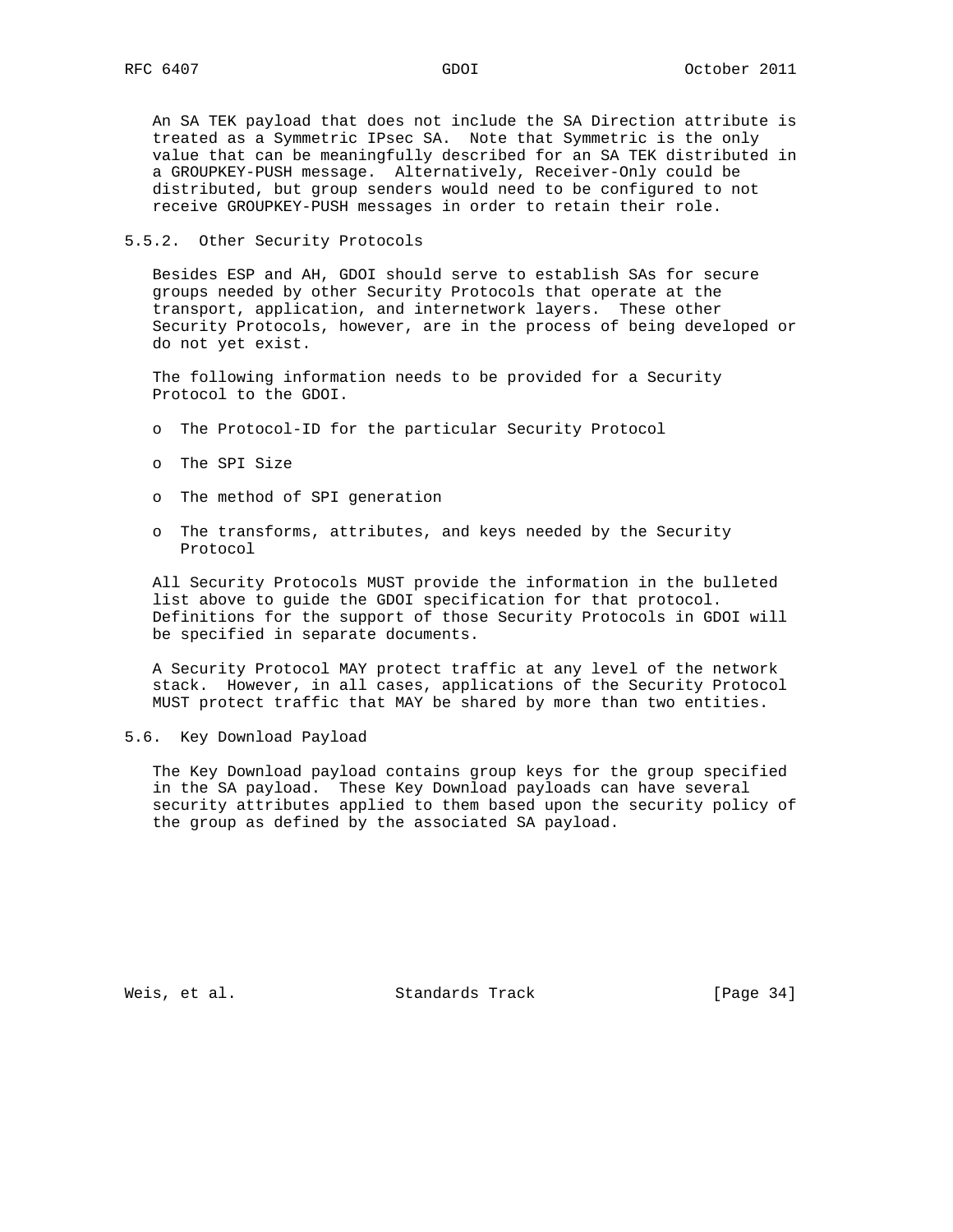$0$  1 2 3 0 1 2 3 4 5 6 7 8 9 0 1 2 3 4 5 6 7 8 9 0 1 2 3 4 5 6 7 8 9 0 1 +-+-+-+-+-+-+-+-+-+-+-+-+-+-+-+-+-+-+-+-+-+-+-+-+-+-+-+-+-+-+-+-! ! Next Payload ! RESERVED ! Payload Length ! +-+-+-+-+-+-+-+-+-+-+-+-+-+-+-+-+-+-+-+-+-+-+-+-+-+-+-+-+-+-+-+-! ! Number of Key Packets ! RESERVED2 ! +-+-+-+-+-+-+-+-+-+-+-+-+-+-+-+-+-+-+-+-+-+-+-+-+-+-+-+-+-+-+-+-! Key Packets +-+-+-+-+-+-+-+-+-+-+-+-+-+-+-+-+-+-+-+-+-+-+-+-+-+-+-+-+-+-+-+-!

#### Figure 9. Key Download Payload

The Key Download payload fields are defined as follows:

- o Next Payload (1 octet) -- Identifier for the payload type of the next payload in the message. If the current payload is the last in the message, then this field will be zero.
- o RESERVED (1 octet) -- Unused; set to zero.
- o Payload Length (2 octets) -- Length in octets of the current payload, including the generic payload header.
- o Number of Key Packets (2 octets) -- Contains the total number of key packets being passed in this data block.
- o Key Packets (variable) -- Several types of key packets are defined. Each key packet has the following format.

0  $1$  2 3 0 1 2 3 4 5 6 7 8 9 0 1 2 3 4 5 6 7 8 9 0 1 2 3 4 5 6 7 8 9 0 1 +-+-+-+-+-+-+-+-+-+-+-+-+-+-+-+-+-+-+-+-+-+-+-+-+-+-+-+-+-+-+-+-! ! KD Type ! RESERVED ! KD Length ! +-+-+-+-+-+-+-+-+-+-+-+-+-+-+-+-+-+-+-+-+-+-+-+-+-+-+-+-+-+-+-+-! ! SPI Size ! SPI (variable) +-+-+-+-+-+-+-+-+-+-+-+-+-+-+-+-+-+-+-+-+-+-+-+-+-+-+-+-+-+-+-+-! Key Packet Attributes +-+-+-+-+-+-+-+-+-+-+-+-+-+-+-+-+-+-+-+-+-+-+-+-+-+-+-+-+-+-+-+-!

## Figure 10. Key Packet

 o Key Download (KD) Type (1 octet) -- Identifier for the Key Data field of this key packet.

Weis, et al. Standards Track [Page 35]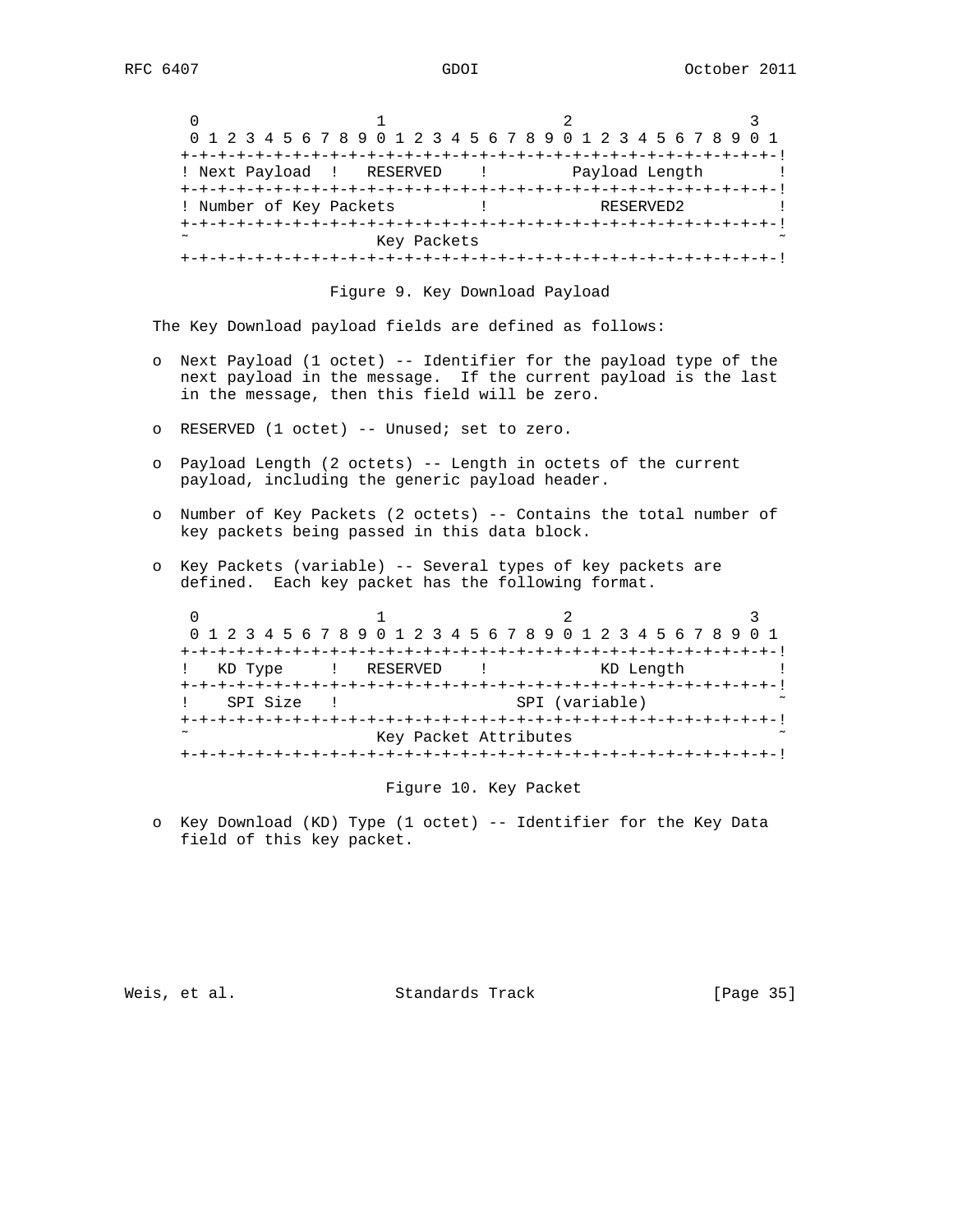| Key Download Type | Value       |
|-------------------|-------------|
|                   |             |
| Reserved          |             |
| TEK               | 1           |
| KEK               | 2           |
| LKH               | 3           |
| SID               | 4           |
| Unassigned        | $4 - 127$   |
| Private Use       | $128 - 255$ |

 "KEK" is a single key, whereas LKH is an array of key-encrypting keys.

- o Reserved (1 octet) -- Unused; set to zero.
- o Key Download Length (2 octets) -- Length in octets of the Key Packet data, including the Key Packet header.
- o SPI Size (1 octet) -- Value specifying the length in octets of the SPI as defined by the Protocol-ID.
- o SPI (variable length) -- Security Parameter Index, which matches a SPI previously sent in a SAK or SAT payload.
- o Key Packet Attributes (variable length) -- Contains key information. The format of this field is specific to the value of the KD Type field. The following sections describe the format of each KD Type.

## 5.6.1. TEK Download Type

 The following attributes may be present in a TEK Download Type. Exactly one attribute matching each type sent in the SAT payload MUST be present. The attributes must follow the format defined in ISAKMP (Section 3.3 of [RFC2408]). In the table, attributes defined as TV are marked as Basic (B); attributes defined as TLV are marked as Variable (V).

| TEK Class           | Value       | Type |
|---------------------|-------------|------|
|                     |             |      |
| RESERVED            |             |      |
| TEK ALGORITHM KEY   |             |      |
| TEK INTEGRITY KEY   |             | V    |
| TEK SOURCE AUTH KEY |             |      |
| Unassigned          | $4 - 127$   |      |
| Private Use         | $128 - 255$ |      |
| Unassigned          | 256-32767   |      |
|                     |             |      |

Weis, et al. Standards Track [Page 36]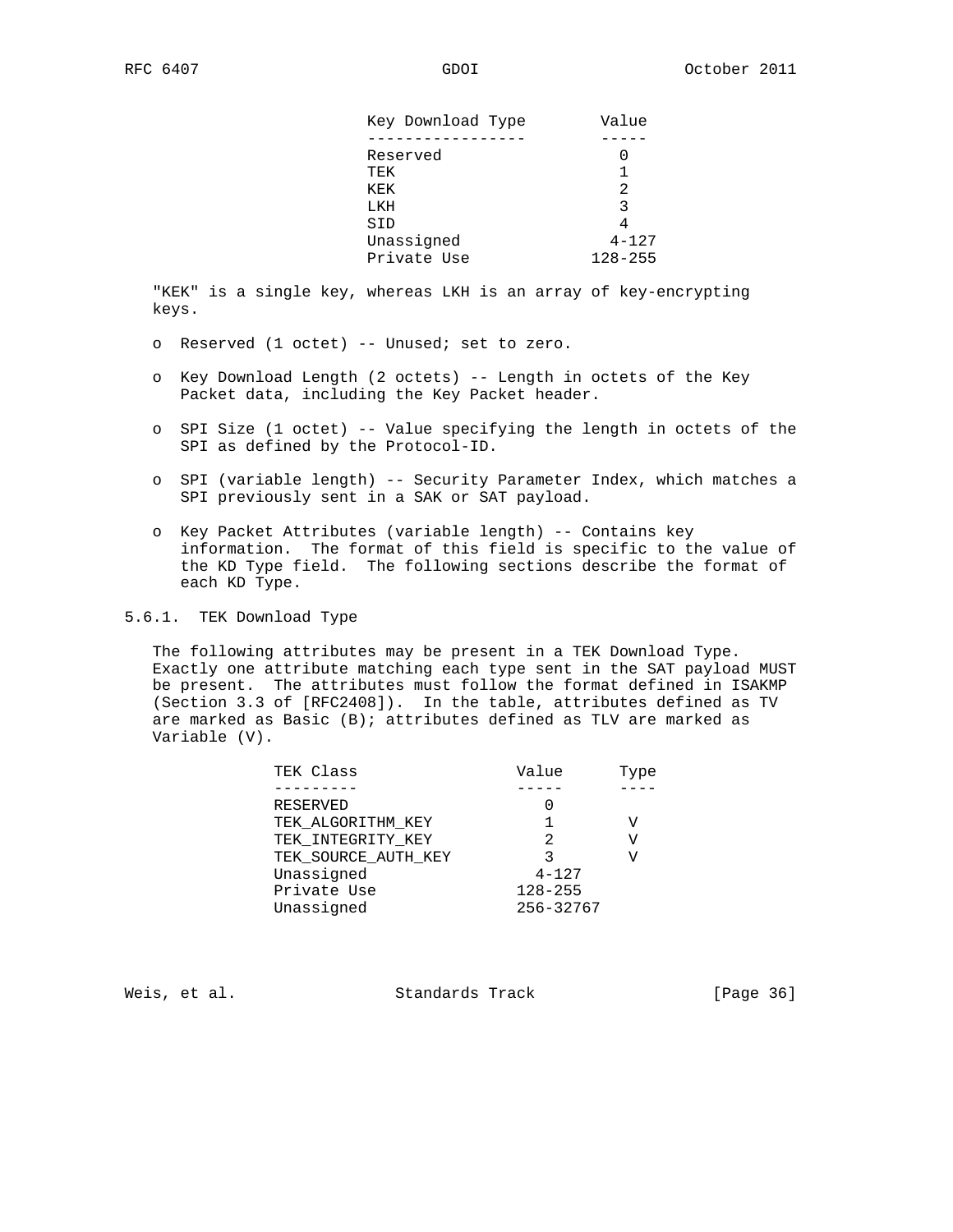If no TEK key packets are included in a Registration KD payload, the group member can expect to receive the TEK as part of a Rekey SA. At least one TEK must be included in each Rekey KD payload. Multiple TEKs may be included if multiple streams associated with the SA are to be rekeyed.

 When an algorithm specification specifies the format of the keying material, the value transported in the KD payload for that key is passed according to that specification. The keying material may contain information besides a key. For example, "The Use of Galois/ Counter Mode (GCM) in IPsec Encapsulating Security Payload (ESP)" [RFC4106] defines a salt value as part of KEYMAT.

#### 5.6.1.1. TEK\_ALGORITHM\_KEY

 The TEK\_ALGORITHM\_KEY class declares that the encryption key for this SPI is contained as the Key Packet Attribute. The encryption algorithm that will use this key was specified in the SAT payload.

 In the case that the algorithm requires multiple keys (e.g., 3DES), all keys will be included in one attribute.

 DES keys will consist of 64 bits (the 56 key bits with parity bits). Triple DES keys will be specified as a single 192-bit attribute (including parity bits) in the order that the keys are to be used for encryption (e.g., DES\_KEY1, DES\_KEY2, DES\_KEY3).

#### 5.6.1.2. TEK\_INTEGRITY\_KEY

 The TEK\_INTEGRITY\_KEY class declares that the integrity key for this SPI is contained as the Key Packet Attribute. The integrity algorithm that will use this key was specified in the SAT payload. Thus, GDOI assumes that both the symmetric encryption and integrity keys are pushed to the GM. HMAC-SHA1 keys will consist of 160 bits [RFC2404], and HMAC-MD5 keys will consist of 128 bits [RFC2403]. HMAC-SHA2 and AES-GMAC keys will have a key length equal to the output length of the hash functions [RFC4868] [RFC4543].

## 5.6.1.3. TEK\_SOURCE\_AUTH\_KEY

 The TEK\_SOURCE\_AUTH\_KEY class declares that the source authentication key for this SPI is contained in the Key Packet Attribute. The source authentication algorithm that will use this key was specified in the SAT payload.

Weis, et al. Standards Track [Page 37]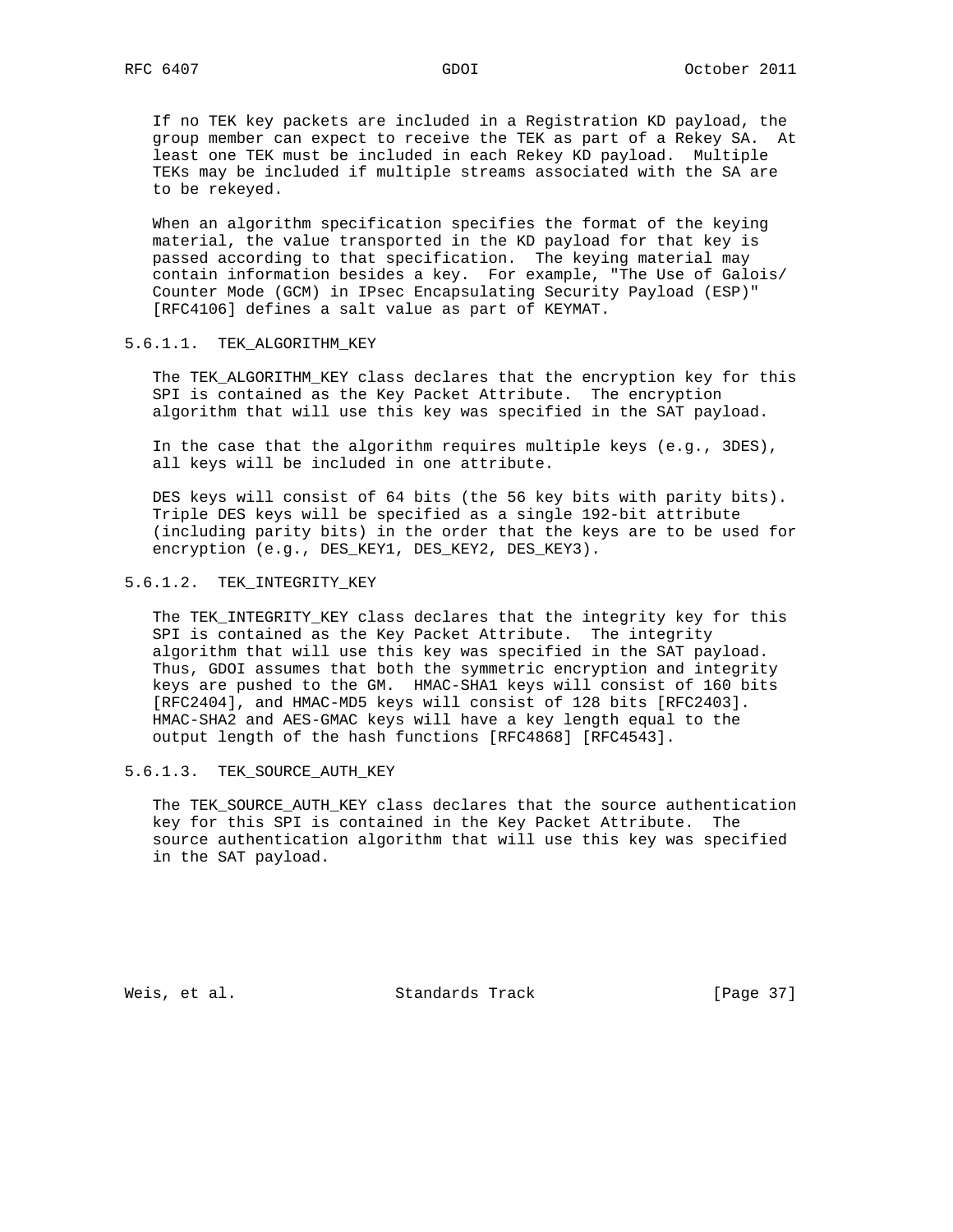## 5.6.2. KEK Download Type

 The following attributes may be present in a KEK Download Type. Exactly one attribute matching each type sent in the SAK payload MUST be present. The attributes MUST follow the format defined in ISAKMP (Section 3.3 of [RFC2408]). In the table, attributes defined as TV are marked as Basic (B); attributes defined as TLV are marked as Variable (V).

| KEK Class         | Value       | Type |
|-------------------|-------------|------|
|                   |             |      |
| RESERVED          |             |      |
| KEK ALGORITHM KEY |             |      |
| SIG ALGORITHM KEY | 2           | V    |
| Unassigned        | $3 - 127$   |      |
| Private Use       | $128 - 255$ |      |
| Unassigned        | 256-32767   |      |

 If the KEK key packet is included, there MUST be only one present in the KD payload.

#### 5.6.2.1. KEK\_ALGORITHM\_KEY

 The KEK\_ALGORITHM\_KEY class declares the encryption key for this SPI is contained in the Key Packet Attribute. The encryption algorithm that will use this key was specified in the SAK payload.

 If the mode of operation for the algorithm requires an IV, an explicit IV MUST be included in the KEK\_ALGORITHM\_KEY before the actual key.

#### 5.6.2.2. SIG\_ALGORITHM\_KEY

The SIG ALGORITHM KEY class declares that the public key for this SPI is contained in the Key Packet Attribute, which may be useful when no public key infrastructure is available. The signature algorithm that will use this key was specified in the SAK payload.

## 5.6.3. LKH Download Type

 The LKH key packet is comprised of attributes representing different nodes in the LKH key tree.

 The following attributes are used to pass an LKH KEK array in the KD payload. The attributes MUST follow the format defined in ISAKMP (Section 3.3 of [RFC2408]). In the table, attributes defined as TV are marked as Basic (B); attributes defined as TLV are marked as Variable (V).

Weis, et al. Standards Track [Page 38]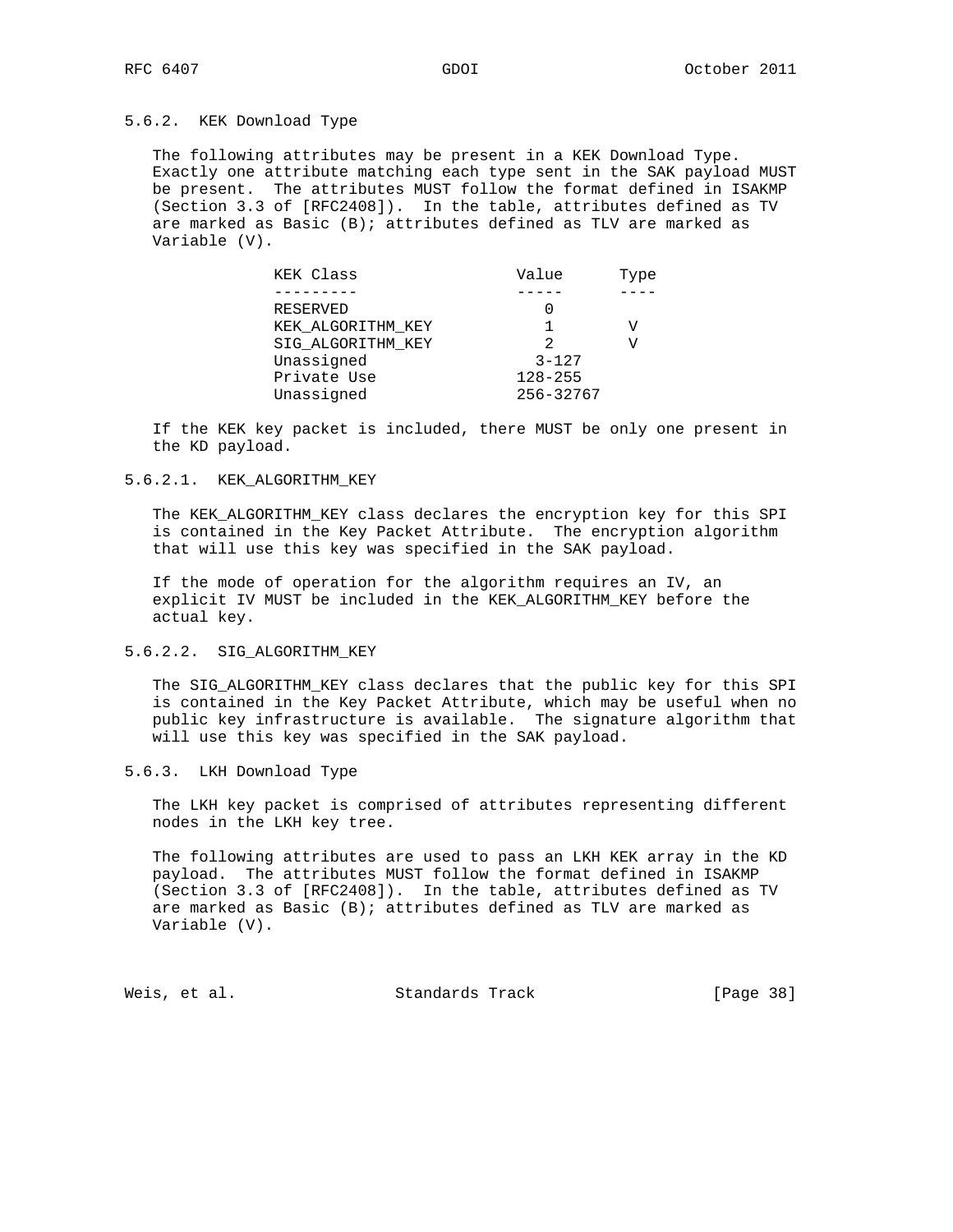| KEK Class          | Value       | Type |
|--------------------|-------------|------|
|                    |             |      |
| RESERVED           |             |      |
| LKH DOWNLOAD ARRAY |             |      |
| LKH UPDATE ARRAY   | 2           | V    |
| SIG ALGORITHM KEY  | २           | V    |
| Unassigned         | $4 - 127$   |      |
| Private Use        | $128 - 255$ |      |
| Unassigned         | 256-32767   |      |

 If an LKH key packet is included in the KD payload, there MUST be only one present.

5.6.3.1. LKH\_DOWNLOAD\_ARRAY

 This attribute is used to download a set of keys to a group member. It MUST NOT be included in a GROUPKEY-PUSH message KD payload if the GROUPKEY-PUSH is sent to more than the group member. If an LKH\_DOWNLOAD\_ARRAY attribute is included in a KD payload, there MUST be only one present.

 This attribute consists of a header block, followed by one or more LKH keys.

| 0 1 2 3 4 5 6 7 8 9 0 1 2 3 4 5 6 7 8 9 0 1 2 3 4 5 6 7 8 9 0 1 |                                         |            |  |
|-----------------------------------------------------------------|-----------------------------------------|------------|--|
|                                                                 |                                         |            |  |
| LKH Version !                                                   | # of LKH Keys                           | ! RESERVED |  |
|                                                                 | +-+-+-+-+-+-+-+-+-+-+-+-+-+-+-+-+-+-+-+ |            |  |
|                                                                 | LKH Keys                                |            |  |
| $\sim$                                                          |                                         |            |  |

### Figure 11. LKH Download Array

The KEK\_LKH attribute fields are defined as follows:

- o LKH version (1 octet) -- Version of the LKH data format. Must be one.
- o Number of LKH Keys (2 octets) -- This value is the number of distinct LKH keys in this sequence.
- o RESERVED (1 octet) -- Unused; set to zero. Each LKH Key is defined as follows:

|  | Weis, et al. | Standards Track | [Page 39] |  |
|--|--------------|-----------------|-----------|--|
|--|--------------|-----------------|-----------|--|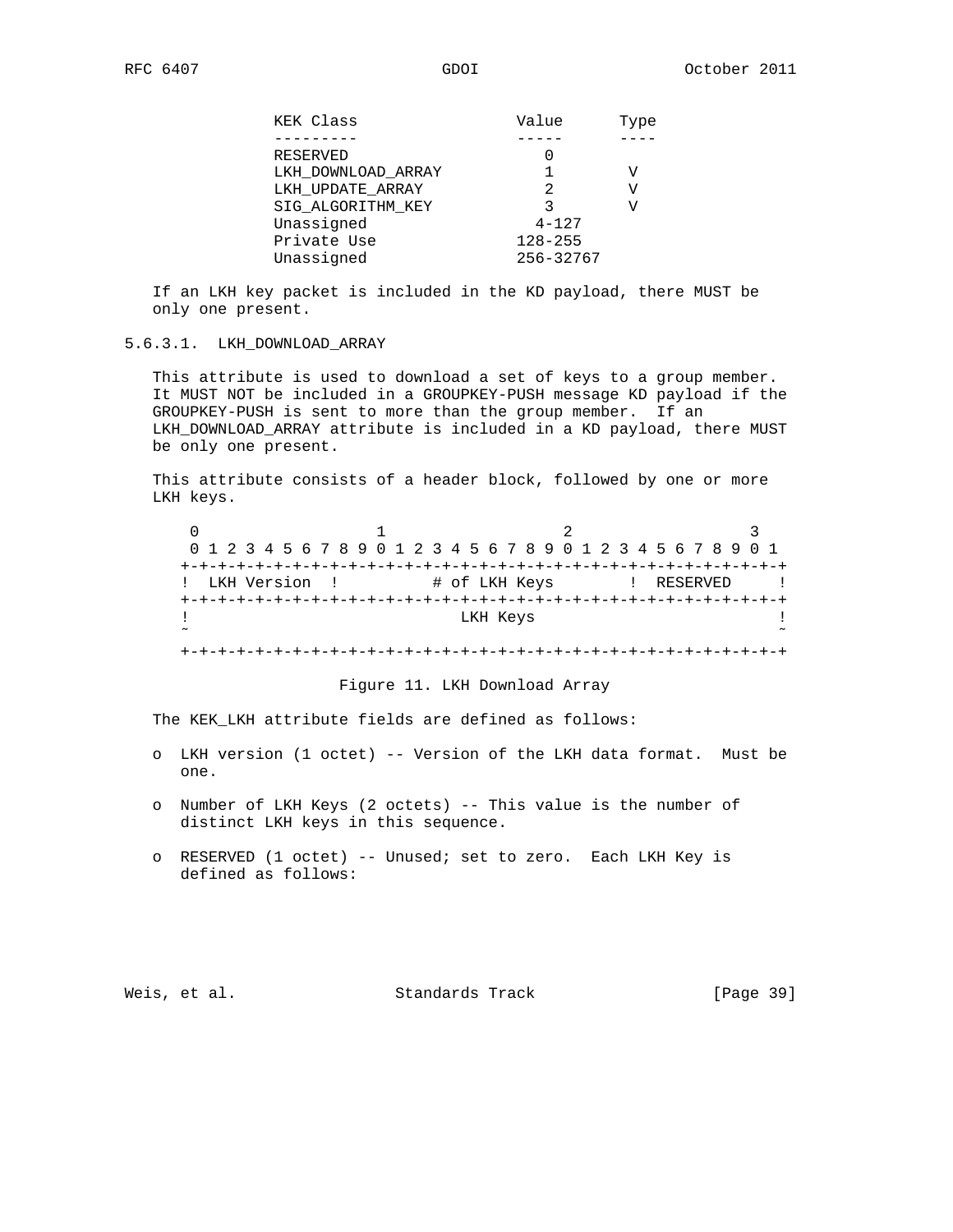|                           |                    | 1 2 3 4 5 6 7 8 9 0 1 2 3 4 5 6 7 8 9 0 1 2 3 4 5 6 7 8 9 |          |
|---------------------------|--------------------|-----------------------------------------------------------|----------|
| +-+-+-+-+-+-+-+-+-        | -+-+-+-+-+-+-+-+-+ |                                                           |          |
|                           | LKH ID             | Key Type !                                                | RESERVED |
|                           | -+-+-+-+-+-        | +-+-+-+-+-+-+-+-+-+-+-+-+-+-                              |          |
|                           |                    | Key Creation Date                                         |          |
| $+ - + - + - + - + - + -$ |                    |                                                           |          |
|                           |                    | Key Expiration Date                                       |          |
|                           | -+-+-+-+-+         | +-+-+-+-+-+-+-+-+                                         |          |
|                           |                    | Key Handle                                                |          |
|                           |                    |                                                           |          |
|                           |                    |                                                           |          |
|                           |                    | Key Data                                                  |          |
|                           |                    |                                                           |          |

#### Figure 12. LKH Key

- o LKH ID (2 octets) -- Identity of the LKH node. A GCKS is free to choose the ID in an implementation-specific manner (e.g., the position of this key in a binary tree structure used by LKH).
- o Key Type (1 octet) -- Encryption algorithm for which this key data is to be used. This value is specified in Section 5.3.3.
- o RESERVED (1 octet) -- Unused; set to zero.
- o Key Creation Date (4 octets) -- Unsigned time value defining a valid time period in seconds representing the number of seconds since 0 hours, 0 minutes, 0 seconds, January 1, 1970, Coordinated Universal Time (UTC), without including leap seconds. [RFC5905]. This is the time when this key data was originally generated. A time value of zero indicates that there is no time before which this key is not valid.
- o Key Expiration Date (4 octets) -- Unsigned time value defining a valid time period in seconds representing the number of seconds since 0 hours, 0 minutes, 0 seconds, January 1, 1970, Coordinated Universal Time (UTC), without including leap seconds. [RFC5905]. This is the time when this key is no longer valid for use. A time value of zero indicates that this key does not have an expiration time.
- o Key Handle (4 octets) -- Value assigned by the GCKS to uniquely identify a key within an LKH ID. Each new key distributed by the GCKS for this node will have a key handle identity distinct from previous or successive key handles specified for this node.

Weis, et al. Standards Track [Page 40]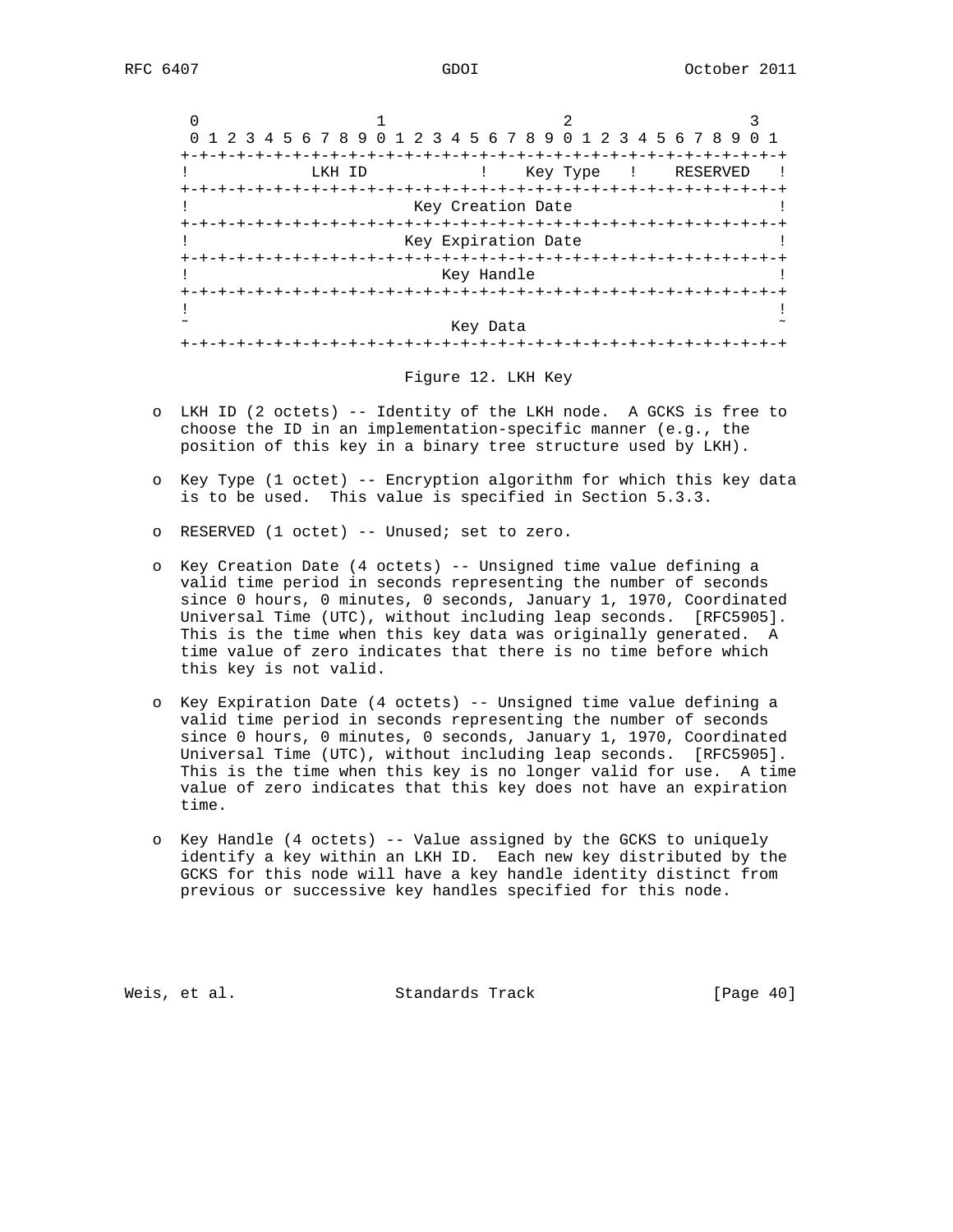o Key Data (variable length) -- Key data, which is dependent on the Key Type algorithm for its format. If the mode of operation for the algorithm requires an IV, an explicit IV MUST be included in the Key Data field prepended to the actual key.

 The Key Creation Date and Key Expiration Dates MAY be zero. This is necessary in the case where time synchronization within the group is not possible.

 The first LKH Key structure in an LKH\_DOWNLOAD\_ARRAY attribute contains the Leaf identifier and key for the group member. The rest of the LKH Key structures contain keys along the path of the key tree in order from the leaf, culminating in the group KEK.

## 5.6.3.2. LKH\_UPDATE\_ARRAY

 This attribute is used to update the keys for a group. It is most likely to be included in a GROUPKEY-PUSH message KD payload to rekey the entire group. This attribute consists of a header block, followed by one or more LKH keys, as defined in the previous section.

 There may be any number of UPDATE\_ARRAY attributes included in a KD payload.

| 0 1 2 3 4 5 6 7 8 9 0 1 2 3 4 5 6 7 8 9 0 1 2 3 4 5 6 7 8 9 0 1 |                               |           |  |
|-----------------------------------------------------------------|-------------------------------|-----------|--|
|                                                                 |                               |           |  |
| LKH Version                                                     | # of LKH Keys                 | RESERVED  |  |
|                                                                 |                               |           |  |
| LKH ID                                                          |                               | RESERVED2 |  |
|                                                                 |                               |           |  |
|                                                                 | Key Handle                    |           |  |
|                                                                 | -+-+-+-+-+-+-+-+-+-+-+-+-+-+- |           |  |
|                                                                 | LKH Keys                      |           |  |
|                                                                 |                               |           |  |
|                                                                 |                               |           |  |

#### Figure 13. LKH Update Array

- o LKH version (1 octet) -- Version of the LKH data format. Must be one.
- o Number of LKH Keys (2 octets) -- Number of distinct LKH keys in this sequence.
- o RESERVED (1 octet) -- Unused; set to zero.

Weis, et al. Standards Track [Page 41]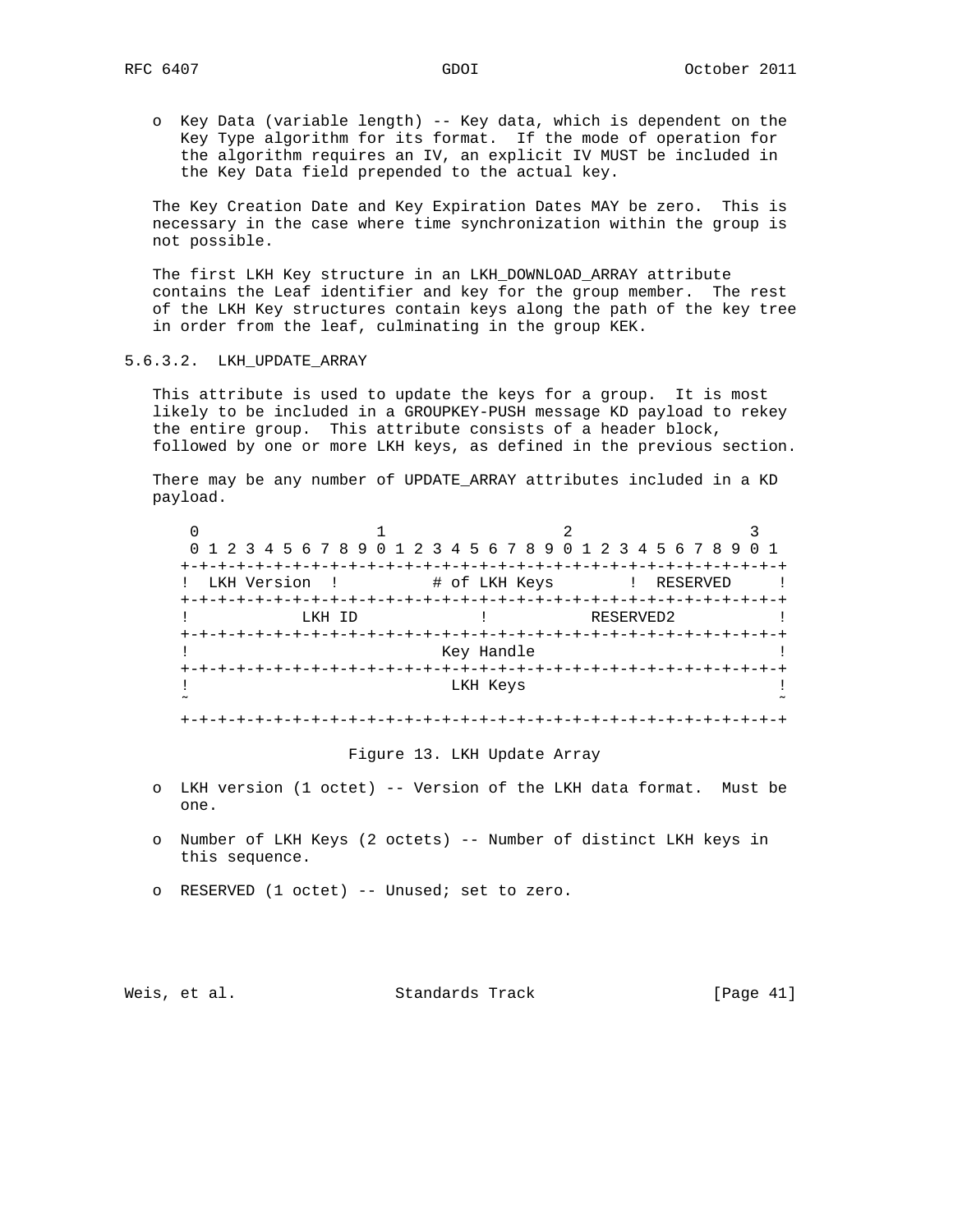- o LKH ID (2 octets) -- Node identifier associated with the key used to encrypt the first LKH Key.
- o RESERVED2 (2 octets) -- Unused; set to zero.
- o Key Handle (4 octets) -- Value assigned by the GCKS to uniquely identify the key within the LKH ID used to encrypt the first LKH Key.

 The LKH Keys are as defined in the previous section. The LKH Key structures contain keys along the path of the key tree in order from the LKH ID found in the LKH\_UPDATE\_ARRAY header, culminating in the group KEK. The Key Data field of each LKH Key is encrypted with the LKH key preceding it in the LKH\_UPDATE\_ARRAY attribute. The first LKH Key is encrypted under the key defined by the LKH ID and Key Handle found in the LKH\_UPDATE\_ARRAY header.

5.6.3.3. SIG\_ALGORITHM\_KEY

 The SIG\_ALGORITHM\_KEY class declares that the public key for this SPI is contained in the Key Packet Attribute, which may be useful when no public key infrastructure is available. The signature algorithm that will use this key was specified in the SAK payload.

5.6.4. SID Download Type

 This attribute is used to download one or more Sender-ID (SID) values for the exclusive use of a group member.

 The SID Download Type does not require an SPI. When the KD Type is SID, the SPI Size field MUST be zero, and the SPI field is omitted.

| SID Class          | Value          | Type |
|--------------------|----------------|------|
|                    |                |      |
| RESERVED           |                |      |
| NUMBER OF SID BITS |                | в    |
| SID VALUE          | $\mathfrak{D}$ | V    |
| Unassigned         | $3 - 128$      |      |
| Private Use        | $129 - 255$    |      |
| Unassigned         | 256-32767      |      |

 Because a SID value is intended for a single group member, the SID Download type MUST NOT be distributed in a GROUPKEY-PUSH message distributed to multiple group members.

Weis, et al. Standards Track [Page 42]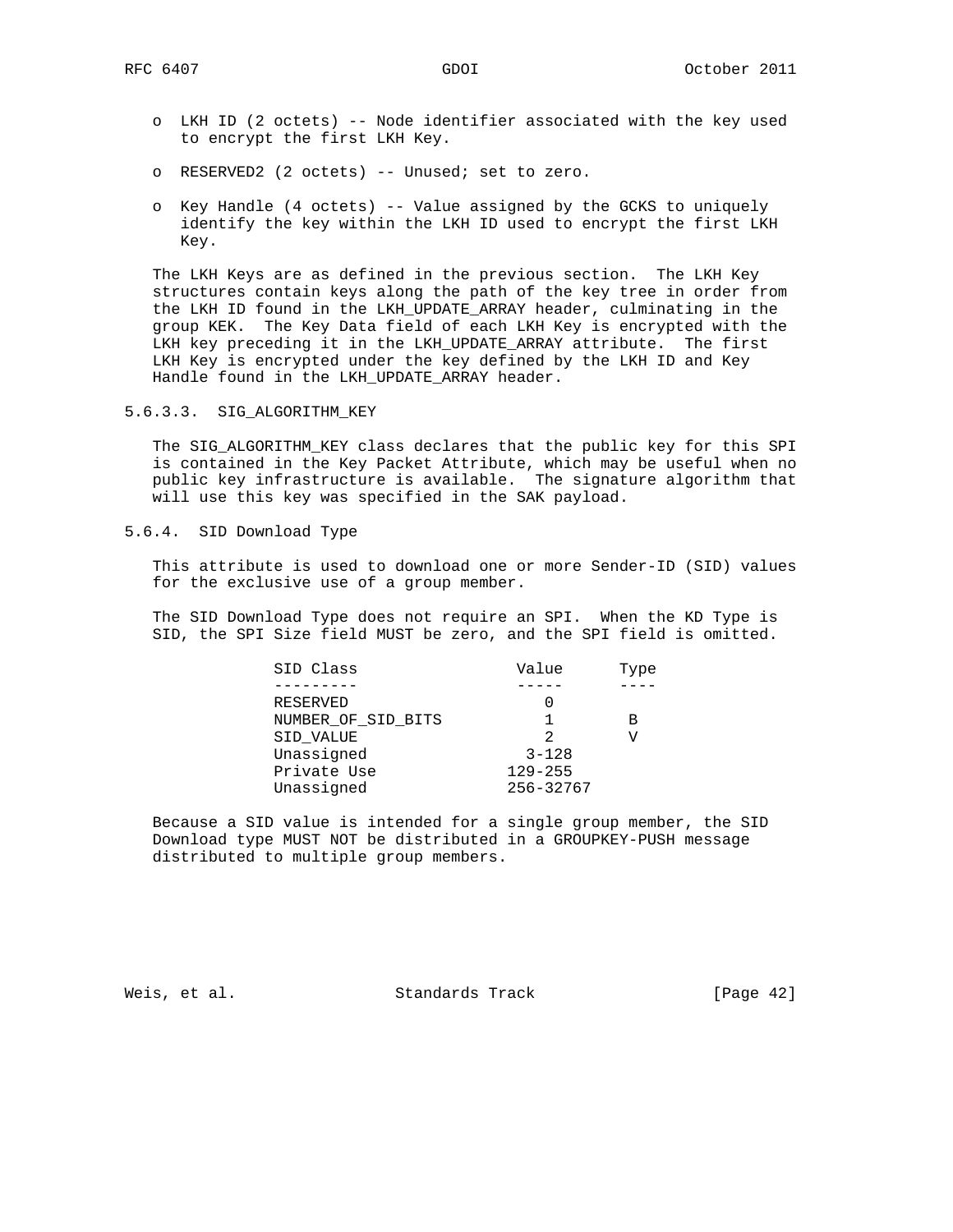## 5.6.4.1. NUMBER\_OF\_SID\_BITS

 The NUMBER\_OF\_SID\_BITS class declares how many bits of the cipher nonce in which to represent a SID value. This value is applied to each SID value distributed in the SID Download.

#### 5.6.4.2. SID\_VALUE

 The SID\_VALUE class declares a single SID value for the exclusive use of the group member. Multiple SID\_VALUE attributes MAY be included in a SID Download.

## 5.6.4.3. Group Member Semantics

 The SID\_VALUE attribute value distributed to the group member MUST be used by that group member as the SID field portion of the IV for all Data-Security SAs including a counter-based mode of operation distributed by the GCKS as a part of this group.

 When the Sender-Specific IV (SSIV) field for any Data-Security SA is exhausted, the group member MUST no longer act as a sender on that SA using its active SID. The group member SHOULD re-register, at which time the GCKS will issue a new SID to the group member, along with either the same Data-Security SAs or replacement ones. The new SID replaces the existing SID used by this group member and also resets the SSIV value to its starting value. A group member MAY re-register prior to the actual exhaustion of the SSIV field to avoid dropping data packets due to the exhaustion of available SSIV values combined with a particular SID value.

 GROUPKEY-PUSH message may include Data-Security SAs that are distributed to the group member for the first time. A SID previously issued to the receiving group member is used with counter-based mode of operation Data-Security SAs on which the group member acts as a sender. Because this Data-Security SA has not previously been used for transmission, the SSIV field should be set to its starting value.

## 5.6.4.4. GCKS Semantics

 If any KD payload includes keying material that is associated with a counter-mode of operation, a SID Download Type KD payload containing at least one SID\_VALUE attribute MUST be included.

 The GCKS MUST NOT send the SID Download Type KD payload as part of a GROUPKEY-PUSH message because distributing the same sender-specific policy to more than one group member will reduce the security of the group.

Weis, et al. Standards Track [Page 43]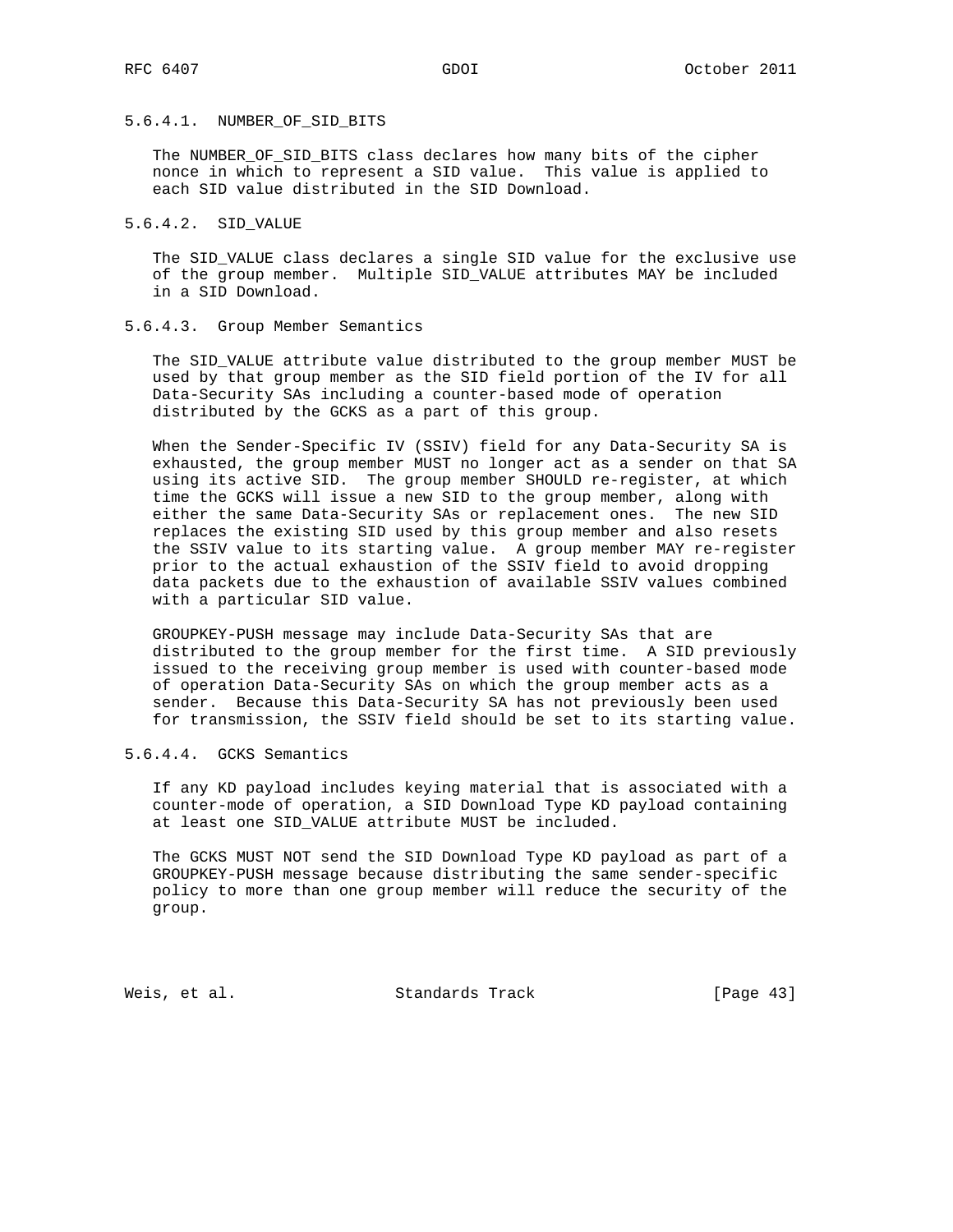### 5.7. Sequence Number Payload

 The Sequence Number (SEQ) Payload provides an anti-replay protection for GROUPKEY-PUSH messages. Its use is similar to the Sequence Number field defined in the IPsec ESP protocol [RFC4303].

 $0$  1 2 3 0 1 2 3 4 5 6 7 8 9 0 1 2 3 4 5 6 7 8 9 0 1 2 3 4 5 6 7 8 9 0 1 +-+-+-+-+-+-+-+-+-+-+-+-+-+-+-+-+-+-+-+-+-+-+-+-+-+-+-+-+-+-+-+-+ ! Next Payload ! RESERVED ! Payload Length ! +-+-+-+-+-+-+-+-+-+-+-+-+-+-+-+-+-+-+-+-+-+-+-+-+-+-+-+-+-+-+-+-+ ! Sequence Number ! +-+-+-+-+-+-+-+-+-+-+-+-+-+-+-+-+-+-+-+-+-+-+-+-+-+-+-+-+-+-+-+-+

Figure 14. Sequence Number Payload

The Sequence Number Payload fields are defined as follows:

- o Next Payload (1 octet) -- Identifier for the payload type of the next payload in the message. If the current payload is the last in the message, then this field will be zero.
- o RESERVED (1 octet) -- Unused; set to zero.
- o Payload Length (2 octets) -- Length in octets of the current payload, including the generic payload header. MUST be a value of 8.
- o Sequence Number (4 octets) -- This field contains a monotonically increasing counter value for the group. It is initialized to zero by the GCKS and incremented in each subsequently transmitted message. Thus, the first packet sent for a given Rekey SA will have a Sequence Number of 1. The GDOI implementation keeps a sequence counter as an attribute for the Rekey SA and increments the counter upon receipt of a GROUPKEY-PUSH message. The current value of the sequence number MUST be transmitted to group members as a part of the Registration SA payload.

# 5.8. Nonce

 The data portion of the Nonce payload (i.e., Ni\_b and Nr\_b included in the HASHs) MUST be a value between 8 and 128 octets.

Weis, et al. Standards Track [Page 44]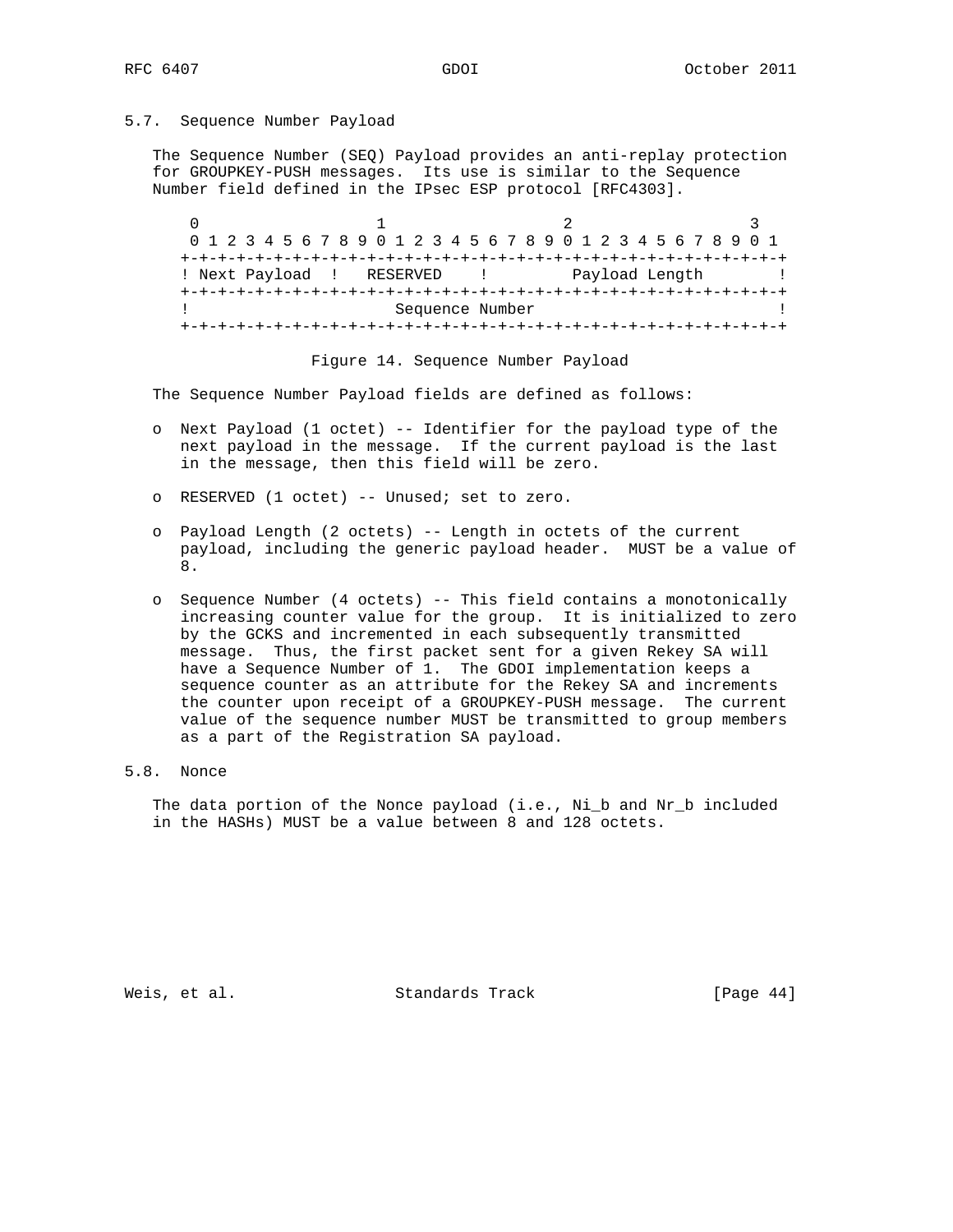## 5.9. Delete

 There are times the GCKS may want to signal to receivers to delete SAs, for example, at the end of a broadcast. Deletion of keys may be accomplished by sending an ISAKMP Delete payload (Section 3.15 of [RFC2408]) as part of a GDOI GROUPKEY-PUSH message.

 One or more Delete payloads MAY be placed following the SEQ payload in a GROUPKEY-PUSH message. If a GCKS has no further SAs to send to group members, the SA and KD payloads MUST be omitted from the message.

 The following fields of the Delete payload are further defined as follows:

- o The Domain of Interpretation field contains the GDOI DOI.
- o The Protocol-ID field contains TEK protocol ID values defined in Section 5.5 of this document. To delete a KEK SA, the value of zero MUST be used as the protocol ID. Note that only one protocol ID value can be defined in a Delete payload. Thus, if a TEK SA and a KEK SA are to be deleted, their SPI values MUST be sent in different Delete payloads.

 There may be circumstances where the GCKS may want to start over with a clean slate. If the administrator is no longer confident in the integrity of the group, the GCKS can signal deletion of all policy of a particular TEK protocol by sending a TEK with an SPI value equal to zero in the delete payload. For example, if the GCKS wishes to remove all the KEKs and all the TEKs in the group, the GCKS SHOULD send a delete payload with an SPI of zero and a Protocol-ID of a TEK Protocol-ID value, followed by another delete payload with an SPI value of zero and Protocol-ID of zero, indicating that the KEK SA should be deleted.

6. Algorithm Selection

 For GDOI implementations to interoperate, they must support one or more security algorithms in common. This section specifies the security algorithm implementation requirements for standards conformant GDOI implementations. In all cases, the choices are intended to maintain at least 112 bits of security [SP.800-131].

Algorithms not referenced in this section MAY be used.

Weis, et al. Standards Track [Page 45]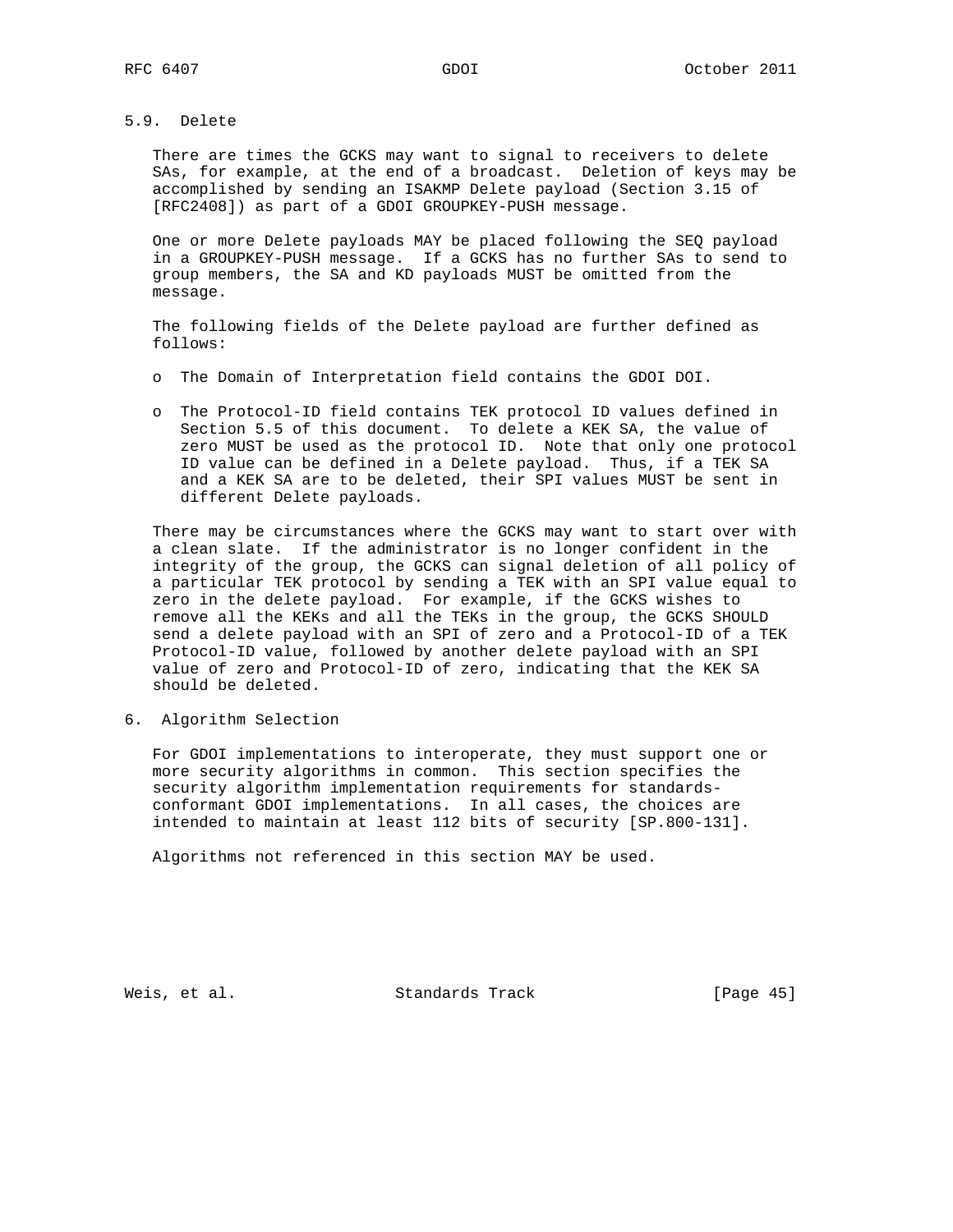# 6.1. KEK

 These tables list the algorithm selections for values related to the KEK.

 Requirement KEK Management Algorithm ------------ --------------------- SHOULD LKH Requirement KEK Algorithm (notes) ----------- --------------------- MUST KEK\_ALG\_AES with 128-bit keys SHOULD NOT KEK\_ALG\_DES (1) Requirement KEK Signature Hash Algorithm (notes) ----------- ------------------------------------ MUST SIG\_HASH\_SHA256 SHOULD SIG\_HASH\_SHA1 (2) SHOULD NOT SIG\_HASH\_MD5 (3) Requirement KEK Signature Algorithm (notes) ----------- ------------------------------- MUST SIG\_ALG\_RSA with 2048-bit keys

## Notes:

- (1) DES, with its small key size and corresponding security strength, is of questionable security for general use
- (2) The use of SIG\_HASH\_SHA1 as a signature hash algorithm used with GROUPKEY-PUSH messages remains safe at the time of this writing, and it is a widely deployed signature hash algorithm.
- (3) Although a real weakness with second preimage resistance with MD5 has not been found at the time of this writing, the security strength of MD5 has been shown to be rapidly declining over time, and its use should be understood and carefully weighed.

## 6.2. TEK

 The following table lists the requirements for Security Protocol support for an implementation.

|      | Requirement KEK Management Algorithm |
|------|--------------------------------------|
|      |                                      |
| MUST | GDOI PROTO IPSEC ESP                 |

Weis, et al. Standards Track [Page 46]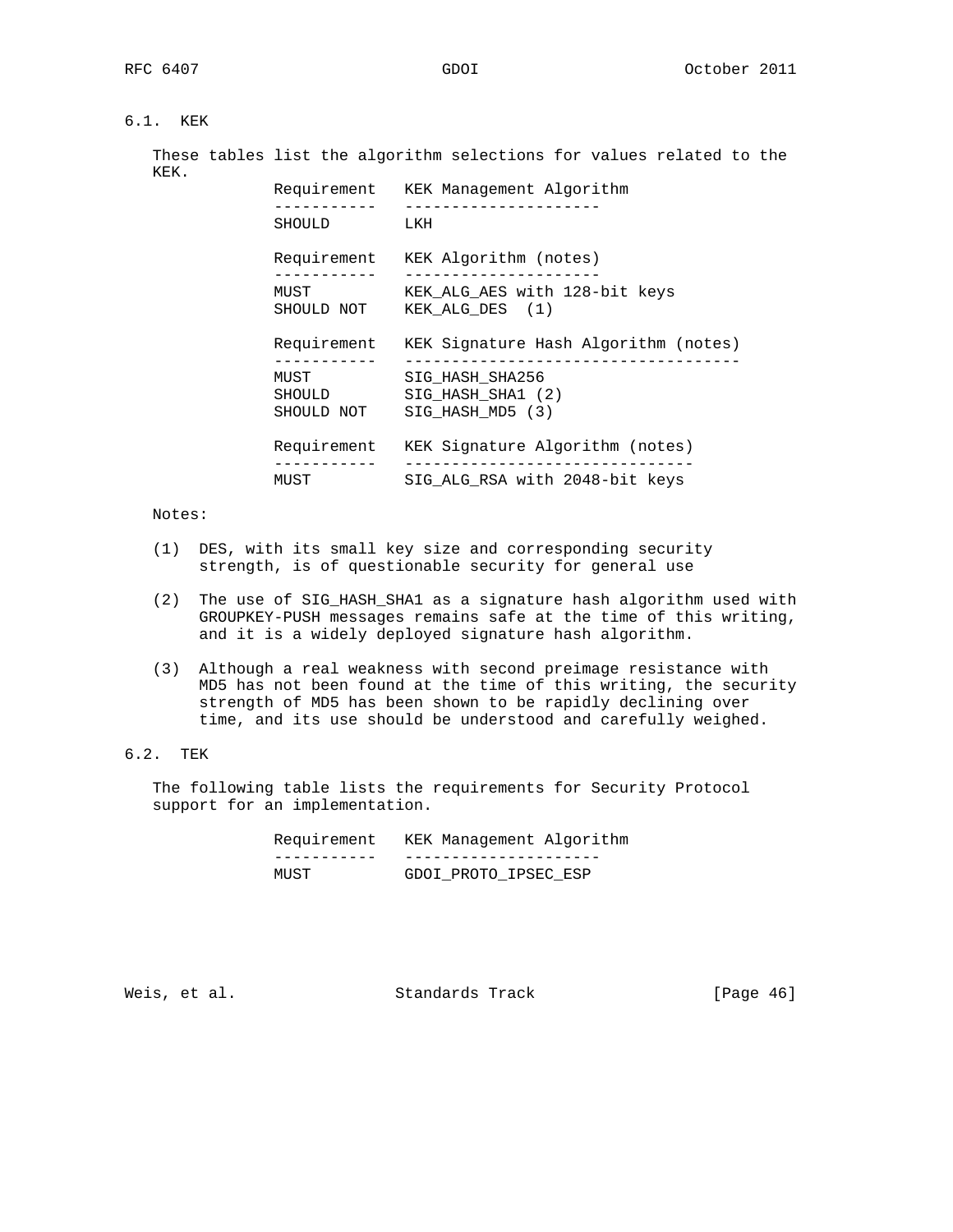#### 7. Security Considerations

 GDOI is a security association (SA) management protocol for groups of senders and receivers. This protocol performs authentication of communicating protocol participants (Group Member, Group Controller/ Key Server). It provides confidentiality of key management messages, and it provides source authentication of those messages. GDOI includes defenses against man-in-middle, connection hijacking, replay, reflection, and denial-of-service (DoS) attacks on unsecured networks. GDOI assumes the network is not secure and may be under the complete control of an attacker.

 GDOI assumes that the group members and GCKS are secure even though the network is insecure. GDOI ultimately establishes keys among members of a group, which MUST be trusted to use those keys in an authorized manner according to group policy. A GDOI entity compromised by an attacker may reveal the secrets necessary to eavesdrop on group traffic and/or take the identity of a group sender, so host security measures mitigating unauthorized access are of the utmost importance. The latter threat could be mitigated by using source origin authentication in the Data-Security SAs (e.g., the use of RSA signatures [RFC4359] or TESLA [RFC4082]). The choice of Data-Security SAs is a matter of group policy and is not within the scope of this memo.

 There are three phases of GDOI as described in this document: an ISAKMP Phase 1 protocol, the GROUPKEY-PULL exchange protected by the ISAKMP Phase 1 protocol, and the GROUPKEY-PUSH message. Each phase is considered separately below.

# 7.1. ISAKMP Phase 1

 GDOI uses the Phase 1 exchanges defined in [RFC2409] to protect the GROUPKEY-PULL exchange. Therefore, all security properties and considerations of those exchanges (as noted in [RFC2409]) are relevant for GDOI.

 GDOI may inherit the problems of its ancestor protocols, such as identity exposure, absence of unidirectional authentication, or stateful cookies [PK01].

# 7.1.1. Authentication

 Authentication is provided via the mechanisms defined in [RFC2409], namely pre-shared keys or public key encryption.

Weis, et al. Standards Track [Page 47]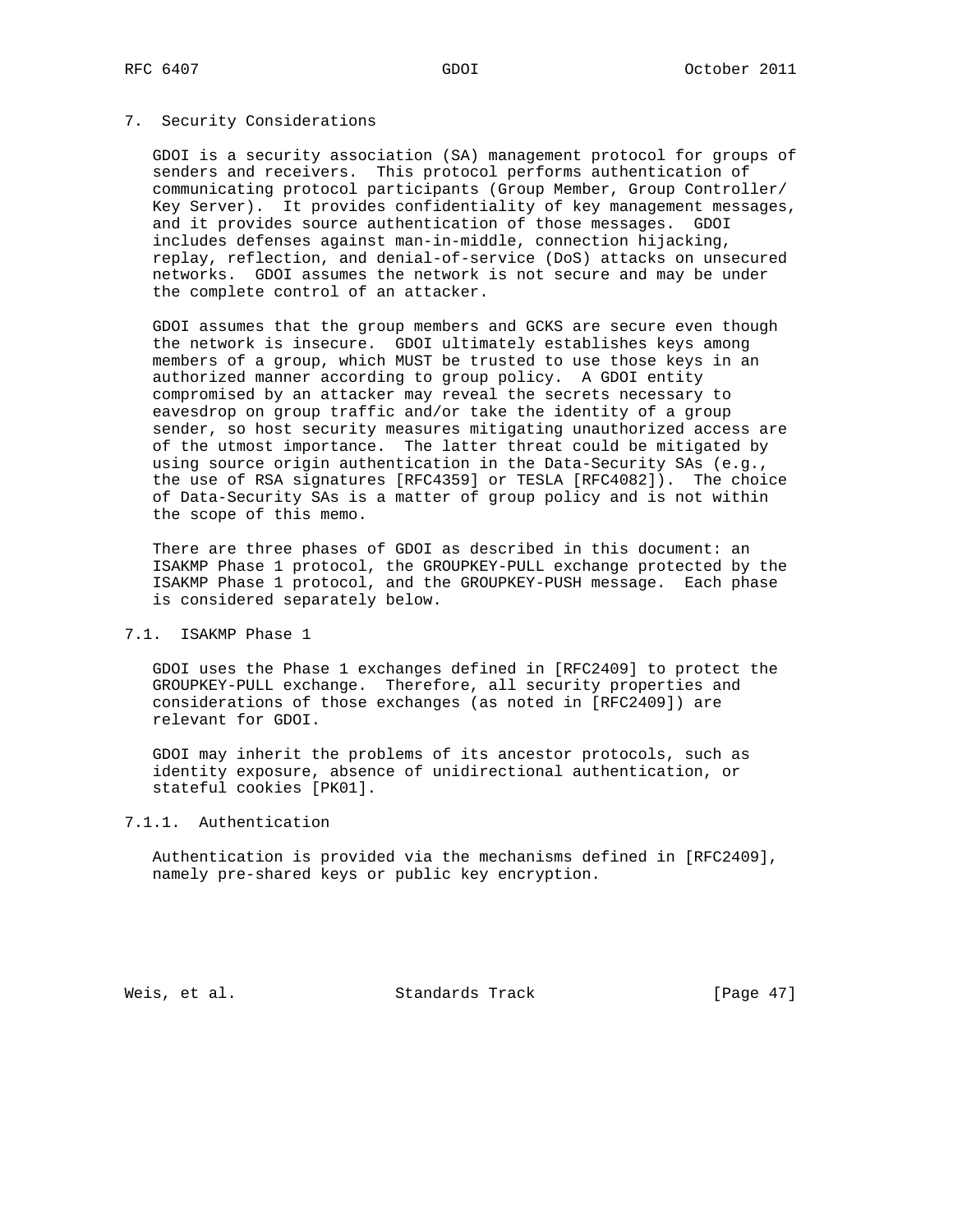## 7.1.2. Confidentiality

 Confidentiality is achieved in Phase 1 through a Diffie-Hellman exchange that provides keying material and through negotiation of encryption transforms.

 The Phase 1 protocol will be protecting encryption and integrity keys sent in the GROUPKEY-PULL protocol. The strength of the encryption used for Phase 1 SHOULD exceed that of the keys sent in the GROUPKEY- PULL protocol.

7.1.3. Man-in-the-Middle Attack Protection

 A successful man-in-the-middle or connection-hijacking attack foils entity authentication of one or more of the communicating entities during key establishment. GDOI relies on Phase 1 authentication to defeat man-in-the-middle attacks.

7.1.4. Replay/Reflection Attack Protection

 In a replay/reflection attack, an attacker captures messages between GDOI entities and subsequently forwards them to a GDOI entity. Replay and reflection attacks seek to gain information from a subsequent GDOI message response or seek to disrupt the operation of a GDOI member or GCKS entity. GDOI relies on the Phase 1 nonce mechanism in combination with a hash-based message authentication code to protect against the replay or reflection of previous key management messages.

7.1.5. Denial-of-Service Protection

 A DoS attacker sends messages to a GDOI entity to cause that entity to perform unneeded message authentication operations. GDOI uses the Phase 1 cookie mechanism to identify spurious messages prior to cryptographic hash processing. This is a "weak" form of DoS protection in that the GDOI entity must check for good cookies, which can be successfully imitated by a sophisticated attacker. The Phase 1 cookie mechanism is stateful and commits memory resources for cookies.

7.2. GROUPKEY-PULL Exchange

 The GROUPKEY-PULL exchange allows a group member to request SAs and keys from a GCKS. It runs as a Phase 2 protocol under protection of the Phase 1 security association.

Weis, et al. Standards Track [Page 48]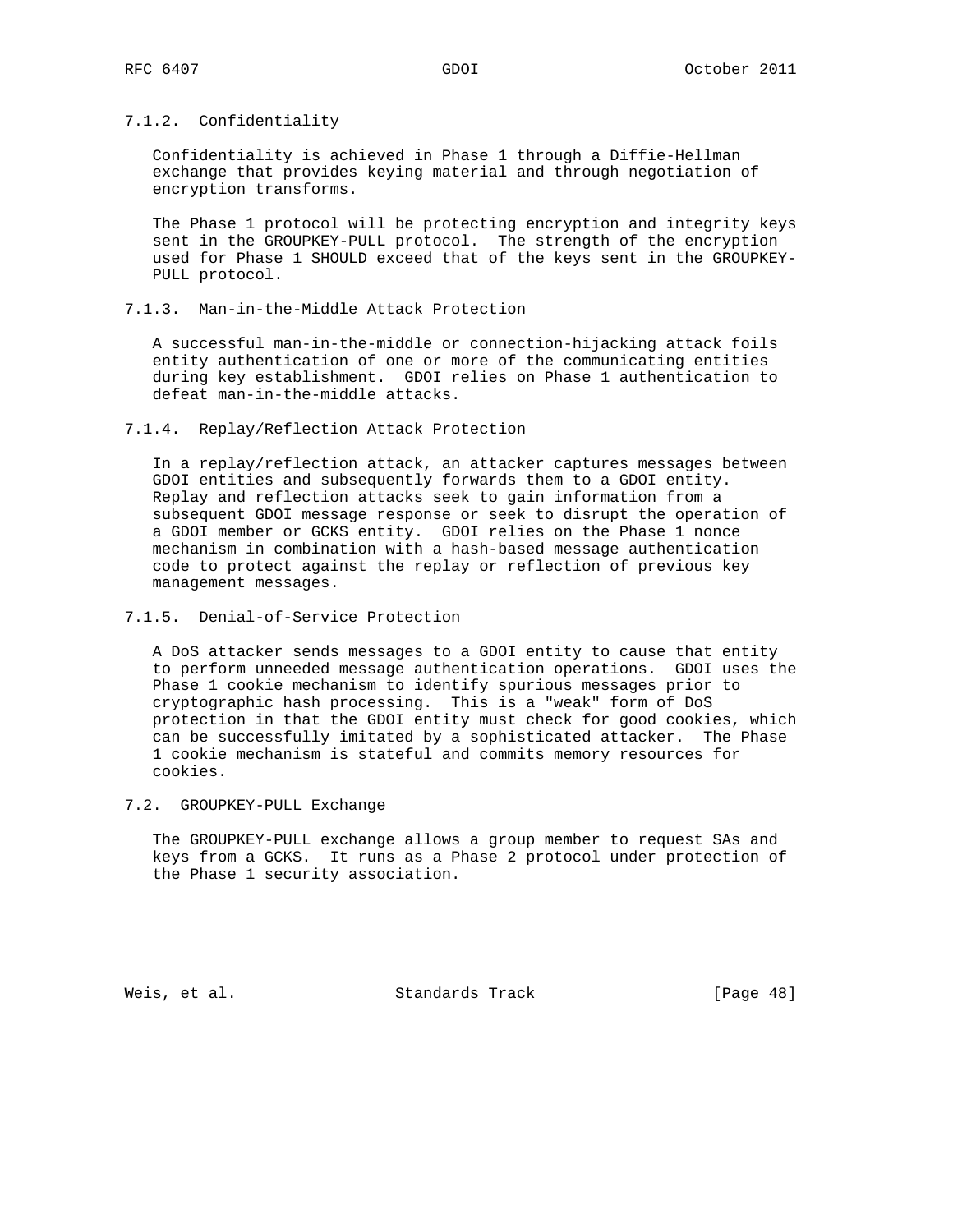## 7.2.1. Authentication

 Peer authentication is not required in the GROUPKEY-PULL protocol. It is running in the context of the Phase 1 protocol, which has previously authenticated the identity of the peer.

 Message authentication is provided by HASH payloads in each message, where the HASH is defined to be over SKEYID\_a (derived in the Phase 1 exchange), the ISAKMP Message-ID, and all payloads in the message. Because only the two endpoints of the exchange know the SKEYID\_a value, this provides confidence that the peer sent the message.

#### 7.2.2. Confidentiality

 Confidentiality is provided by the Phase 1 security association, after the manner described in [RFC2409].

## 7.2.3. Man-in-the-Middle Attack Protection

 Message authentication (described above) includes a secret known only to the group member and GCKS when constructing a HASH payload. This prevents man-in-the-middle and connection-hijacking attacks because an attacker would not be able to change the message undetected.

7.2.4. Replay Protection

 A GROUPKEY-PULL message identifies its messages using a cookie pair from the Phase 1 exchange that precedes it. A GROUPKEY-PULL message with invalid cookies will be discarded. Therefore, GDOI messages that are not associated with a current GDOI session will be discarded without further processing.

 Replayed GDOI messages that are associated with a current GDOI session will be decrypted and authenticated. The M-ID in the HDR identifies a session. Replayed packets will be processed according to the state machine of that session. Packets not matching that state machine will be discarded without processing.

# 7.2.5. Denial-of-Service Protection

 GCKS implementations SHOULD keep a record of recently received GROUPKEY-PULL messages (e.g., a hash of the packet) and reject messages that have already been processed. This provides DoS and replay protection of previously sent messages. An implementation MAY choose to rate-limit the receipt of GDOI messages in order to mitigate overloading its computational resources.

Weis, et al. Standards Track [Page 49]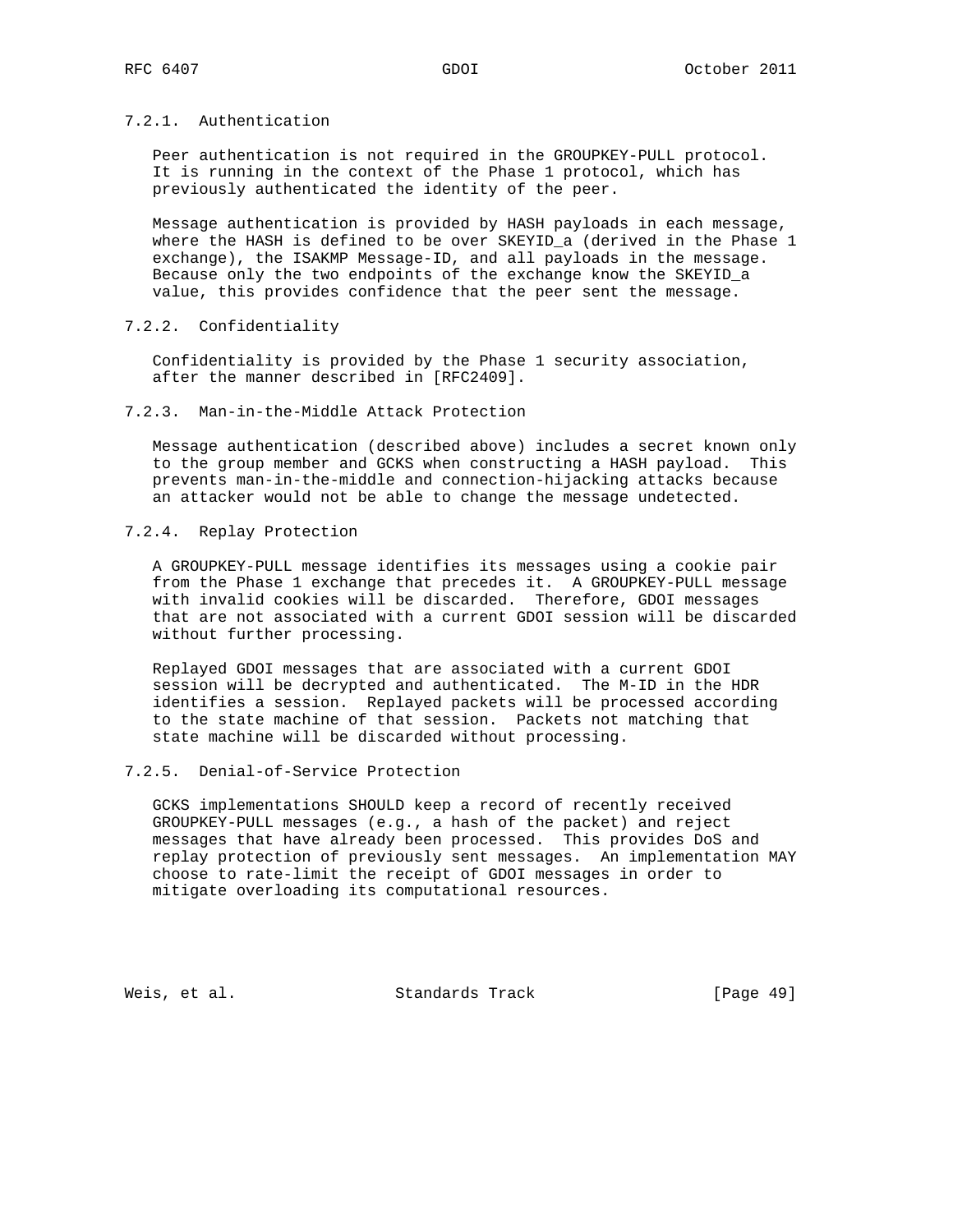The GCKS SHOULD NOT perform any computationally expensive tasks before receiving a HASH with its own nonce included. The GCKS MUST NOT update the group management state (e.g., LKH key tree, SID counter) until it receives the third message in the exchange with a valid HASH payload including its own nonce.

### 7.2.6. Authorization

 A GCKS implementation SHOULD maintain an authorization list of authorized group members. A group member MUST specifically list each authorized GCKS in its Group Peer Authorization Database (GPAD) [RFC5374].

# 7.3. GROUPKEY-PUSH Exchange

 The GROUPKEY-PUSH exchange is a single message that allows a GCKS to send SAs and keys to group members. This is likely to be sent to all members using an IP multicast group. This message provides an efficient rekey and group membership adjustment capability.

## 7.3.1. Authentication

 The GROUPKEY-PULL exchange distributes a public key that is used for message authentication. The GROUPKEY-PUSH message is digitally signed using the corresponding private key held by the GCKS. This digital signature provides source authentication for the message. Thus, GDOI protects the GCKS from impersonation in group environments.

# 7.3.2. Confidentiality

 The GCKS encrypts the GROUPKEY-PUSH message with an encryption key that was distributed in the GROUPKEY-PULL exchange or a previous GROUPKEY-PUSH exchange. The encryption key may be a simple KEK or the result of a group management method (e.g., LKH) calculation.

7.3.3. Man-in-the-Middle Attack Protection

 This combination of confidentiality and message authentication services protects the GROUPKEY-PUSH message from man-in-middle and connection-hijacking attacks.

## 7.3.4. Replay/Reflection Attack Protection

 The GROUPKEY-PUSH message includes a monotonically increasing sequence number to protect against replay and reflection attacks. A group member will discard sequence numbers associated with the

Weis, et al. Standards Track [Page 50]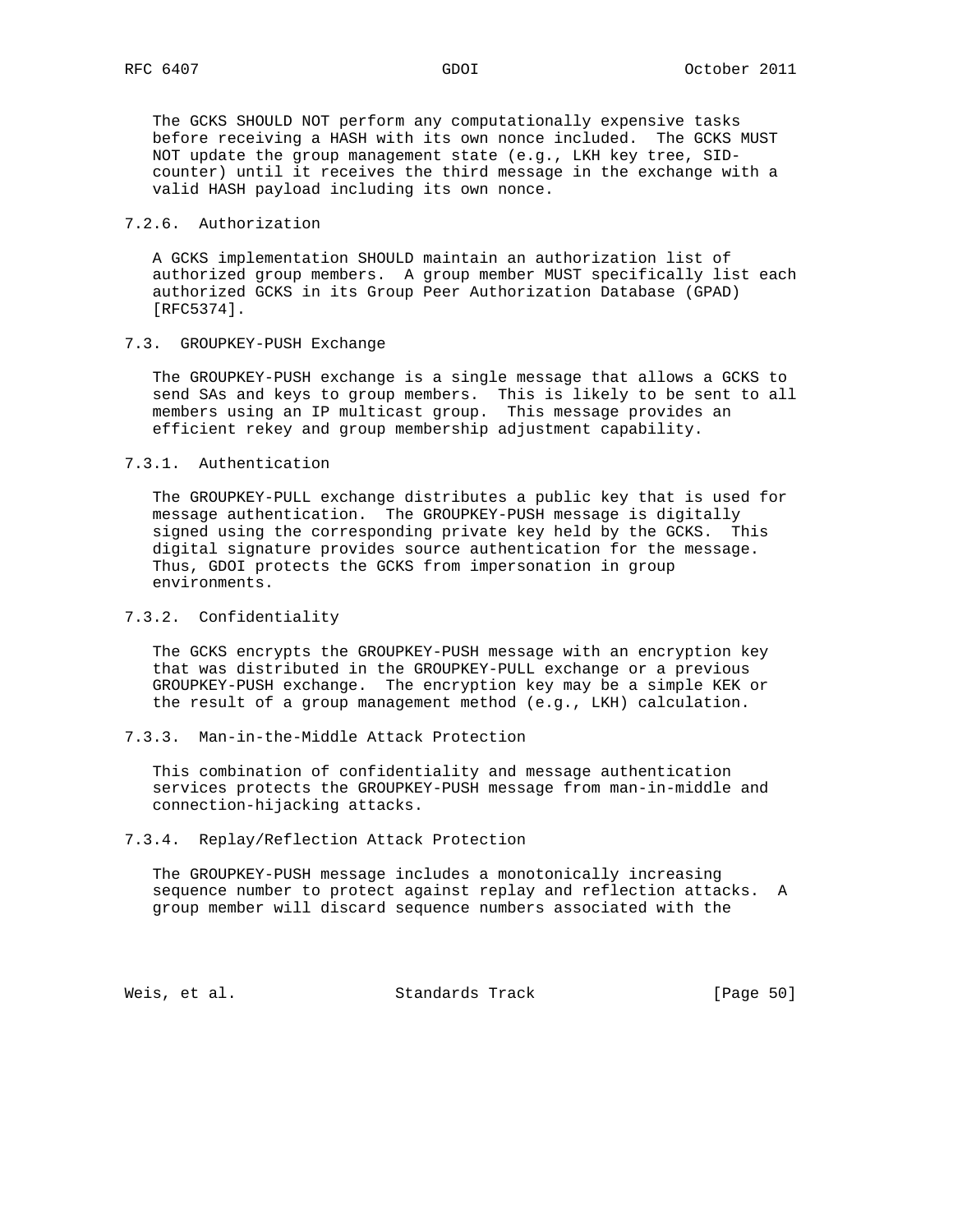current KEK SPI that have the same or lower value as the most recently received replay number.

 Implementations SHOULD keep a record (e.g., a hash value) of recently received GROUPKEY-PUSH messages and reject duplicate messages prior to performing cryptographic operations. This enables an early discard of the replayed messages.

## 7.3.5. Denial-of-Service Protection

 A cookie pair identifies the security association for the GROUPKEY- PUSH message. The cookies thus serve as a weak form of DoS protection for the GROUPKEY-PUSH message.

 The digital signature used for message authentication has a much greater computational cost than a message authentication code and could amplify the effects of a DoS attack on GDOI members who process GROUPKEY-PUSH messages. The added cost of digital signatures is justified by the need to prevent GCKS impersonation: If a shared symmetric key were used for GROUPKEY-PUSH message authentication, then GCKS source authentication would be impossible, and any member would be capable of GCKS impersonation.

 The potential of the digital signature amplifying a DoS attack is mitigated by the order of operations a group member takes, where the least expensive cryptographic operation is performed first. The group member first decrypts the message using a symmetric cipher. If it is a validly formed message, then the sequence number is checked against the most recently received sequence number. Only when the sequence number is valid (i.e., it is a larger value than previously received) is the digital signature verified and the message further processed. Thus, in order for a DoS attack to be mounted, an attacker would need to know both the symmetric encryption key used for confidentiality and a valid sequence number. Generally speaking, this means only current group members can effectively deploy a DoS attack.

## 7.4. Forward and Backward Access Control

 Through GROUPKEY-PUSH, the GDOI supports group management methods such as LKH (Section 5.4 of [RFC2627]) that have the property of denying access to a new group key by a member removed from the group (forward access control) and to an old group key by a member added to the group (backward access control). The concepts "forward access control" and "backward access control" have also been described as "perfect forward security" and "perfect backward security", respectively, in the literature [RFC2627].

Weis, et al. Standards Track [Page 51]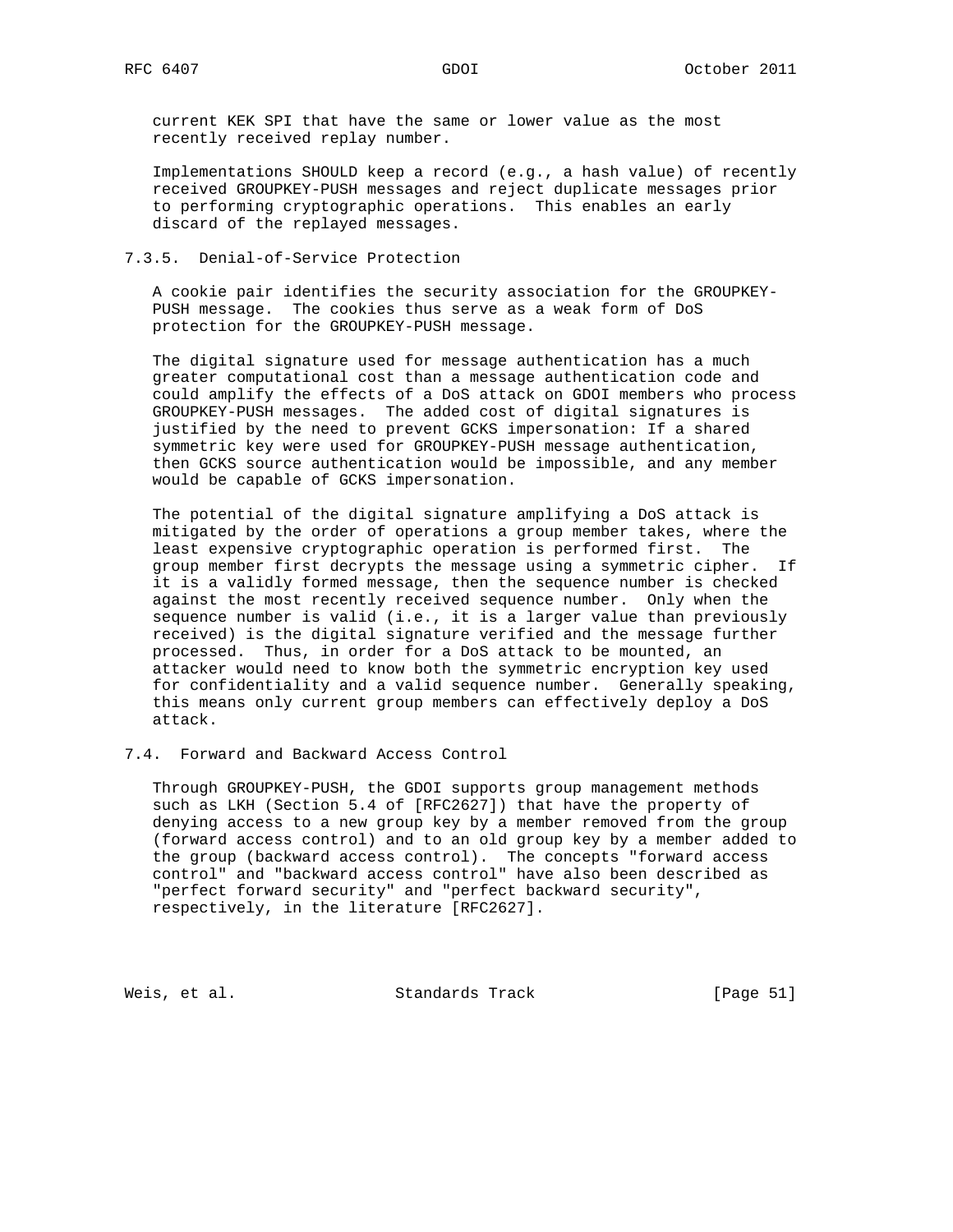Group management algorithms providing forward and backward access control other than LKH have been proposed in the literature, including one-way function trees [OFT] and Subset Difference [NNL]. These algorithms could be used with GDOI, but are not specified as a part of this document.

### 7.4.1. Forward Access Control Requirements

 When group membership is altered using a group management algorithm, new Data-Security SAs are usually also needed. New SAs ensure that members who were denied access can no longer participate in the group.

 If forward access control is a desired property of the group, new Data-Security SAs MUST NOT be included in a GROUPKEY-PUSH message that changes group membership. This is required because the new Data-Security SAs are not protected with the new KEK. Instead, two sequential GROUPKEY-PUSH messages must be sent by the GCKS; the first changing the KEK, and the second (protected with the new KEK) distributing the new Data-Security SAs.

 Note that in the above sequence, although the new KEK can effectively deny access to the group to some group members, they will be able to view the new KEK policy. If forward access control policy for the group includes keeping the KEK policy secret as well as the KEK itself secret, then two GROUPKEY-PUSH messages changing the KEK must occur before the new Data-Security SAs are transmitted.

 If other methods of using LKH or other group management algorithms are added to GDOI, those methods MAY remove the above restrictions requiring multiple GROUPKEY-PUSH messages, providing those methods specify how forward access control policy is maintained within a single GROUPKEY-PUSH message.

#### 7.4.2. Backward Access Control Requirements

 If backward access control is a desired property of the group, a new member MUST NOT be given Data-Security SAs that were used prior to its joining the group. This can be accomplished if the GCKS provides only the Rekey SA to the new member in a GROUPKEY-PULL exchange, followed by a GROUPKEY-PUSH message that both deletes current Data- Security SAs and provides new replacement Data-Security SAs. The new group member will effectively join the group at such time as the existing members begin sending on the Data-Security SAs.

 If there is a possibility that the new group member has stored GROUPKEY-PUSH messages delivered prior to joining the group, then the above procedure is not sufficient. In this case, to achieve backward

Weis, et al. Standards Track [Page 52]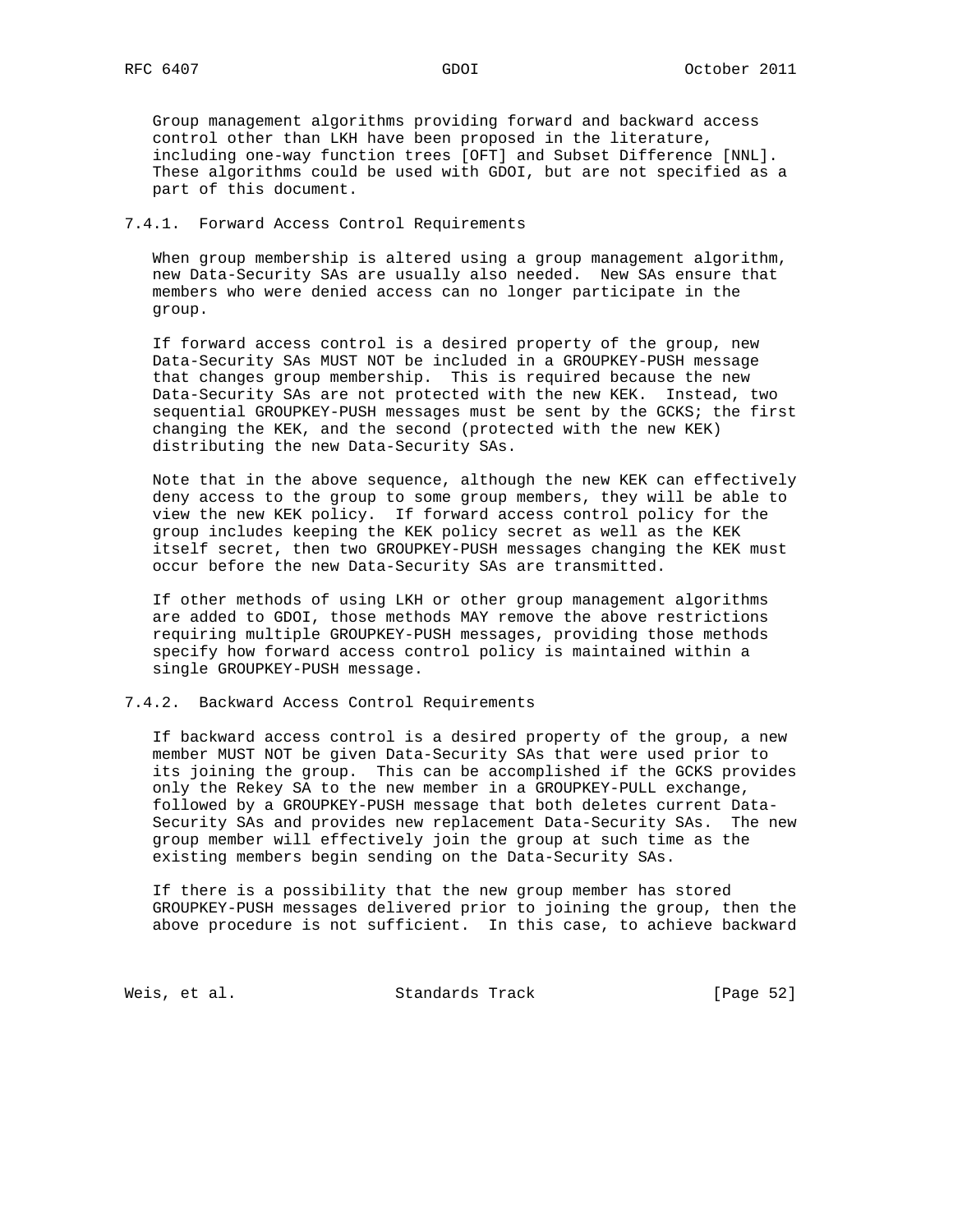access control, the GCKS needs to return a new Rekey SA to the group member in a GROUPKEY-PULL exchange rather than the existing one. The GCKS would subsequently deliver two GROUPKEY-PUSH messages. The first, intended for existing group members, distributes the new Rekey SA to existing members. The GCKS would then deliver the second GROUPKEY-PUSH message using the new Rekey SA that both deletes current Data-Security SAs and provides new replacement Data-Security SAs. Both preexisting and new members would process the second GROUPKEY-PUSH message, and all would be able to communicate using the new Data-Security SAs.

7.5. Derivation of Keying Material

 A GCKS distributes keying material associated with Data-Security SAs and the Rekey SA. Because these security associations are used by a set of group members, this keying material is not related to any pair-wise connection, and there is no requirement in "The Multicast Group Security Architecture" [RFC3740] for group members to permute group keying material. Because the GCKS is solely responsible for the generation of the keying material, the GCKS MUST derive the keying material using a strong random number generator. Because there are no interoperability concerns with key generation, no method is prescribed in GDOI.

- 8. IANA Considerations
- 8.1. Additions to Current Registries

 The GDOI KEK Attribute named SIG\_HASH\_ALGORITHM [GDOI-REG] has been assigned several new Algorithm Type values from the RESERVED space to represent the SHA-256, SHA-384, and SHA-512 hash algorithms as defined in [FIPS180-3.2008]. The new algorithm names are SIG\_HASH\_SHA256, SIG\_HASH\_SHA384, and SIG\_HASH\_SHA512, respectively, and have the values of 3, 4, and 5, respectively.

 The GDOI KEK Attribute named SIG\_ALGORITHM [GDOI-REG] has been assigned several new Algorithm Type values from the RESERVED space to represent the SIG\_ALG\_ECDSA-256, SIG\_ALG\_ECDSA-384, and SIG\_ALG\_ECDSA-521 signature algorithms. The Algorithm Types values are 4, 5, and 6, respectively.

 A new GDOI SA TEK type Protocol-ID type [GDOI-REG] has been assigned from the RESERVED space. The new algorithm ID is called GDOI\_PROTO\_IPSEC\_AH, refers to the IPsec AH encapsulation, and has a value of 2.

 A new Next Payload Type [ISAKMP-REG] has been assigned. The new type is called "SA Group Associated Policy (GAP)" and has a value of 22.

Weis, et al. Standards Track [Page 53]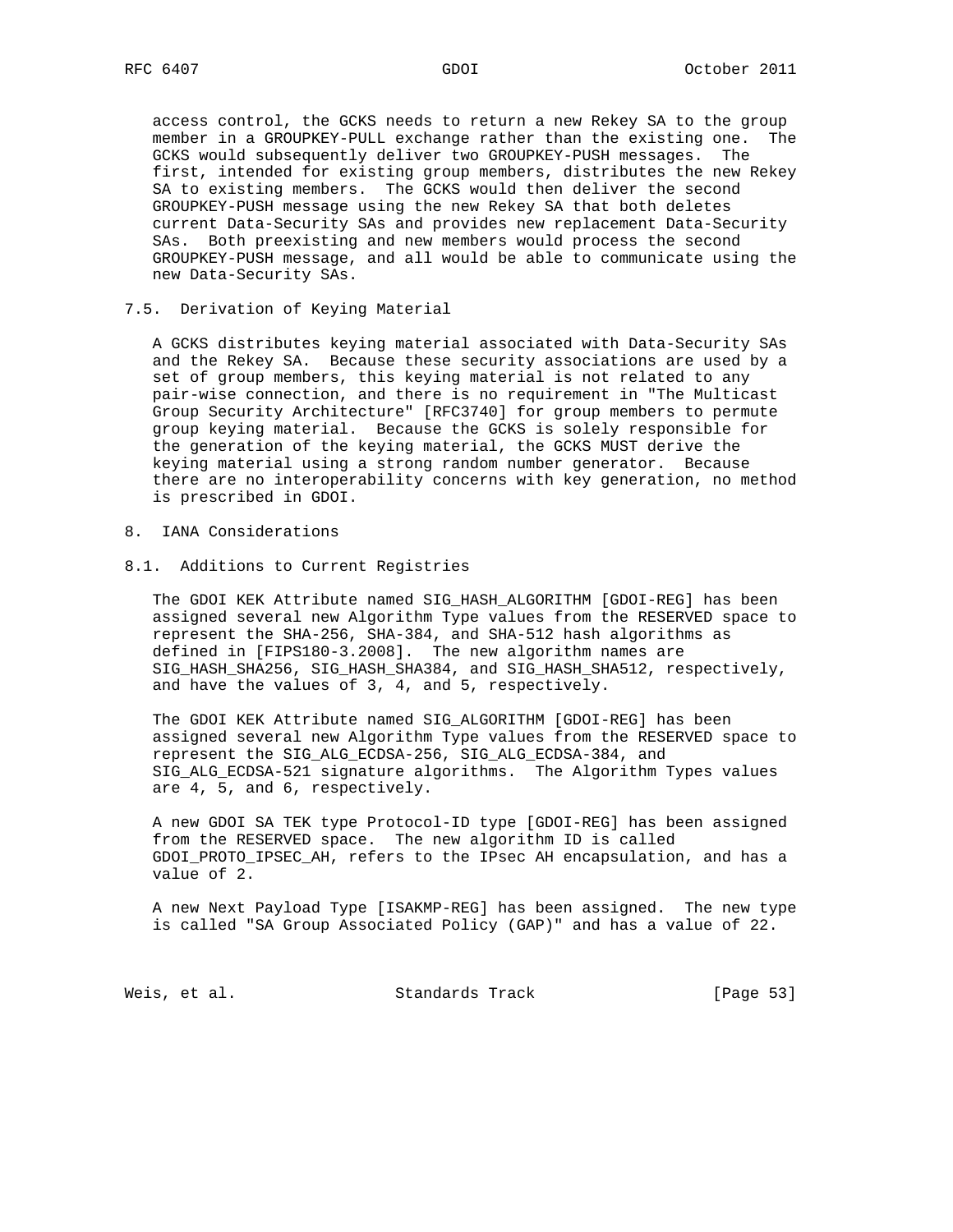A new Key Download Type Section 5.6 has been assigned. The new type is called "SID" and has a value of 4.

8.2. New Registries

 A new registry identifying the possible values of GAP Payload Policy Attributes (of the form described in Section 3.3 of [RFC2408]) has been created in the GDOI Payloads registry [GDOI-REG]. This memo defines the following values for this registry:

| Attribute Type          | Value       | Type |
|-------------------------|-------------|------|
|                         |             |      |
| RESERVED                |             |      |
| ACTIVATION TIME DELAY   |             | в    |
| DEACTIVATION TIME DELAY | 2           | в    |
| SENDER ID REOUEST       |             | в    |
| Unassigned              | $4 - 127$   |      |
| Private Use             | $128 - 255$ |      |
| Unassigned              | 256-32767   |      |

 The registration procedure is Standards Action. The terms Standards Action and Private Use are to be applied as defined in [RFC5226].

 A new IPsec Security Association Attribute [ISAKMP-REG] defining the preservation of IP addresses has been registered. The attribute class is called "Address Preservation", and it is a Basic type. The following rules apply to define the values of the attribute:

| Name                   | Value       |
|------------------------|-------------|
|                        |             |
| Reserved               |             |
| None                   |             |
| Source-Only            | 2           |
| Destination-Only       | 3           |
| Source-and-Destination |             |
| Unassigned             | $5 - 61439$ |
| Private Use            | 61440-65535 |

 The registration procedure is Standards Action. The terms Standards Action and Private Use are to be applied as defined in [RFC5226].

 A new IPsec Security Association Attribute [ISAKMP-REG] defining the SA direction has been created. The attribute class is called "SA Direction", and it is a Basic type. The following rules apply to define the values of the attribute:

Weis, et al. Standards Track [Page 54]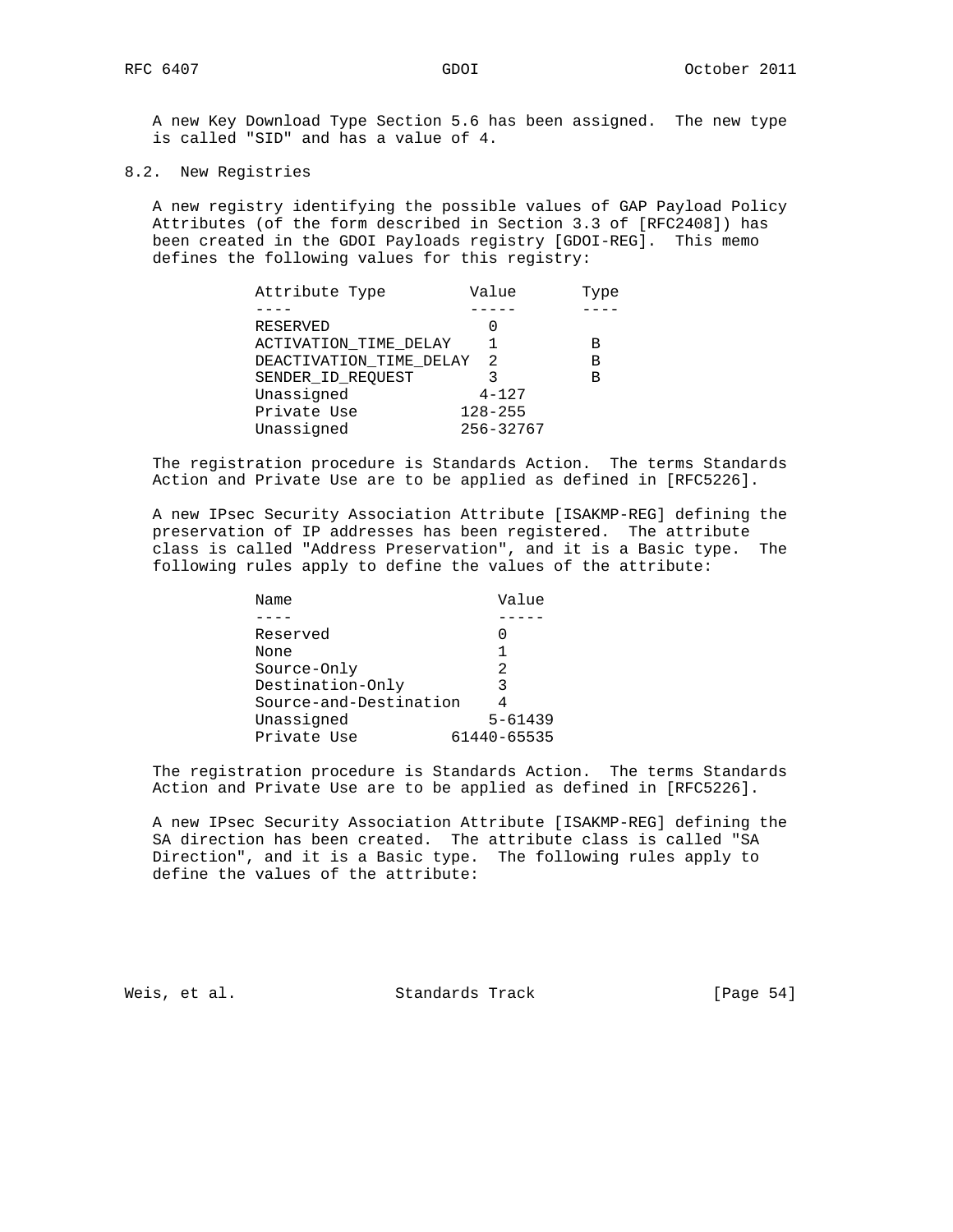| Name          | Value          |
|---------------|----------------|
|               |                |
| Reserved      |                |
| Sender-Only   |                |
| Receiver-Only | $\mathfrak{D}$ |
| Symmetric     | 3              |
| Unassigned    | $4 - 61439$    |
| Private Use   | 61440-65535    |

 The registration procedure is Standards Action. terms Standards Action and Private Use are to be applied as defined in [RFC5226].

 When the SID "Key Download Type" (described in the previous section) has a set of attributes, the attributes must follow the format defined in ISAKMP (Section 3.3 of [RFC2408]). In the table, attributes defined as TV are marked as Basic (B); attributes defined as TLV are marked as Variable (V).

| SID Class          | Value       | Type |
|--------------------|-------------|------|
|                    |             |      |
| RESERVED           |             |      |
| NUMBER OF SID BITS |             | в    |
| SID VALUE          | 2           |      |
| Unassigned         | $3 - 128$   |      |
| Private Use        | $129 - 255$ |      |
| Unassigned         | 256-32767   |      |

 The registration procedure is Standards Action. terms Standards Action and Private Use are to be applied as defined in [RFC5226].

## 8.3. Cleanup of Existing Registries

 Several existing GDOI Payloads registries do not use the terms in RFC 5226 and/or do not describe the entire range of possible values. The following sections correct these registries. The terms Standards Action, Unassigned, and Private Use are to be applied as defined in [RFC5226].

## 8.3.1. Pop Algorithm

 The registration procedure is Standards Action. Values 4-27 are designated Unassigned. Values 256-32767 have been added and are designated Unassigned.

Weis, et al. Standards Track [Page 55]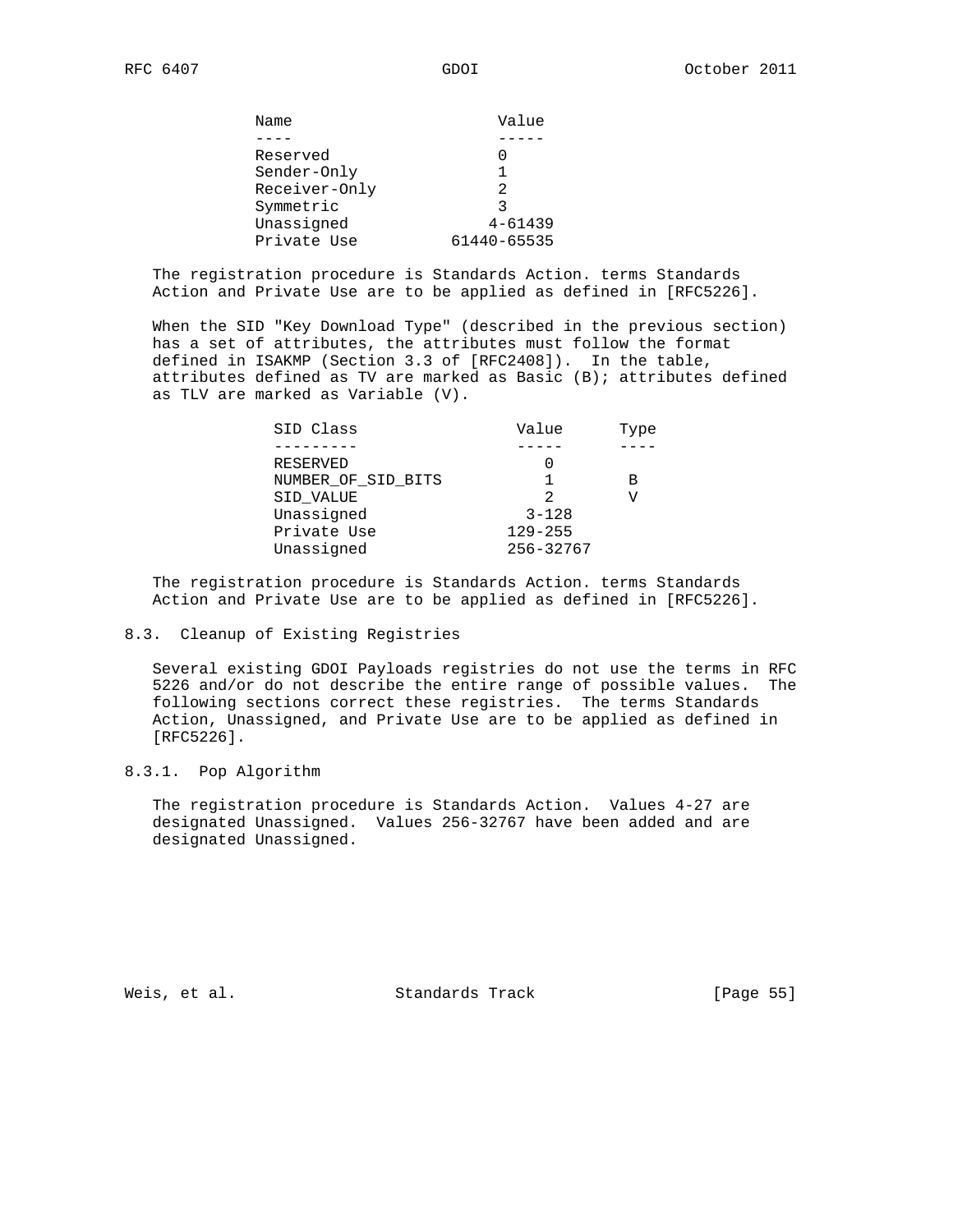## 8.3.2. KEK Attributes

 The registration procedure is Standards Action. Values 9-127 have been added and are designated Unassigned. Values 128-255 have been added and are designated Private Use. Values 256-32767 have been added and are designated Unassigned.

#### 8.3.3. KEK\_MANAGEMENT\_ALGORITHM

 The registration procedure is Standards Action. Values 2-127 are designated Unassigned. Values 128-255 have been added and designated Private Use. Values 256-65535 have been added and are designated Unassigned.

### 8.3.4. KEK\_ALGORITHM

 The registration procedure is Standards Action. Values 4-127 are designated Unassigned. Values 256-65535 have been added and are designated Unassigned.

#### 8.3.5. SIG\_HASH\_ALGORITHM

 The registration procedure is Standards Action. Values 6-127 are designated Unassigned. Values 256-65535 have been added and are designated Unassigned.

#### 8.3.6. SIG\_ALGORITHM

 The registration procedure is Standards Action. Values 7-127 are designated Unassigned. Values 256-65535 have been added and are designated Unassigned.

#### 8.3.7. SA TEK Payload Values

 The registration procedure is Standards Action. Values 3-127 are designated Unassigned.

## 8.3.8. Key Download Types

 The registration procedure is Standards Action. Values 5-127 are designated Unassigned.

## 8.3.9. TEK Download Type

 The registration procedure is Standards Action. Values 4-127 have been added and are designated Unassigned. Values 128-255 have been added and are designated Private Use. Values 256-32767 have been added and are designated Unassigned.

Weis, et al. Standards Track [Page 56]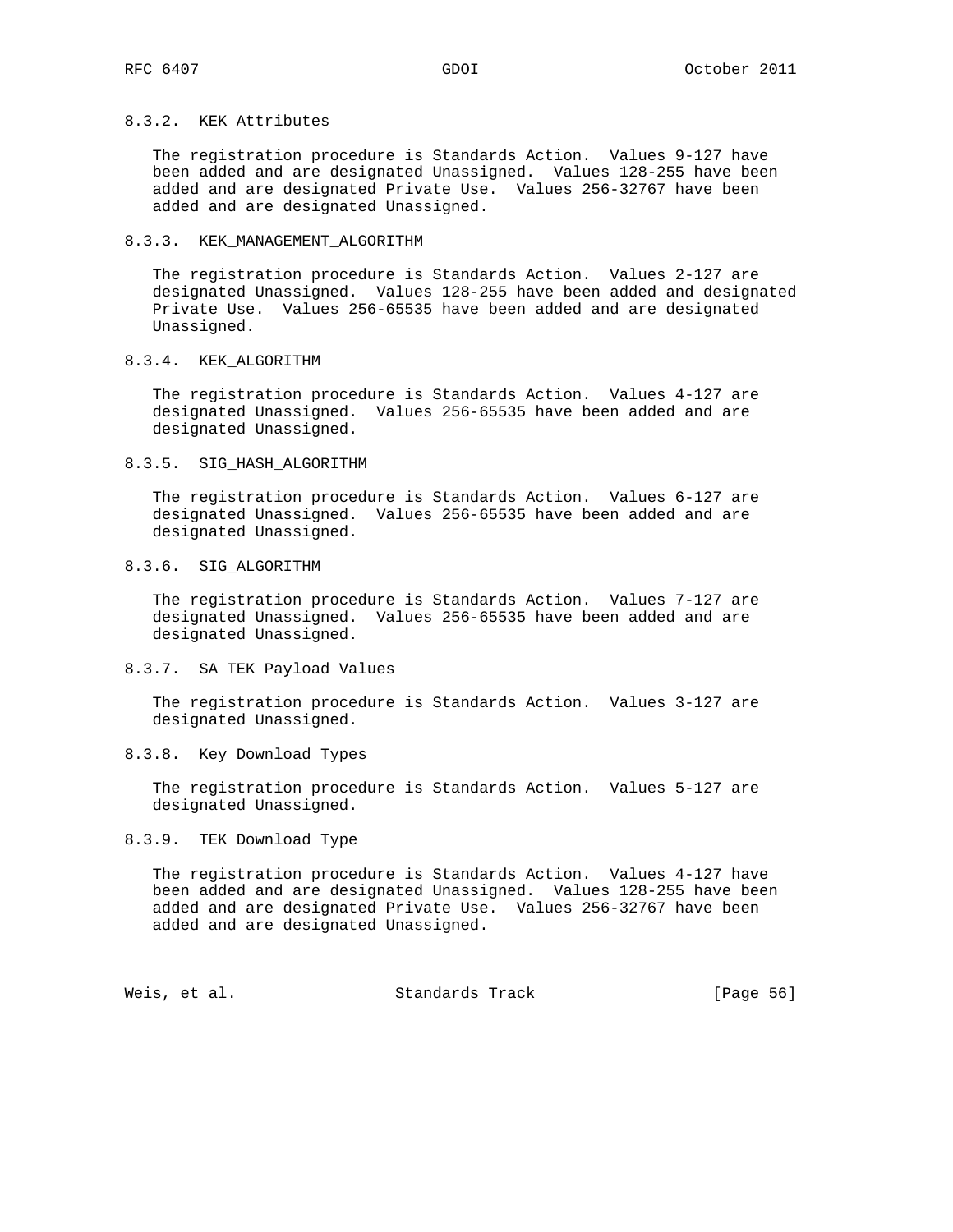## 8.3.10. KEK Download Type

 The registration procedure is Standards Action. Values 3-127 are designated Unassigned. Values 128-255 have been added and are designated Private Use. Values 256-32767 have been added and are designated Unassigned.

8.3.11. LKH Download Type

 The registration procedure is Standards Action. Values 4-127 are designated Unassigned. Values 256-32767 have been added and are designated Unassigned.

9. Acknowledgements

 This memo replaces RFC 3547, and the authors wish to thank Mark Baugher and Hugh Harney for their extensive contributions that led to this newer specification of GDOI.

 The authors are grateful to Catherine Meadows for her careful review and suggestions for mitigating the man-in-the-middle attack she had previously identified. Yoav Nir, Vincent Roca, Sean Turner, and Elwyn Davies provided many useful technical and editorial comments and suggestions for improvement.

## 10. References

10.1. Normative References

| [RFC2119] | Bradner, S., "Key words for use in RFCs to Indicate |  |  |  |  |  |  |
|-----------|-----------------------------------------------------|--|--|--|--|--|--|
|           | Requirement Levels", BCP 14, RFC 2119, March 1997.  |  |  |  |  |  |  |

- [RFC2403] Madson, C. and R. Glenn, "The Use of HMAC-MD5-96 within ESP and AH", RFC 2403, November 1998.
- [RFC2404] Madson, C. and R. Glenn, "The Use of HMAC-SHA-1-96 within ESP and AH", RFC 2404, November 1998.
- [RFC2407] Piper, D., "The Internet IP Security Domain of Interpretation for ISAKMP", RFC 2407, November 1998.
- [RFC2408] Maughan, D., Schneider, M., and M. Schertler, "Internet Security Association and Key Management Protocol (ISAKMP)", RFC 2408, November 1998.
- [RFC2409] Harkins, D. and D. Carrel, "The Internet Key Exchange (IKE)", RFC 2409, November 1998.

|  | Weis, et al. | Standards Track | [Page 57] |  |
|--|--------------|-----------------|-----------|--|
|--|--------------|-----------------|-----------|--|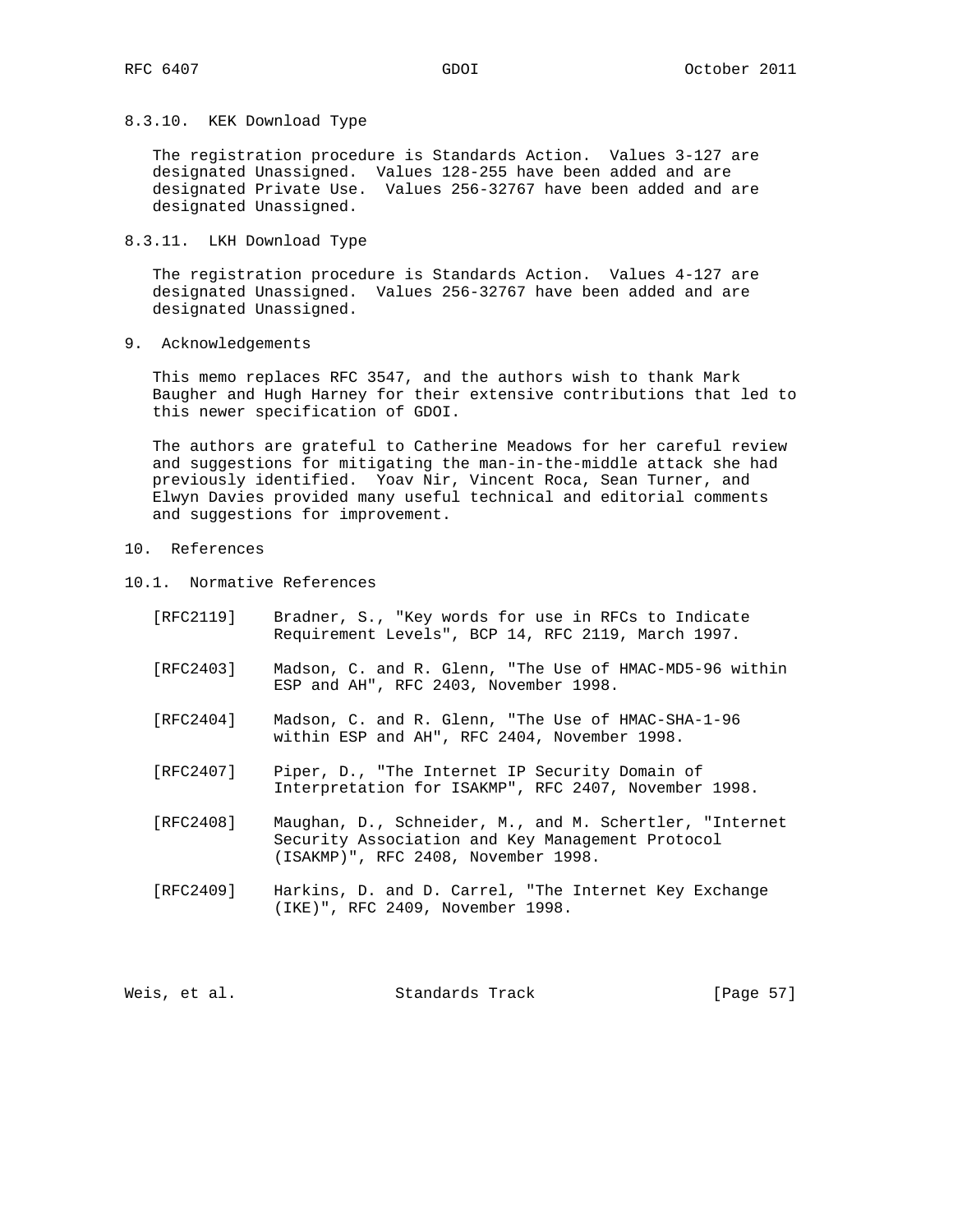- [RFC2627] Wallner, D., Harder, E., and R. Agee, "Key Management for Multicast: Issues and Architectures", RFC 2627, June 1999.
- [RFC3447] Jonsson, J. and B. Kaliski, "Public-Key Cryptography Standards (PKCS) #1: RSA Cryptography Specifications Version 2.1", RFC 3447, February 2003.
- [RFC4302] Kent, S., "IP Authentication Header", RFC 4302, December 2005.
- [RFC4303] Kent, S., "IP Encapsulating Security Payload (ESP)", RFC 4303, December 2005.
- [RFC4754] Fu, D. and J. Solinas, "IKE and IKEv2 Authentication Using the Elliptic Curve Digital Signature Algorithm (ECDSA)", RFC 4754, January 2007.
- [RFC4868] Kelly, S. and S. Frankel, "Using HMAC-SHA-256, HMAC-SHA- 384, and HMAC-SHA-512 with IPsec", RFC 4868, May 2007.
- [RFC5374] Weis, B., Gross, G., and D. Ignjatic, "Multicast Extensions to the Security Architecture for the Internet Protocol", RFC 5374, November 2008.
- [RFC5903] Fu, D. and J. Solinas, "Elliptic Curve Groups modulo a Prime (ECP Groups) for IKE and IKEv2", RFC 5903, June 2010.
- [RFC6054] McGrew, D. and B. Weis, "Using Counter Modes with Encapsulating Security Payload (ESP) and Authentication Header (AH) to Protect Group Traffic", RFC 6054, November 2010.

## 10.2. Informative References

[FIPS180-3.2008]

 National Institute of Standards and Technology, "Secure Hash Standard", FIPS PUB 180-3, October 2008, <http:// csrc.nist.gov/publications/fips/fips180-3/ fips180-3\_final.pdf>.

 [FIPS186-3] "Digital Signature Standard (DSS)", United States of America, National Institute of Science and Technology, Federal Information Processing Standard (FIPS) 186-2, June 2009.

Weis, et al. Standards Track [Page 58]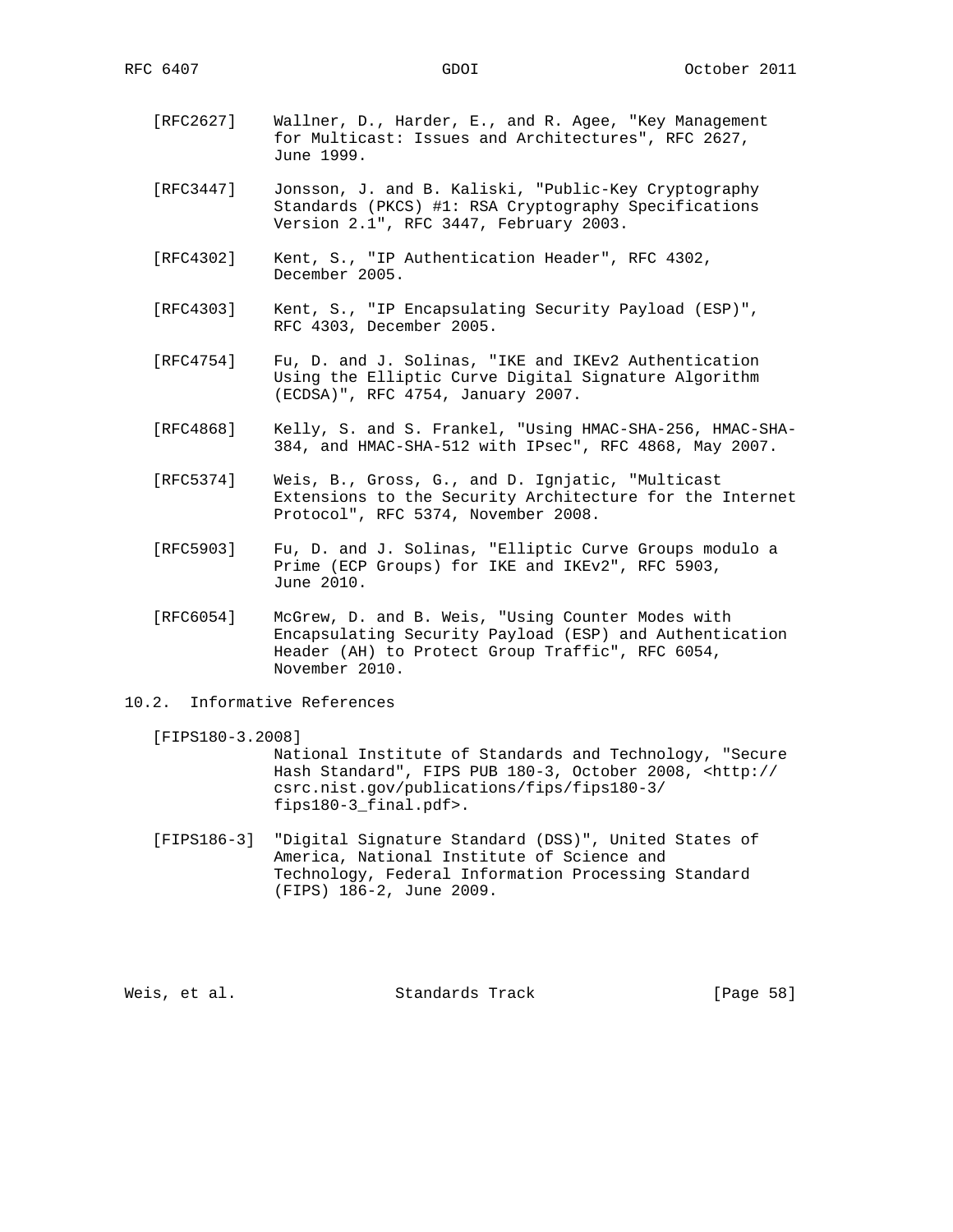- [FIPS197] "Advanced Encryption Standard (AES)", United States of America, National Institute of Science and Technology, Federal Information Processing Standard (FIPS) 197, November 2001.
- [FIPS46-3] "Data Encryption Standard (DES)", United States of America, National Institute of Science and Technology, Federal Information Processing Standard (FIPS) 46-3, October 1999.
- [FIPS81] "DES Modes of Operation", United States of America, National Institute of Science and Technology, Federal Information Processing Standard (FIPS) 81, December 1980.
- [GDOI-REG] Internet Assigned Numbers Authority, "Group Domain of Interpretation (GDOI) Payload Type Values", IANA Registry, December 2004, <http://www.iana.org/assignments/gdoi-payloads>.
- [HD03] Hardjono, T. and L. Dondeti, "Multicast and Group Security", Artech House Computer Security Series, ISBN 1-58053-342-6, 2003.
- [ISAKMP-REG] "'Magic Numbers' for ISAKMP Protocol", <http://www.iana.org/assignments/isakmp-registry>.
- [MP04] Meadows, C. and D. Pavlovic, "Deriving, Attacking, and Defending the GDOI Protocol", European Symposium on Research in Computer Security (ESORICS) 2004, pp. 53-72, September 2004.
- [NNL] Naor, D., Noal, M., and J. Lotspiech, "Revocation and Tracing Schemes for Stateless Receivers", Advances in Cryptology, Crypto '01, Springer-Verlag LNCS 2139, 2001, pp. 41-62, 2001, <http://www.iacr.org/archive/crypto2001/21390040.pdf>.
- [OFT] Sherman, A. and D. McGrew, "Key Establishment in Large Dynamic Groups Using One-Way Function Trees", IEEE Transactions on Software Engineering, Vol. 29, Issue 5, pp. 444-458, May 2003, <http://ieeexplore.ieee.org/search/ freesrchabstract.jsp?tp=&arnumber=1199073>.

Weis, et al. Standards Track [Page 59]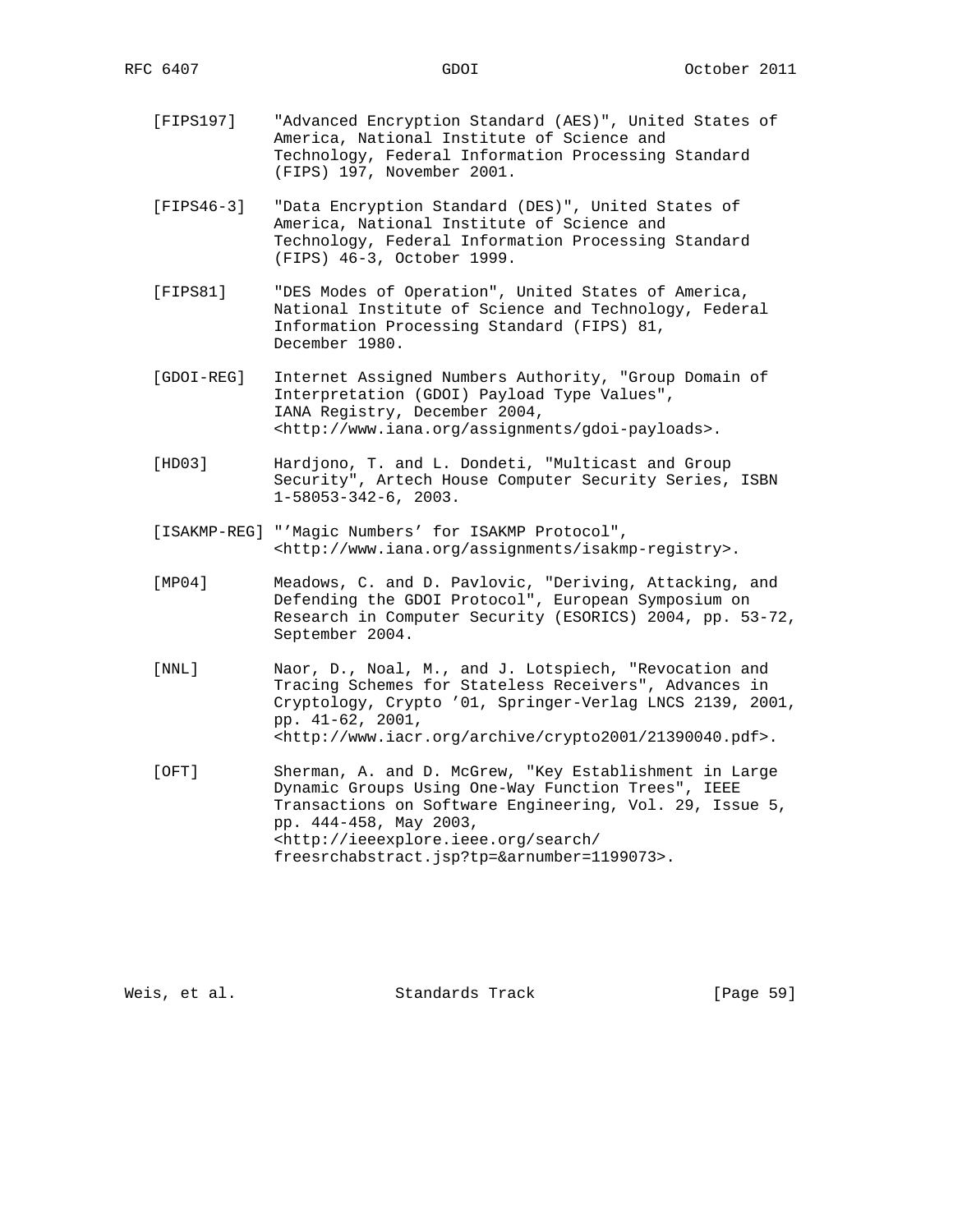- [PK01] Perlman, R. and C. Kaufman, "Analysis of the IPsec Key Exchange Standard", Enabling Technologies: Infrastructure for Collaborative Enterprises, WET ICE 2001, Proceedings. Tenth IEEE International Workshops on IEEE Transactions on Software Engineering, pp. 150-156, June 2001, <http://ieeexplore.ieee.org/search/ freesrchabstract.jsp?tp=&arnumber=953405>.
- [PROT-REG] "Assigned Internet Protocol Numbers", <http://www.iana.org/assignments/protocol-numbers/>.
- [RFC3686] Housley, R., "Using Advanced Encryption Standard (AES) Counter Mode With IPsec Encapsulating Security Payload (ESP)", RFC 3686, January 2004.
- [RFC3740] Hardjono, T. and B. Weis, "The Multicast Group Security Architecture", RFC 3740, March 2004.
- [RFC3947] Kivinen, T., Swander, B., Huttunen, A., and V. Volpe, "Negotiation of NAT-Traversal in the IKE", RFC 3947, January 2005.
- [RFC4046] Baugher, M., Canetti, R., Dondeti, L., and F. Lindholm, "Multicast Security (MSEC) Group Key Management Architecture", RFC 4046, April 2005.
- [RFC4082] Perrig, A., Song, D., Canetti, R., Tygar, J., and B. Briscoe, "Timed Efficient Stream Loss-Tolerant Authentication (TESLA): Multicast Source Authentication Transform Introduction", RFC 4082, June 2005.
- [RFC4106] Viega, J. and D. McGrew, "The Use of Galois/Counter Mode (GCM) in IPsec Encapsulating Security Payload (ESP)", RFC 4106, June 2005.
- [RFC4301] Kent, S. and K. Seo, "Security Architecture for the Internet Protocol", RFC 4301, December 2005.
- [RFC4306] Kaufman, C., "Internet Key Exchange (IKEv2) Protocol", RFC 4306, December 2005.
- [RFC4309] Housley, R., "Using Advanced Encryption Standard (AES) CCM Mode with IPsec Encapsulating Security Payload (ESP)", RFC 4309, December 2005.
- [RFC4359] Weis, B., "The Use of RSA/SHA-1 Signatures within Encapsulating Security Payload (ESP) and Authentication Header (AH)", RFC 4359, January 2006.

Weis, et al. Standards Track [Page 60]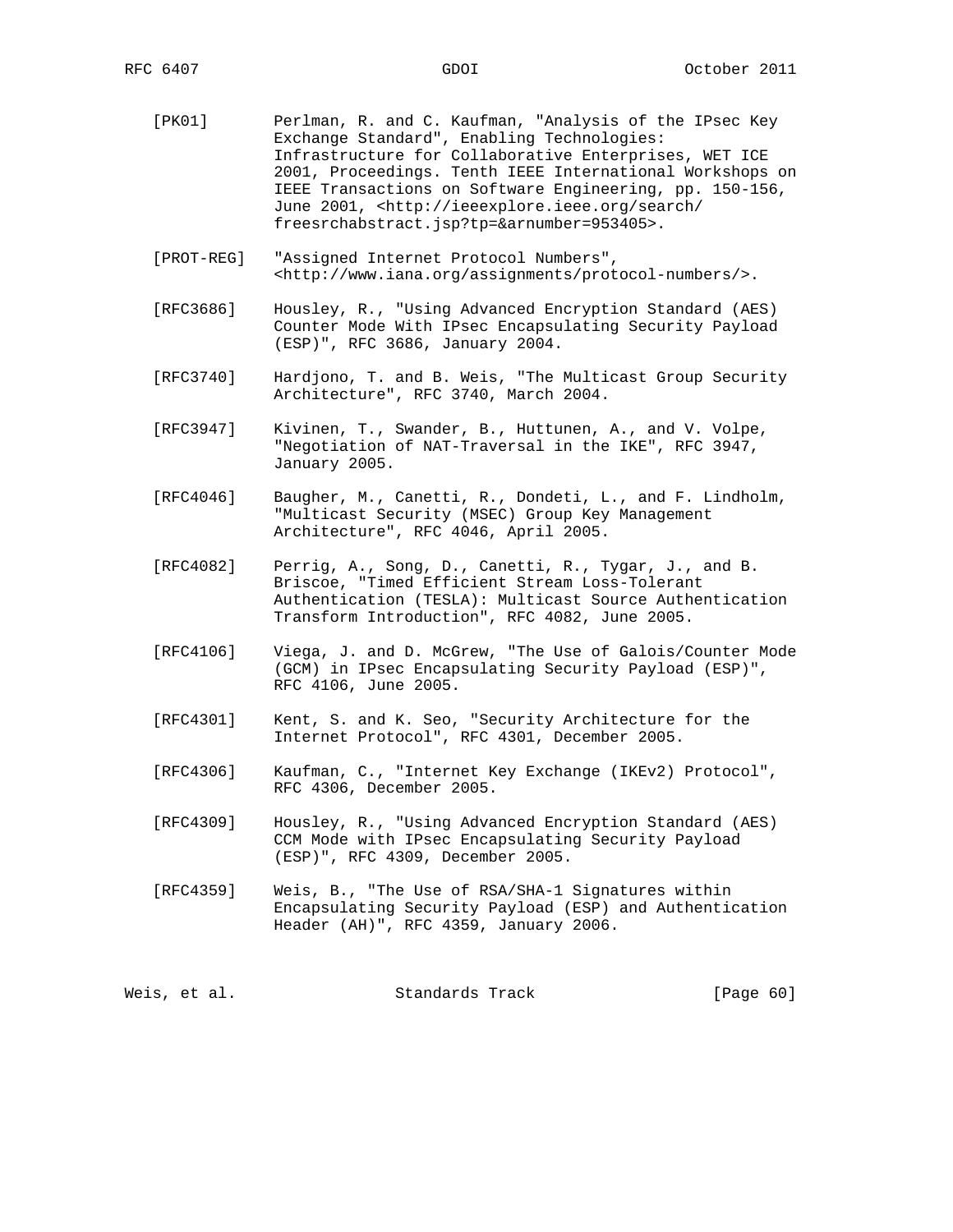- [RFC4543] McGrew, D. and J. Viega, "The Use of Galois Message Authentication Code (GMAC) in IPsec ESP and AH", RFC 4543, May 2006.
- [RFC5226] Narten, T. and H. Alvestrand, "Guidelines for Writing an IANA Considerations Section in RFCs", BCP 26, RFC 5226, May 2008.
- [RFC5905] Mills, D., Martin, J., Burbank, J., and W. Kasch, "Network Time Protocol Version 4: Protocol and Algorithms Specification", RFC 5905, June 2010.
- [RFC5996] Kaufman, C., Hoffman, P., Nir, Y., and P. Eronen, "Internet Key Exchange Protocol Version 2 (IKEv2)", RFC 5996, September 2010.
- [SP.800-131] Barker, E. and A. Roginsky, "Recommendation for the Transitioning of Cryptographic Algorithms and Key Lengths", United States of America, National Institute of Science and Technology, DRAFT NIST Special Publication 800-131, June 2010.
- [SP.800-38A] Dworkin, M., "Recommendation for Block Cipher Modes of Operation", United States of America, National Institute of Science and Technology, NIST Special Publication 800-38A 2001 Edition, December 2001.

Weis, et al. Standards Track [Page 61]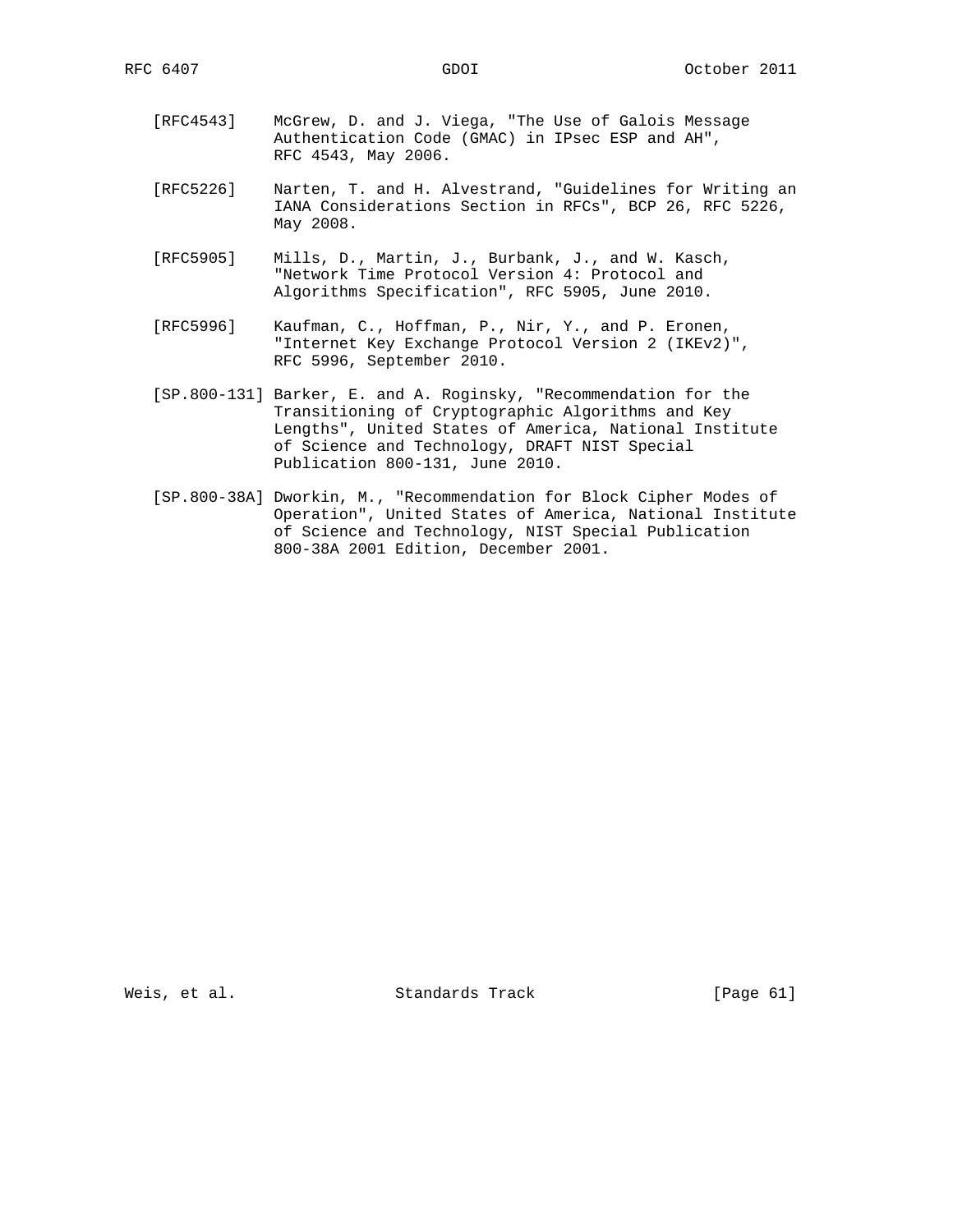Appendix A. GDOI Applications

 GDOI can be used to distribute keys for several secure multicast applications, where different applications have different key management requirements. This section outlines two examples of ways that GDOI can be used. Other examples can be found in Section 10 of [HD03].

 A simple application is secure delivery of periodic multicast content over an organization's IP network, perhaps a multicast video broadcast. Assuming the content delivery time frame is bounded and the group membership is not expected to change over time, there is no need for group policy to include a GROUPKEY-PUSH exchange, and there is no need for the GCKS to distribute a Rekey SA. Thus, the GDOI GCKS may only need to distribute a single set of Data-Security SAs to protect the time-bounded broadcast.

 In contrast, a persistent IP multicast application (e.g., stock ticker delivery service) may have many group members, where the group membership changes over time. A periodic change of Data-Security SAs may be desirable, and the potential for change in group membership requires the use of a group management method enabling de authorization of group members. The GDOI GCKS will distribute the current set of Data-Security SAs and a Rekey SA to registering group members. It will then use regularly scheduled GROUPKEY-PUSH exchanges to deliver the new SAs for the group. Additionally, the group membership on the GCKS may be frequently adjusted, which will result in a GROUPKEY-PUSH exchange that delivers new Rekey SAs protected by a group management method. Each GROUPKEY-PUSH may include Data-Security SAs and/or a Rekey SA.

 In each example, the relevant policy is defined on the GCKS and relayed to group members using the GROUPKEY-PULL and/or GROUPKEY-PUSH protocols. Specific policy choices configured by the GCKS administrator depend on each application.

Appendix B. Significant Changes from RFC 3547

The following significant changes have been made from RFC 3547.

 o The Proof of Possession (POP) payload was removed from the GROUPKEY-PULL exchange. It provided an alternate form of authorization, but its use was underspecified. Furthermore, Meadows and Pavlovic [MP04] discussed a man-in-the-middle attack on the POP authorization method, which would require changes to its semantics. No known implementation of RFC 3547 supported the

Weis, et al. Standards Track [Page 62]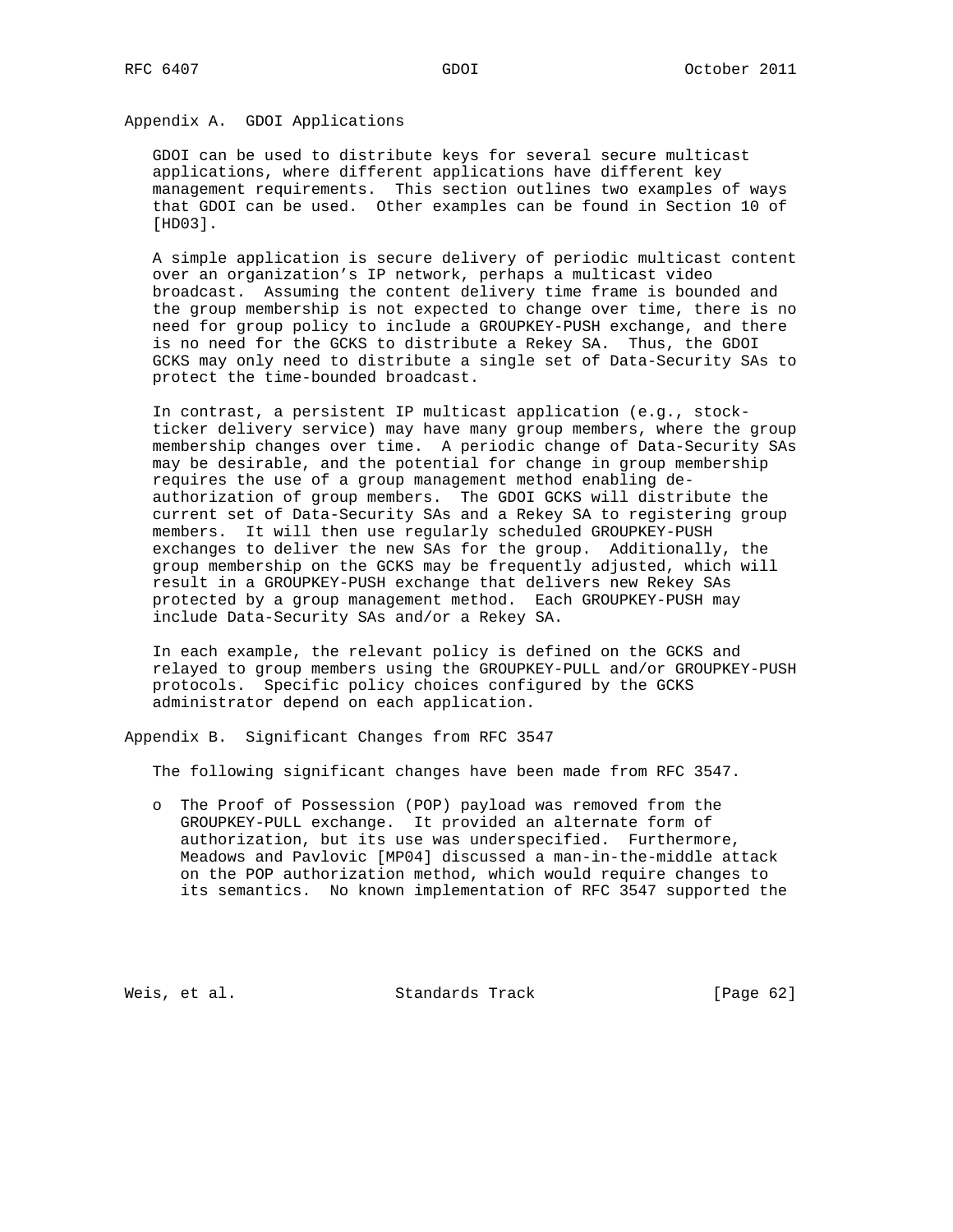POP payload, so it was removed. Removal of the POP payload obviated the need for the CERT payload in that exchange, and it was removed as well.

- o The Key Exchange payloads (KE\_I, KE\_R) were removed from the GROUPKEY-PULL exchange. However, the specification for computing keying material for the additional encryption function in RFC 3547 is faulty. Furthermore, it has been observed that because the GDOI registration message uses strong ciphers and provides authenticated encryption, additional encryption of the keying material in a GDOI registration message provides negligible value. Therefore, the use of KE payloads is deprecated in this memo.
- o The Certificate Payload (CERT) was removed from the GROUPKEY-PUSH exchange. The use of this payload was underspecified. In all known use cases, the public key used to verify the GROUPKEY-PUSH payload is distributed directly from the key server as part of the GROUPKEY-PULL exchange.
- o Supported cryptographic algorithms were changed to meet current guidance. Implementations are required to support AES with 128-bit keys to encrypt the rekey message and support SHA-256 for cryptographic signatures. The use of DES is deprecated.
- o New protocol support for AH.
- o New protocol definitions were added to conform to the most recent "Security Architecture for the Internet Protocol" [RFC4301] and the "Multicast Extensions to the Security Architecture for the Internet Protocol" [RFC5374]. This includes addition of the GAP payload.
- o New protocol definitions and semantics were added to support "Using Counter Modes with Encapsulating Security Payload (ESP) and Authentication Header (AH) to Protect Group Traffic" [RFC6054].
- o Specification to IANA was added to better clarify the use of the GDOI Payloads registry.

Weis, et al. Standards Track [Page 63]